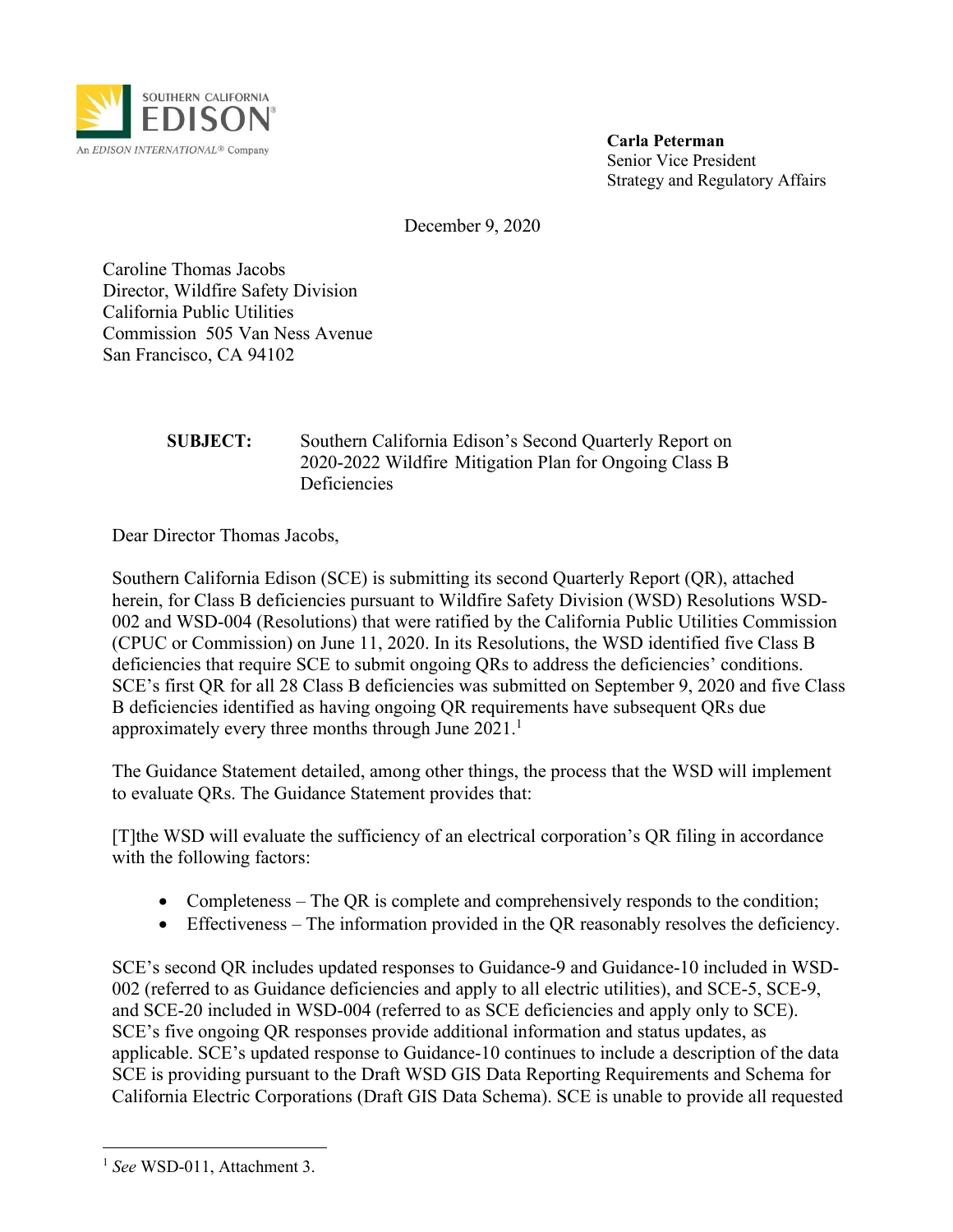data at this time.<sup>2</sup> SCE appreciates the WSD acknowledging how utilities are at different stages of their data journey and how the Draft GIS Data Schema is intended to be a phased approach. As further described in our Guidance-10 response, SCE is committed to incrementally providing more data and details in subsequent QR submissions to meet the Draft GIS Data Schema requirements.

SCE looks forward to the WSD's review of our second QR and welcomes a meeting to discuss our responses if the WSD would find that useful. If you have any questions, or require additional information, please contact me [at carla.peterman@sce.com.](mailto:carla.peterman@sce.com)

Sincerely,

//s// Carla Peterman Senior Vice President, Strategy and Regulatory Affairs Southern California Edison

cc: R-18-10-007 [WildfireSafetyDivision@cpuc.ca.gov](mailto:WildfireSafetyDivision@cpuc.ca.gov) [CALFIREUtilityFireMiti](mailto:CALFIREUtilityFireMitigationUnit@fire.ca.gov)[gationUnit@fire.ca.gov](mailto:gationUnit@fire.ca.gov) WildfireData@cpuc.ca.gov

<sup>&</sup>lt;sup>2</sup> See SCE's response to Guidance-10 and the accompanying Geodatabase and Status Report template that explain the data SCE is providing and the data SCE is not providing at this time, as well as SCE's expectations to incrementally provide more data with subsequent QR submissions.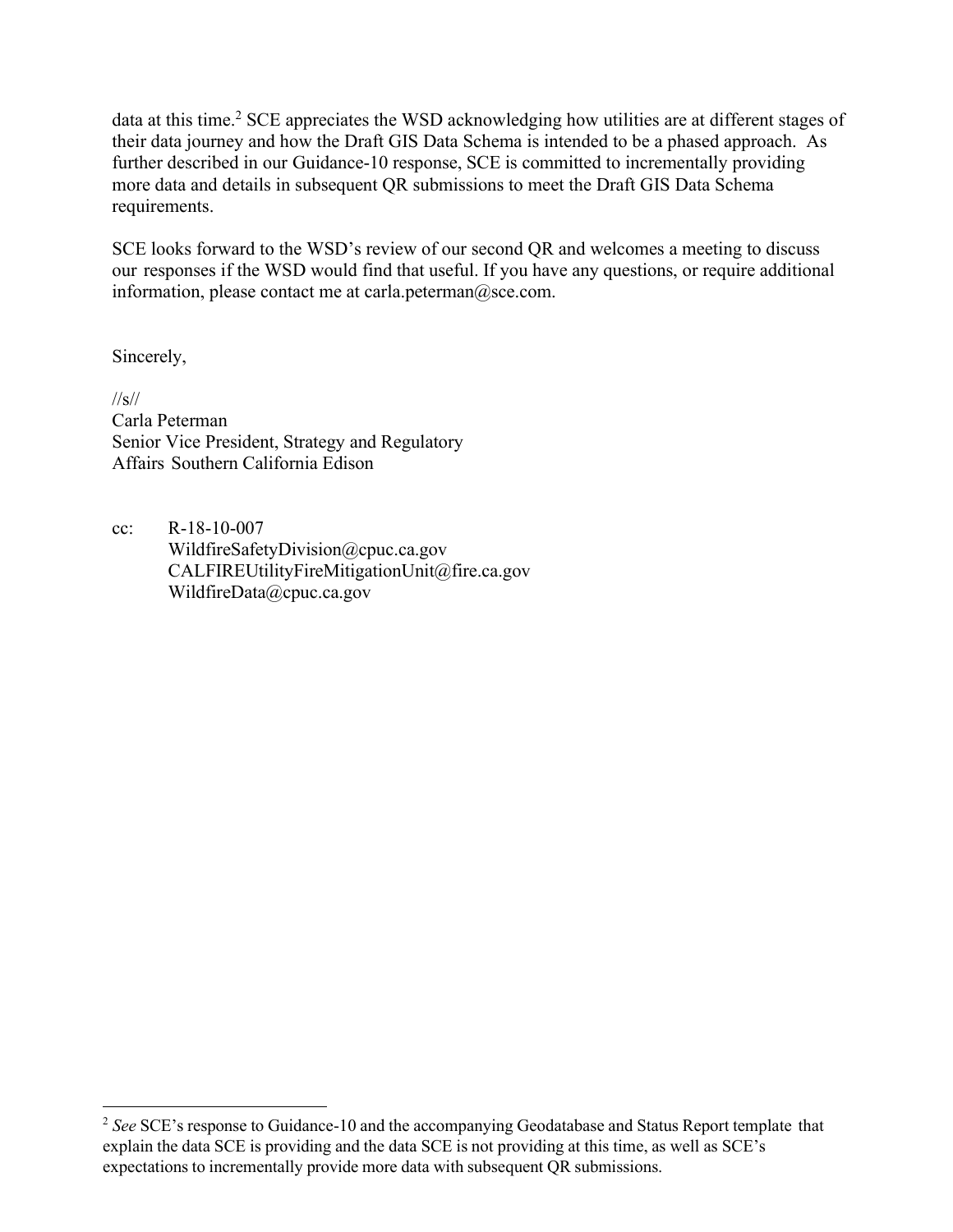

(U 338-E)

# Southern California Edison Second Quarterly Report on 2020-2022 Wildfire Mitigation Plan for Ongoing Class B Deficiencies

December 9, 2020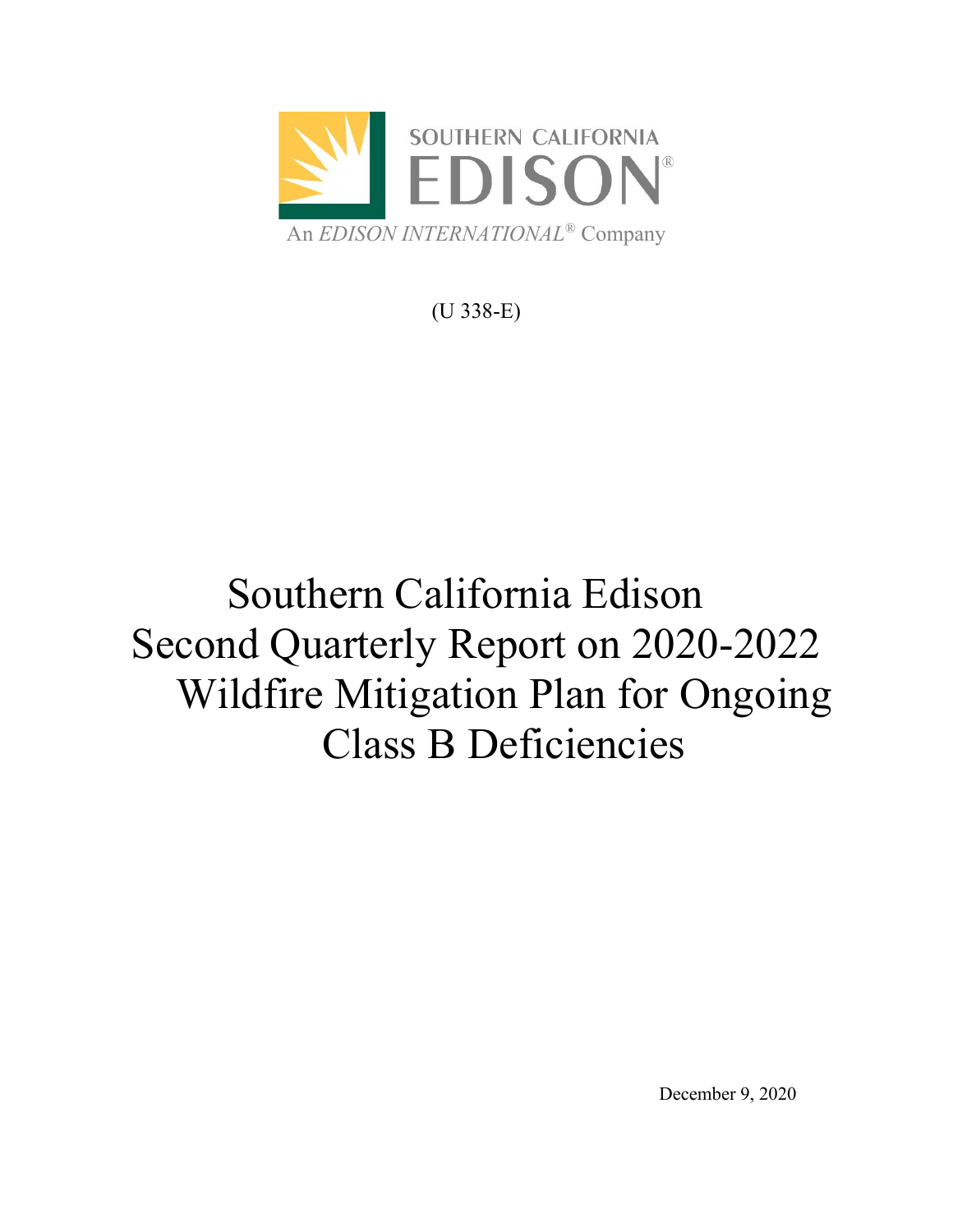| <b>Table of Contents</b>                                              |
|-----------------------------------------------------------------------|
|                                                                       |
|                                                                       |
| <b>SCE-5 DETAILED TIMELINE OF WRRM IMPLEMENTATION NOT PROVIDED 52</b> |
| <b>SCE-9 LACK OF DETAIL REGARDING POLE LOADING ASSESSMENT PROGRAM</b> |
| <b>SCE-20 POTENTIAL NOTIFICATION FATIGUE FROM FREQUENCY OF PSPS</b>   |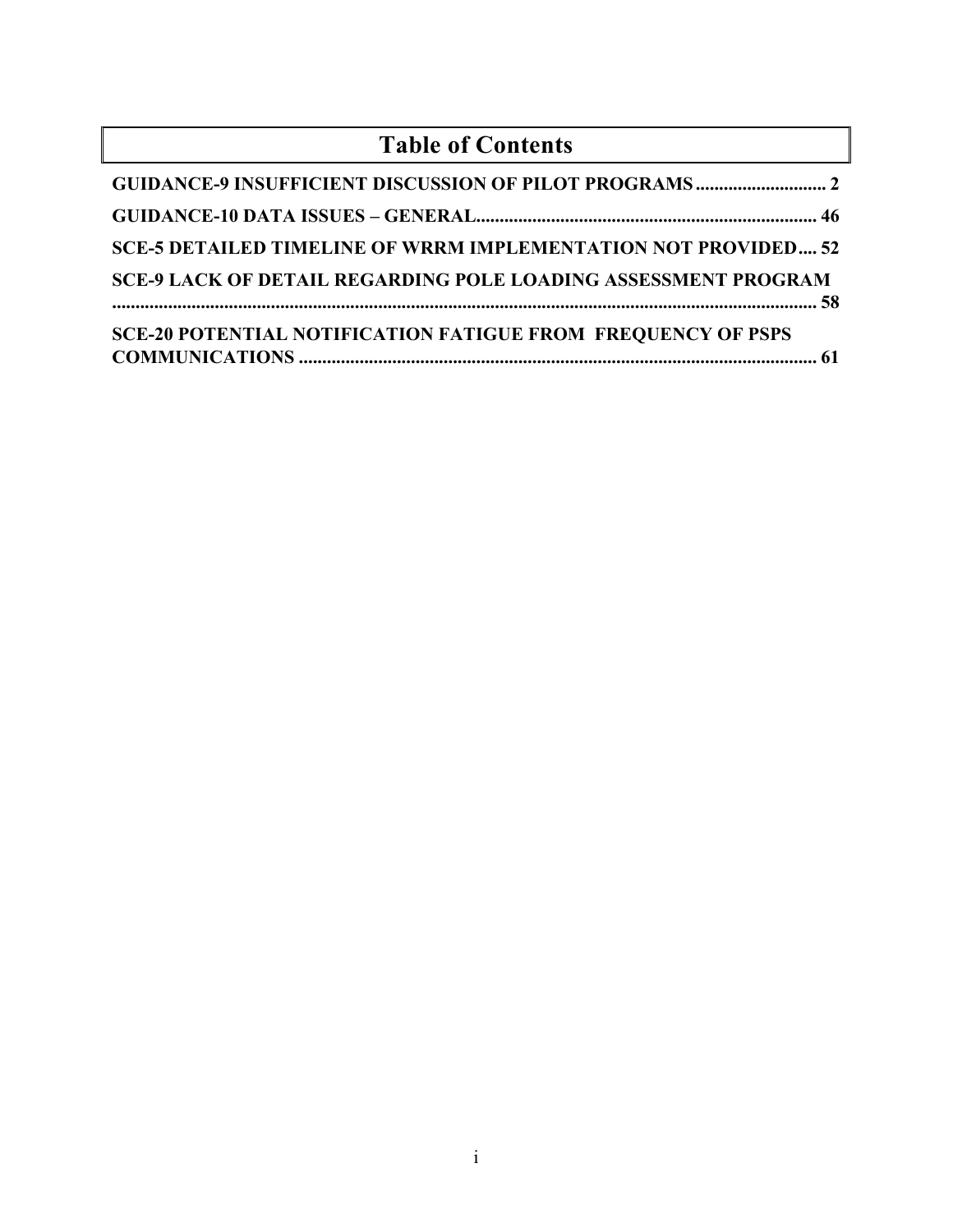# <span id="page-4-0"></span>**GUIDANCE-9 INSUFFICIENT DISCUSSION OF PILOT PROGRAMS**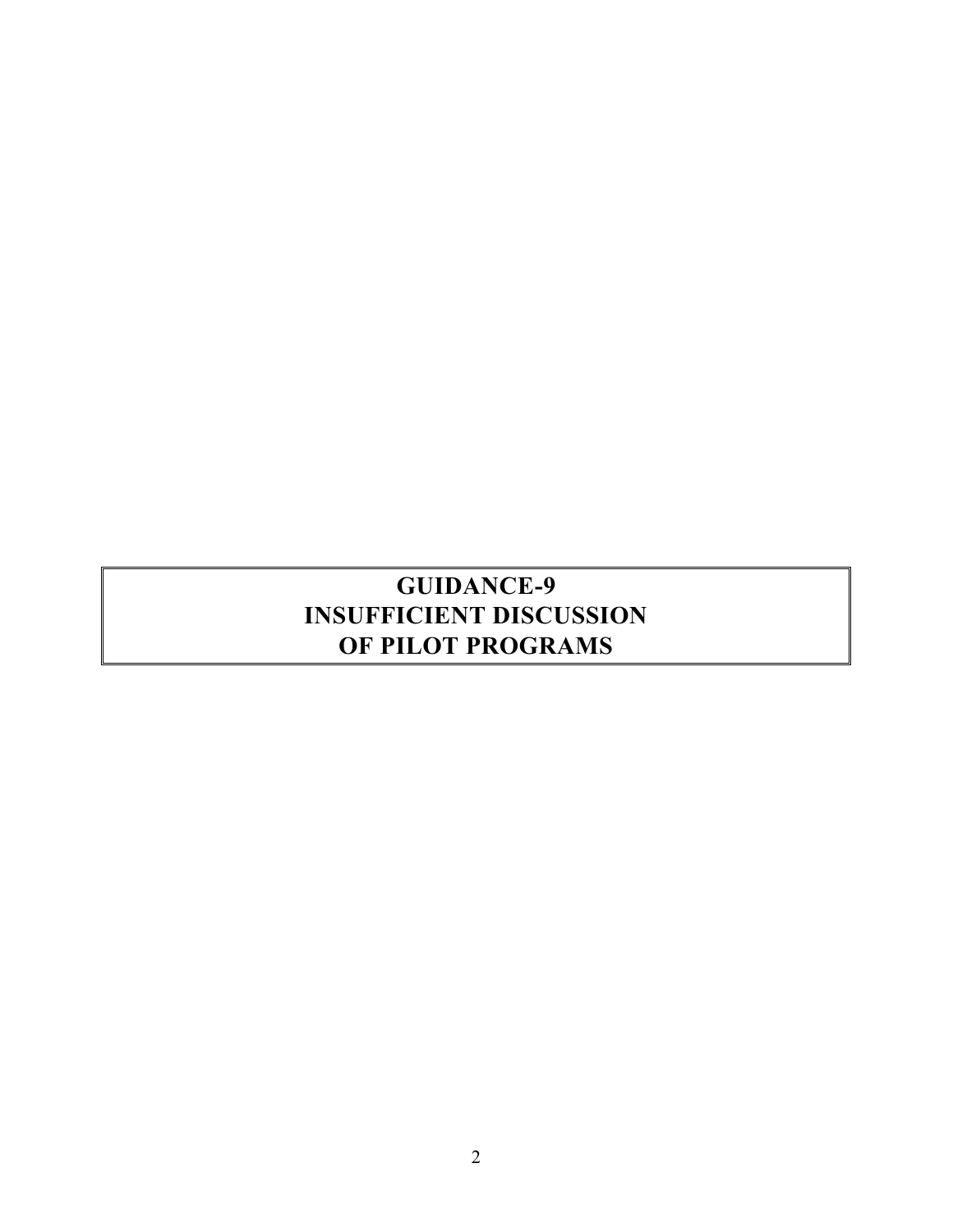# *Southern California Edison Company 2020-2022 WMP - SCE Deficiency Guidance -9*

**Name:** Insufficient discussion of pilot programs **Category:** Alternative Technology **Class:** B

#### **Deficiency:**

Electrical corporations do not describe how they will evaluate and expand the use of successfully piloted technology or which piloted technology has proven ineffective. To ensure pilots that are successful result in expansion, if warranted and justified with quantitative data, electrical corporations must evaluate each pilot or demonstration and describe how it will expand use of successful pilots.

#### **Condition:**

In its quarterly report, each electrical corporation shall detail:

- i. all pilot programs or demonstrations identified in its WMP;
- ii. status of the pilot, including where pilots have been initiated and whether the pilot is progressing toward broader adoption;
- iii. results of the pilot, including quantitative performance metrics and quantitative risk reduction benefits; and
- iv. How the electrical corporation remedies ignitions or faults revealed during the pilot on a schedule that promptly mitigates the risk of such ignition or fault, and incorporates such mitigation into its operational practices;
- v. a proposal for how to expand use of the technology if it reduces ignition risk materially.

#### **Response:**

SCE has outlined a response for each of its alternative technology items pursuant to the requested conditions. This document has been developed with the intention that it will also be used for quarterly status updates. As such, some information will remain relatively static (e.g., pilot objective/summary), while some will be dynamic (e.g., pilot status and pilot status description). SCE has also collaborated with the other IOUs to ensure format and terminology alignment to the extent possible.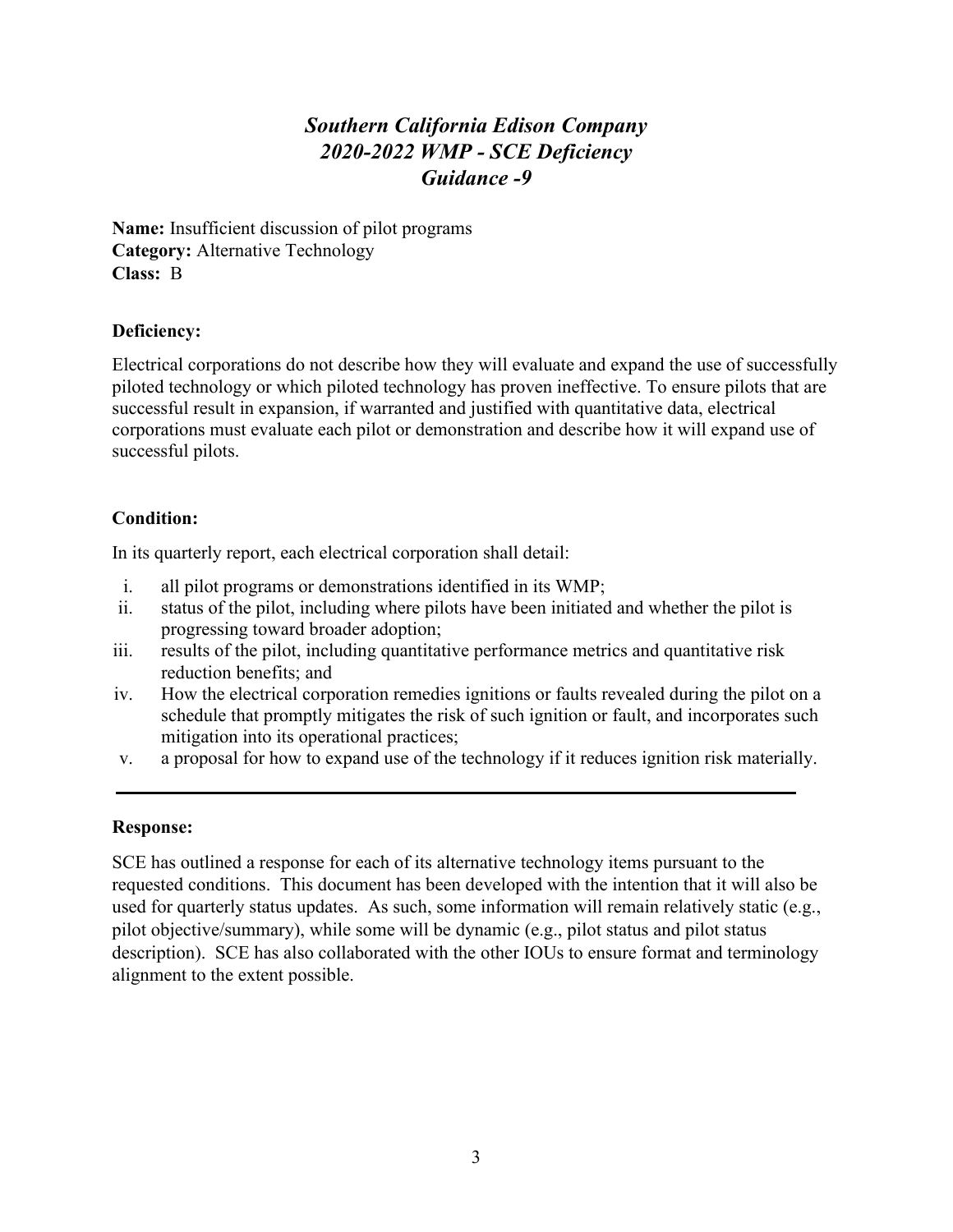**Condition i:** The following is a list of SCE's alternative technology pilots:

- AT-1 Meter Alarming for Down Energized Conductor (MADEC)
- AT-2.1 Distribution Fault Anticipation (DFA)
- AT-2.2 Advanced Unmanned Aerial Systems
- AT-3.1 REFCL Ground Fault Neutralizer (GFN)
- AT-3.2 REFCL Arc Suppression Coil
- AT-3.3 REFCL Isolation Transformer
- AT-3.4 Distribution Open Phase Detection
- AT-4 Vibration Dampers
- AT-5 Asset Defect Detection using Machine Learning
- AT-6 Assessment of Partial Discharge for Transmission Facilities
- AT-7 Early Fault Detection (EFD)
- AT-8 High Impedance Fault Relays

The 12 activities listed above cover five primary areas SCE is investigating which are (1.) incipient fault detection, (2.) fault/wire-down detection, (3.) fault energy reduction/limiter, (4.) inspection improvements, and (5.) system hardening. Incipient fault detection technologies involve activities that can identify impending equipment failure before the fault occurs and allow for preventative response or maintenance, which include pilots AT-2.1, AT-5, AT-6, AT-7. Wire-down detection activities such as AT-1, AT-3.4, and AT-8 involve technologies that can detect a wire-down event in real-time, typically known as high-impedance (Hi-Z) fault, potentially providing the necessary data to manually trigger a protection scheme. Fault energy reduction/elimination technologies consist of the family of Rapid Earth Fault Current Limiter systems in AT-3.1 to AT-3.3. These technologies focus on quickly limiting fault energy (i.e. reduced to a very low energy level) and isolating the fault to prevent an ignition based on rapid response of the protection equipment. There are several activities in each of these fault mitigating categories due to variation in the method, speed, and confidence of detecting and mitigating the fault ignition risk. The AT-2.2 activity targets swifter PSPS pre and post patrols through the use of Beyond Visual Line of Sight (BVLOS) drone missions with the longer-term goals of improving the safety of air crews, increasing drone inspection/patrol throughput, and reducing outage duration. Lastly, AT-4 is an early system hardening activity that will determine the efficacy of vibration dampeners for covered conductors for improved wind resistance.

**For Condition ii:** SCE will be providing the following details for each item: Project Objective / Summary, Pilot Status phase, Pilot Status Description, Pilot Location, and Pilot Project Milestones.

For additional clarity, SCE has included a description of each project status phase in [Table 1](#page-7-0) below. Additional information can be found in each activity section that follows.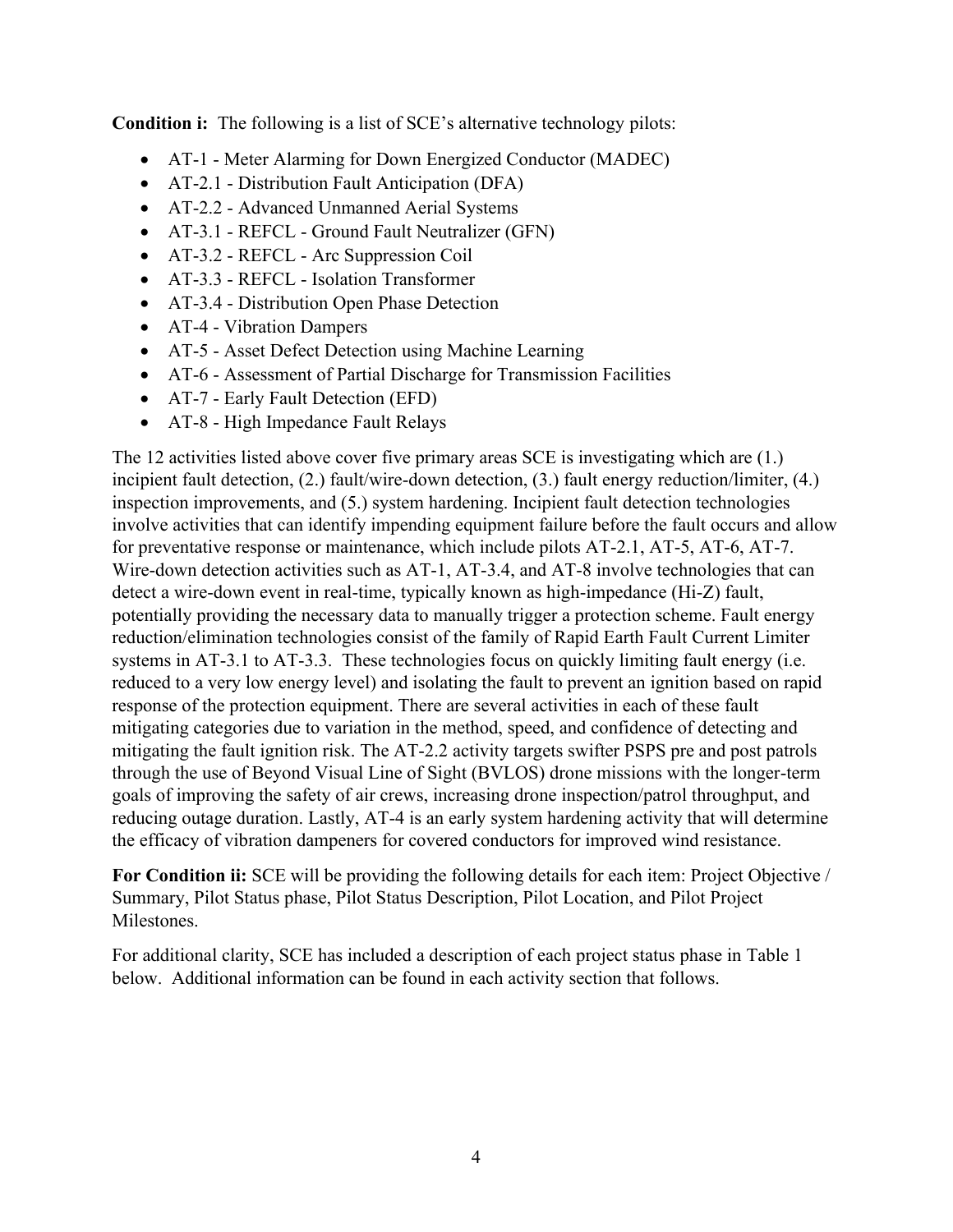<span id="page-7-0"></span>

|                                  | <b>SCE</b> – Alternative Technology – Project Status Phase Descriptions                                                       |  |
|----------------------------------|-------------------------------------------------------------------------------------------------------------------------------|--|
| <b>Initiation</b>                | Project purpose and benefits defined                                                                                          |  |
| <b>Phase</b>                     | Initial scope, schedule, budget                                                                                               |  |
|                                  | Sponsor, stakeholders, project team defined                                                                                   |  |
| Planning /                       | Plan including refined scope, schedule, budget                                                                                |  |
| <b>Design Phase</b>              | Benchmarking with other utilities to avoid project duplication, lessons learned, and industry<br>best practices               |  |
|                                  | Detailed design, technical requirements, coordination                                                                         |  |
|                                  | Contracting                                                                                                                   |  |
| <b>Build</b> / Test              | Build, test and demonstrate                                                                                                   |  |
| <b>Phase</b>                     | Evaluation of defined metrics                                                                                                 |  |
| <b>Closeout Phase</b>            | Path to production revised                                                                                                    |  |
|                                  | Lessons learned documented                                                                                                    |  |
|                                  | Decommissioning completed                                                                                                     |  |
|                                  | Final report                                                                                                                  |  |
| <b>Continuous</b><br>Improvement | Optional phase that some projects progress to when there is project-related continuous<br>improvement activity post Closeout. |  |

# **Table 1 - Guidance-9 Project Status Descriptions**

As of 9/30/20, SCE plans to continue executing on all Alternative Technology items. There are currently one item in Initiation, five items in Planning/Design, five items in Build/Test, and one item in Continuous Improvement. Activities AT-2.2 and AT-4 have transitioned to Build/Test phase.

**Condition iii:** In most cases, these are active projects in varying phases per the table above, and results are not typically known and substantiated until the closeout phase. However, SCE is providing any key, useful learnings as of 9/30/20 if available. Additionally, quantitative performance metrics and quantitative risk reduction benefits are often not known during the pilot stage; these may be developed as part of the closeout phase or subsequent planning activities if the technology proves effective and there is a desire to operationalize. That said, SCE is providing any qualitative or quantitative metrics, if defined, as part of the pilot project, in addition to anticipated or realized wildfire risk reduction benefits.

**Condition iv:** For each activity, SCE is providing the general fault detection strategy, including any information about the types of faults that are detected or mitigated, if known, and any resulting remediation if that data is available during the pilot. Data that may lead to establishing new or revised operational practices are typically available towards the end of the project as part of lessons learned and/or recommendations. However, should immediate operational insights be identified during the pilot, SCE will note them accordingly.

**Condition v:** For each activity, SCE is providing the envisioned pilot operationalization strategy based on our most current understanding of the technology and how it may be deployed for operations, assuming the pilot proves successful. However, some projects are in the early stages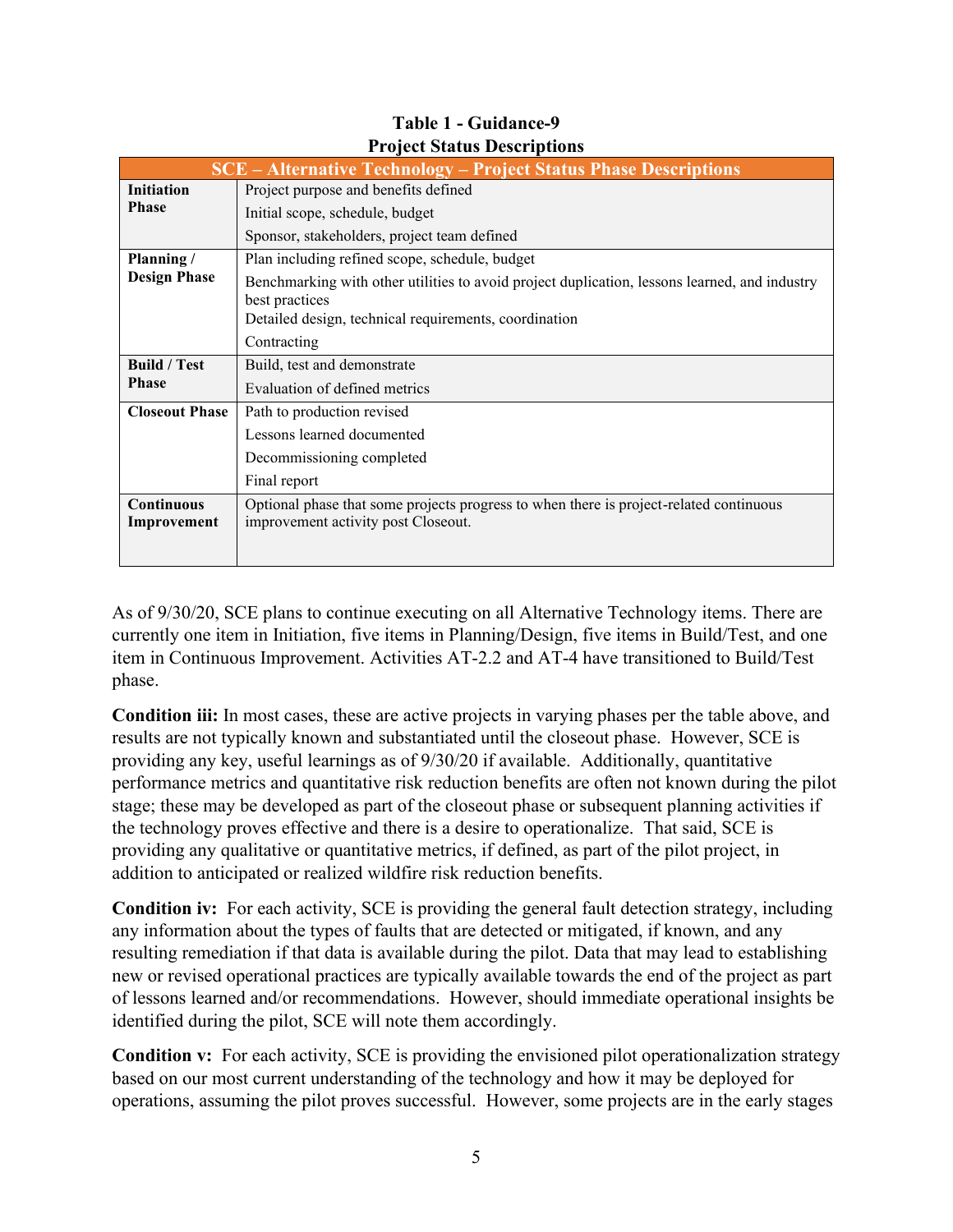of technology development and an operational strategy may not yet be clear, while some projects are in the continuous improvement stage and have already been operationalized.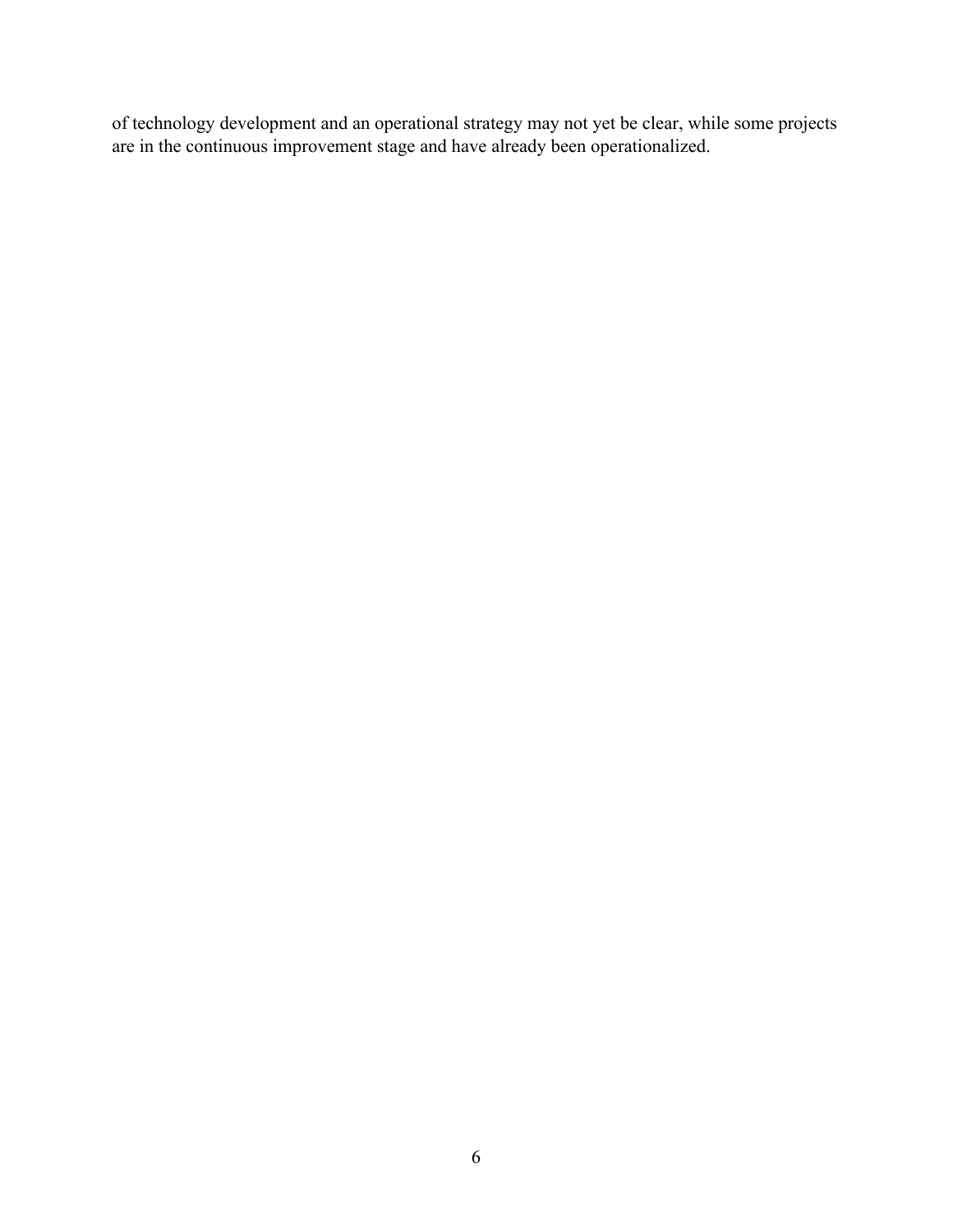| <b>WMP Activity ID: AT-1</b> | 2020-2022 WMP Section: 5.3.3.2.2                                            |
|------------------------------|-----------------------------------------------------------------------------|
| <b>Activity Name:</b>        | <b>AT-1 - Meter Alarming for Down Energized</b><br><b>Conductor (MADEC)</b> |

*Pilot Objective / Summary:* This project is an evaluation of possible improvements to SCE's existing MADEC system for specifically detecting downed energized *covered* conductors through SCE's Advanced Metering Infrastructure network. The goal is to evaluate algorithm improvements for covered conductors, which are expected to exhibit different electrical transient signals than bare conductor. To be clear, the MADEC algorithm is not the pilot project, as the MADEC system is operational today, where action is taken upon receiving an output from the algorithm. SCE continues to operate MADEC across the distribution system for bare and covered wire systems. This AT-1 pilot will specifically study *covered* conductor application to understand if specific improvements to the algorithm are practical on predominantly covered conductor systems.

#### *Pilot Status:* Continuous Improvement

*Pilot Status Description:* Machine learning (ML) algorithms require data for training. There is minimal data on downed covered conductors since SCE has been accelerating its installation since 2018, so a process has been implemented to capture the data associated with downed energized covered conductor events, should they occur. While all event data is valuable, algorithm improvements will require significantly more data on downed energized covered conductor before the algorithm to detect them automatically can be implemented.

*Project Location:* The existing active MADEC algorithm runs across the SCE distribution system utilizing data from SCE smart meters and other systems, which includes circuits and circuit segments with covered conductor.

*Pilot Project Milestones:* SCE will provide quarterly updates on any known covered conductor failures in Q3 2020, Q4 2020, Q1 2021, and Q2 2021.

#### *Pilot Project Milestones (as of 9/30/20)*:

• There have been no changes to milestones.

# **Condition iii: Results of the pilot, including quantitative performance metrics and quantitative risk reduction benefits**

*Pilot Progress*: As of 7/31/2020, SCE has only experienced three downed energized conductor events. The first event on Jordan 12kV on 3/7/20 resulted in fluctuating voltage but not enough sustained low voltage conditions from the real-time meter data for detection. The second event on Capanero 2.4kV on 7/5/20 resulted in no real-time meter data. The third event on Thacher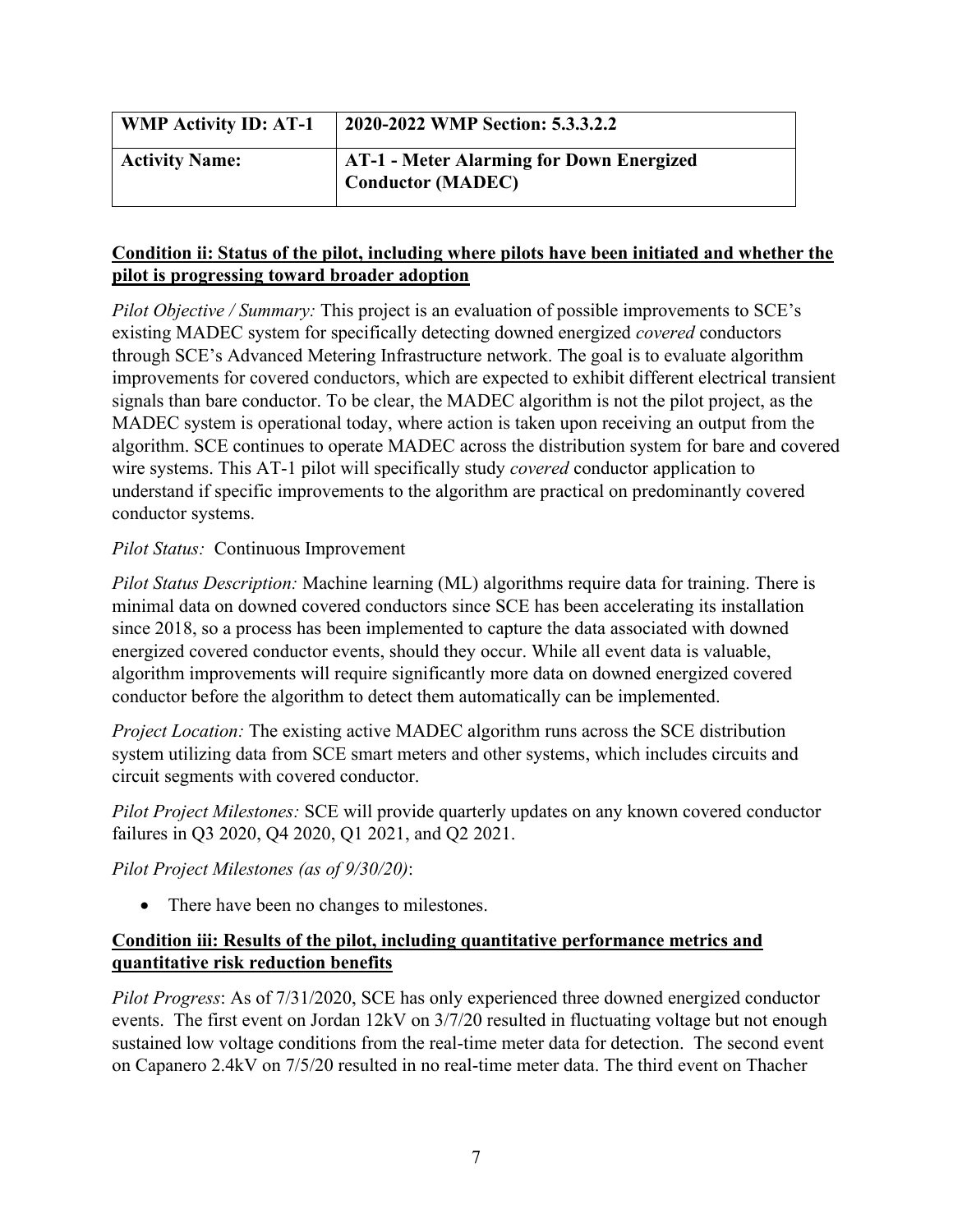16kV on 7/24/20 resulted in no real-time meter data as the covered conductor was intact but suspended in vegetation.

The MADEC algorithm will continue to analyze data for both bare and covered conductors as SCE operates its system to aid in de-energizing downed conductor situations.

# *Pilot Progress (as of 9/30/20):*

• The  $7/24/20$  event on the Thacher 16 kV circuit was further evaluated. This down covered conductor occurred when a car hit pole, where a single transformer was affected. No other circuitry was affected as all primary conductor was electrically intact. Smart meters did not generate low voltage exceptions as there was no path to ground. As MADEC requires at a minimum a low voltage exception, this event was not able to be used to improve MADEC for covered conductors.

*Pilot Lessons Learned:* No lessons learned for updates to the MADEC system in relation to detection of downed covered conductor events have been determined yet. The pilot will require much more data from actual downed energized covered conductor events in the field in order to document lessons learned and substantiate algorithm revisions. Of the three energized events, only one instance provided voltage exception data that was outside the normal bounds, which was minimal and could be mistaken for normal minor system fluctuations. The MADEC algorithm will continue to analyze data for both bare wire and covered conductor as SCE operates its system to aid in de-energizing downed conductor situations.

#### *Pilot Lessons Learned (as of 9/30/20):*

• No relevant information was gained from the most recent event.

*Project Performance Metrics:* Success of the AT-1 MADEC project is determined by several factors focused primarily on the number of downed covered conductor events that can be captured and whether the captured dataset offers actionable attributes. The dataset to be evaluated includes, but is not limited to, smart meter exception, reviewing repair/trouble orders for each down covered conductor, and switching records to identify potential actionable attributes for MADEC improvements.

#### *Project Performance Metrics (as of 9/30/20):*

• All four energized downed covered conductor events have been evaluated, but more actionable data is required before MADEC improvements can be made for covered conductor.

*Wildfire Risk Reduction Benefits:* Detection and prevention of downed energized covered conductor is an important aspect of public safety and of wildfire risk reduction. The MADEC system can limit the total time a downed energized covered conductor is energized after falling to earth, clearly providing improvement to public safety. Application of covered conductor is expected to greatly reduce the quantity of fault events and in turn also greatly reduce electric system related ignition events and other associated hazards. While the MADEC system may offer wildfire reduction benefits in other unique cases, the existing MADEC system (including potential improvements to the algorithm for covered conductor specifically) is considered an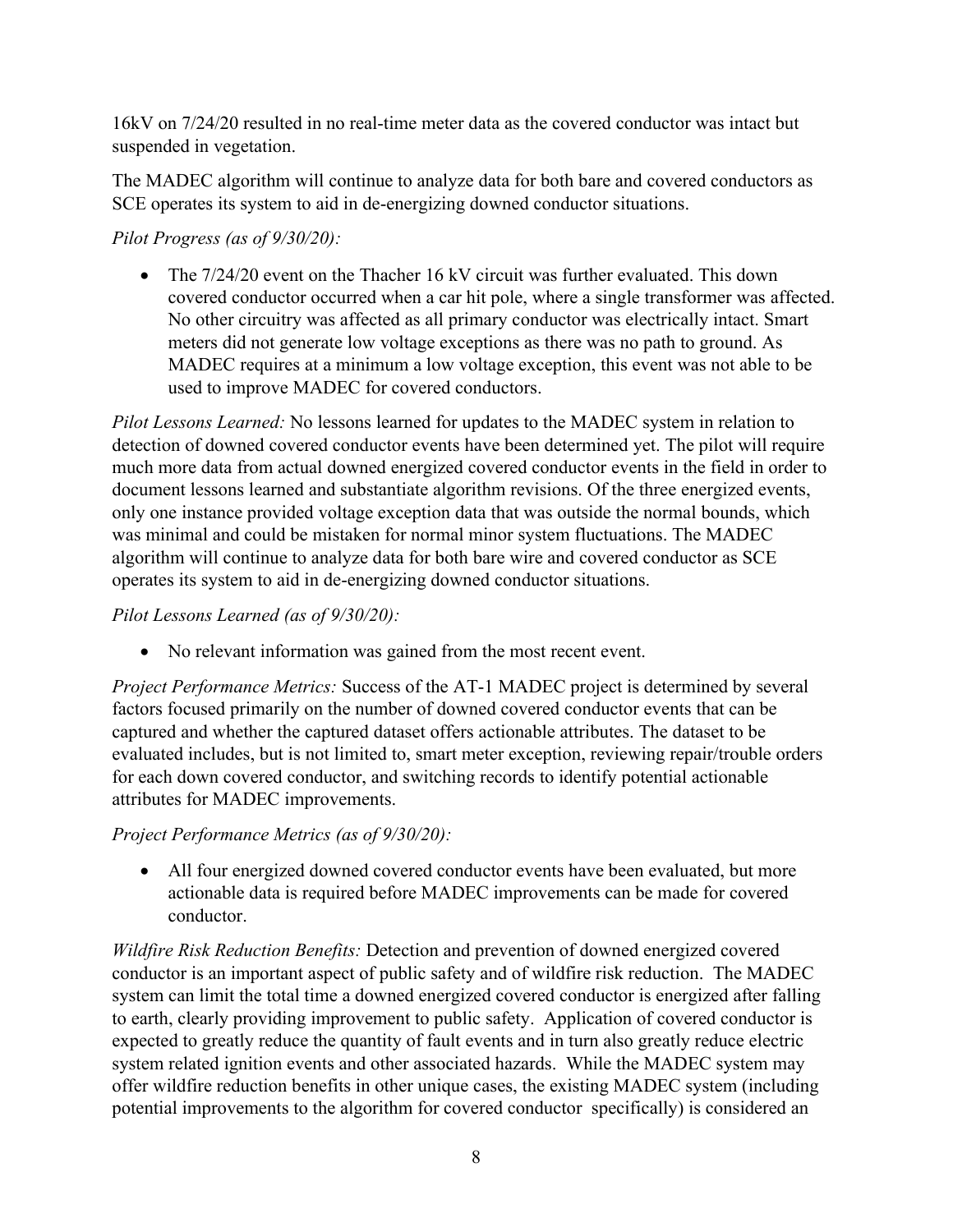electric enhancement and support system to the deployment of covered conductor with the goal of mitigating downed energized cover conductor events.

# **Condition iv: How the electrical corporation remedies ignitions or faults revealed during the pilot on a schedule that promptly mitigates the risk of such ignition or fault, and incorporates such mitigation into its operational practices**

*Fault Detection Strategy:* When the MADEC system alarm is generated indicating a potential energized downed wire, a notification is sent to our operations and dispatch center to take appropriate action, such as de-energizing the circuit or dispatching a troubleshooter immediately to a predicted location.

# **Condition v: A proposal for how to expand use of the technology if it reduces ignition risk materially**

*Envisioned Pilot Operationalization Strategy:* The machine learning algorithm continues to be updated and improved through present operational practices. Improvements that may be identified as part of this assessment may be incorporated into the algorithm following these established system updates. The assessment may have other outcomes such as the potential to changes in data collection to enable improvements to the system or alternately the assessment may not result in any substantial changes to the MADEC system. The operationalization strategy will be formulated based on the findings of the assessment.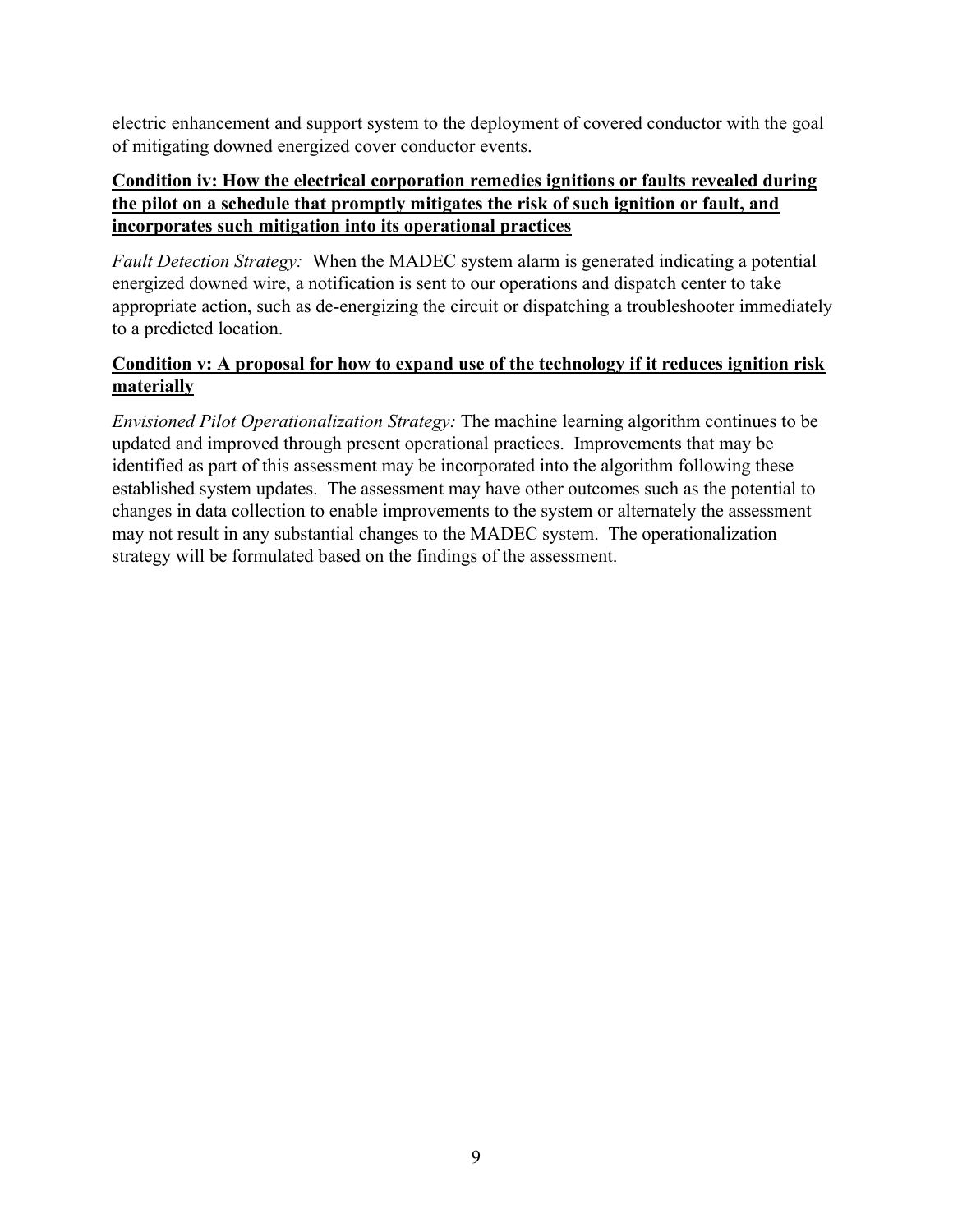| <b>WMP Activity ID: AT-2.1</b> | 2020-2022 WMP Section: 5.3.3.2.1               |
|--------------------------------|------------------------------------------------|
| <b>Activity Name:</b>          | AT-2.1 - Distribution Fault Anticipation (DFA) |

*Pilot Objective / Summary:* DFA technology uses electrical system measurements to identify pending equipment failures using a proprietary algorithm developed by Texas A&M that is built upon analysis of incipient event data gathered from multiple utilities. The DFA technology is used by several Texas electric cooperatives as part of their wildfire mitigation. SCE adapted and installed DFA devices in substations, which transmit circuit data, such as voltage and current measurements, along with grid event alarms. The data captured by DFA will be used to detect, locate, and categorize events as such as incipient faults, traditional faults, and normal circuit operations. An example of an incipient fault would be an internal connection on a capacitor switch that is gradually failing, but not detectable during an inspection and has not yet progressed into a fault. A capacitor switch that failed and faulted would be an example of a traditional fault, which is normally detected by conventional protection. Lastly, an example of normal operation detected by DFA would be switching a capacitor. SCE is evaluating the technical performance of the DFA system in this pilot and will continue the partnership with Texas A&M to help refine their algorithm to adapt to SCE circuit topology and equipment characteristics.

#### *Pilot Status:* Build / Test Phase

*Pilot Status Description:* SCE has installed 60 DFA monitoring systems at SCE substations across its service area to monitor 60 High Fire Risk Area (HFRA) circuits. The grid events and electric system data captured by the DFA systems are evaluated on an on-going basis. Most hardware installations for the 60 DFA systems were completed in 2019 and commissioned in January 2020. An additional 150 deployments are planned for the pilot in 2021 which is further detailed in the *Pilot Progress*.

*Project Location:* DFA systems were deployed on circuits that transverse through HFRA in different districts for a sample representation of our HFRA territory. Deployment locations factored other considerations such as low constructability impacts to substations. These substations are in the following SCE Districts:

- Kernville
- Thousand Oaks
- Monrovia
- Menifee
- Wildomar

#### *Pilot Project Milestones:*

1. Collect and analyze DFA grid events (Q1 2020 and ongoing)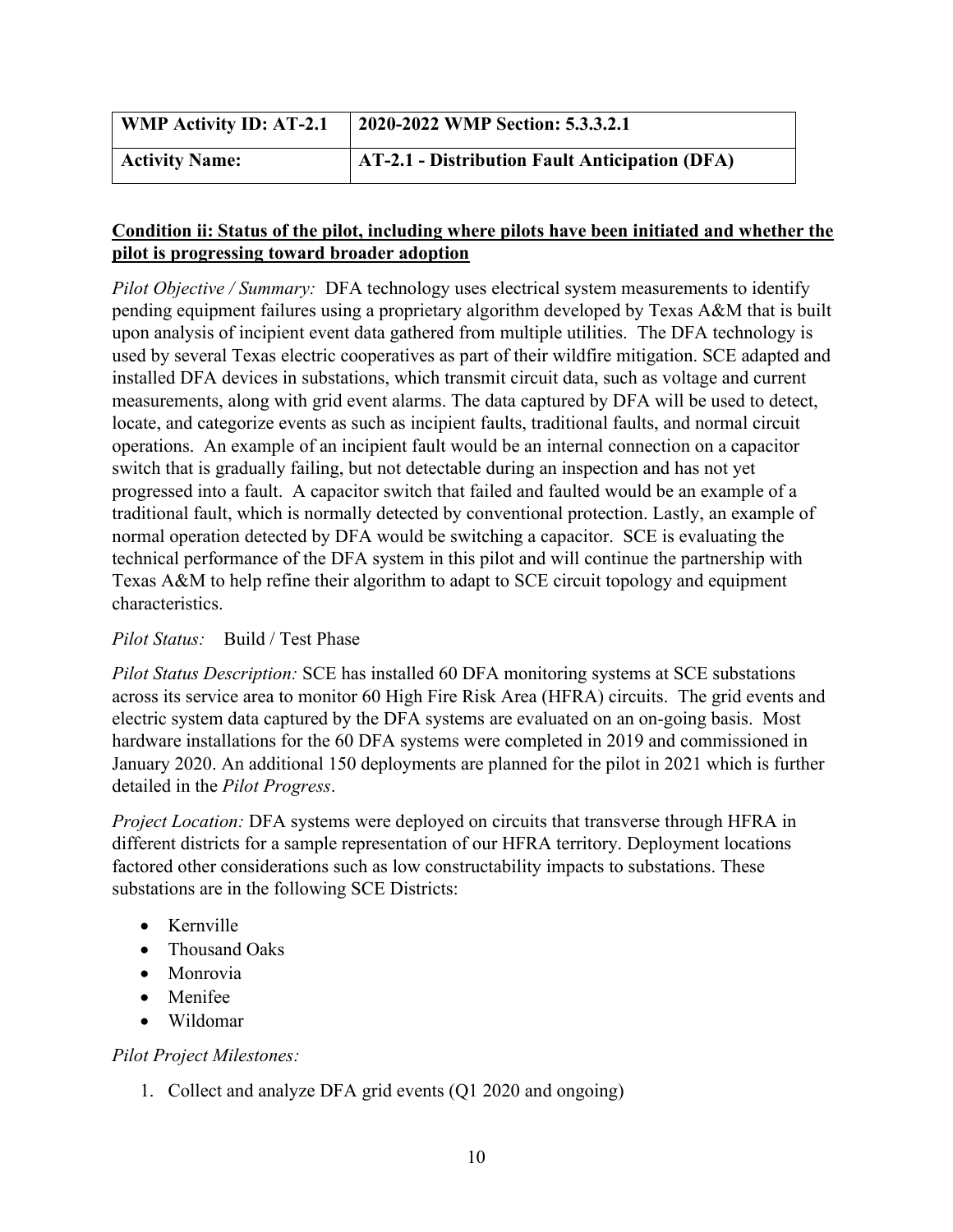- 2. Initiate/finalize selection of candidate circuits for 2021 (Complete)
- 3. Finalize Technology Assessment document on 60 DFA units (Q4 2020)

# *Pilot Project Milestones (as of 9/30/20):*

• No changes to project milestones.

#### **Condition iii: Results of the pilot, including quantitative performance metrics and quantitative risk reduction benefits**

*Pilot Progress:* As of 7/31/2020, this technology assessment is based on 60 DFA units with limited data collected from January to June 2020. The assessment resulted in a recommendation to expand the pilot deployment with an additional 150 DFA installations in 2021 to increase collection of data points to better assess DFA performance. Sites have been selected for the 2021 pilot expansion with planning and design for the selected candidates expected to initiate in Q3- Q4 in 2020.

#### *Pilot Progress (as of 9/30/20):*

- Since the initial filing, the  $2<sup>nd</sup>$  milestone was completed with all candidate circuits for 2021.
- SCE continues to collect and analyze grid events data identified by the DFAs installed as part of the pilot. Target locations for the 2021 pilot expansion have been identified and planning/design for the selected candidates has been initiated.

#### *Pilot Lessons Learned:*

- DFA provides awareness for normal or incipient type of grid events. The lesson learned from analyzing each event is that there are classifications related to incipient events and other classifications that are not.
- While interacting with Texas A&M, there are some situations that have not been studied by Texas A&M, which requires the Texas A&M team to learn more about SCE's configurations / networks to make additions or modifications to their proprietary algorithm. The DFA algorithm continues to improve as it collects additional grid event data. These efforts will be ongoing to improve the DFA anticipation model.
- DFA consolidates circuit data and activities that presently require manual collection and interpretation.
- Communication impacts with utilizing 4G LTE continue beyond installation challenges found in 2019. The challenge comes from the poor LTE connectivity availability of the cellular systems in remote substation locations.
- SCE did not have a way to track fault induced conductor motion easily with our own tools and analysis process. DFA provides awareness for these types of events on a web portal.

# *Pilot Lessons Learned (as of 9/30/20):*

• No additional lessons learned.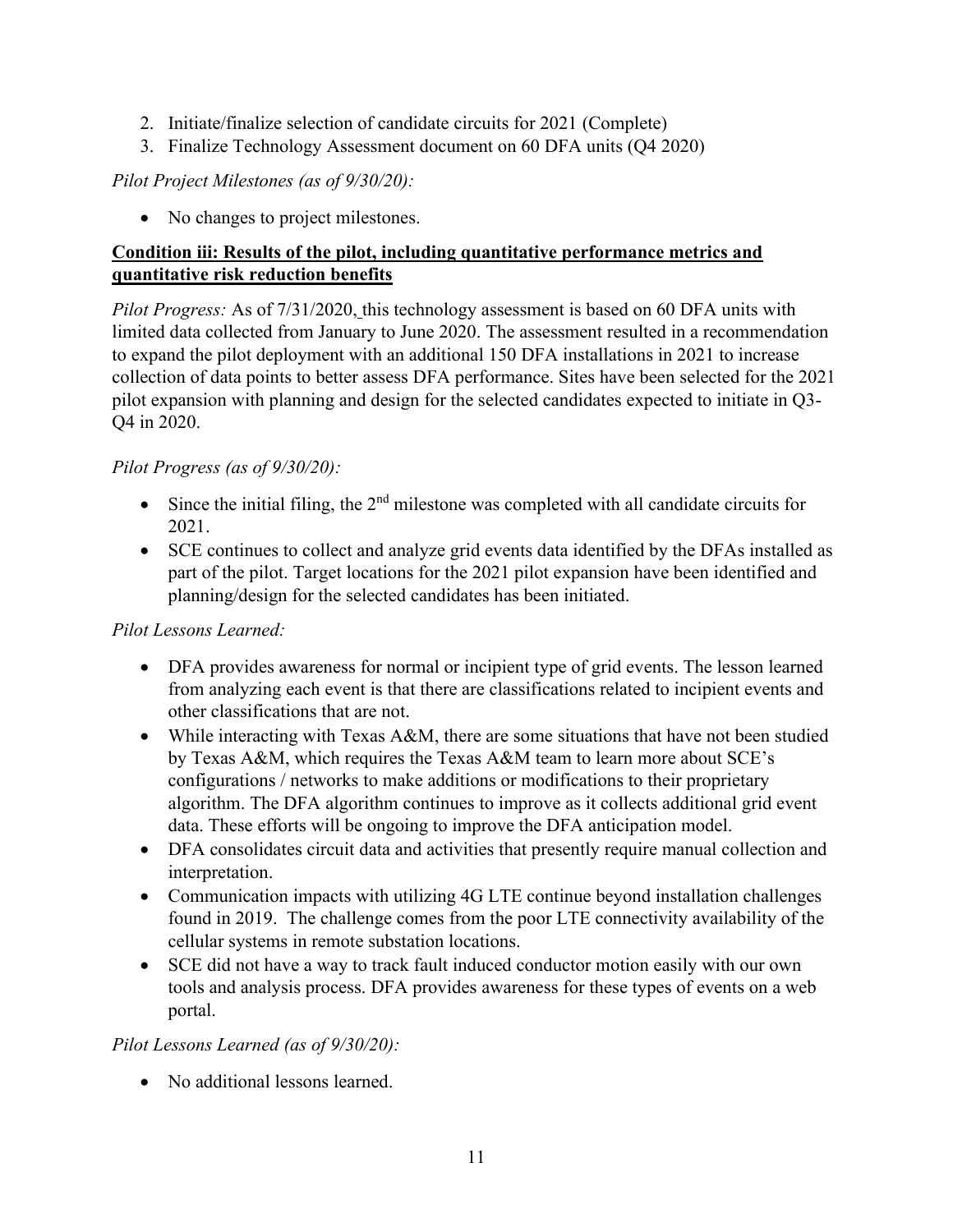#### *Project Performance Metrics:*

- **Incipient Event Detection:** Project will track and analyze incipient events. Scenarios will be analyzed, including determining potential for ignition risk, that will lead to improved identification and location of incipient faults.
- **Other Event Types:** Project will track and analyze unique event notifications not readily available with existing tools. This will lead to identification and location of grid events such as other fault and non-fault related events that are not classified as incipient faults.
- **Operational Awareness**: Project will track DFA Grid Event notifications where DFA provides additional circuit conditions/awareness not typically found with other engineering/operational tools. This allows SCE Operations to proactively configure the system or reactively confirm issue is resolved.
- **Equipment Failure Ratio:** Track DFA device failure ratio. SCE expects equipment received should be free of damage, defects, and in-service failures. SCE is working with the DFA vendor to bring this ratio to less than 1% failure upon equipment commissioning.

# *Project Performance Metrics (as of 9/30/20)*:

• No changes to project performance metrics.

*Wildfire Risk Reduction Benefits:* DFA provides increased awareness of incipient faults on circuits which will minimize ignition risk with remediation. DFA aids in locating fault events not previously identified allowing inspection and potential repair actions to prevent future fault re-occurrences. DFA also measures electrical disturbances where the alerts may also inform circuit operational decisions during elevated risk conditions.

# **Condition iv: How the electrical corporation remedies ignitions or faults revealed during the pilot on a schedule that promptly mitigates the risk of such ignition or fault, and incorporates such mitigation into its operational practices**

*Fault Detection Strategy:* DFA provides an alert based on the detection algorithm for identifying anomalies on a distribution circuit and provides remote access to fault recorder data which can be used in investigating significant events and fault locating. Furthermore, the process would require categorizing if an anomaly is an incipient fault, a traditional fault, or a normal operation. Of these three categories of anomalies, detecting and responding to an incipient fault would prevent a potential failure and ignition. For traditional faults where detected by other means of protective devices, mitigation is by means of replacement with grid-hardening equipment/material and by other types of technologies such as open phase protection and Rapid Earth Fault Current Limiting (REFCL) for reducing ignition risks. Lastly, normal operations, such as a capacitor switching, are not causes of ignition.

SCE receives DFA event notifications in real-time. The established process, depending on event severity, is to review/analyze high priority events as soon as possible (i.e. Incipient Event Detection). Non-priority events are queued/reviewed per resource availability (i.e. Other Events Types & Operational Awareness).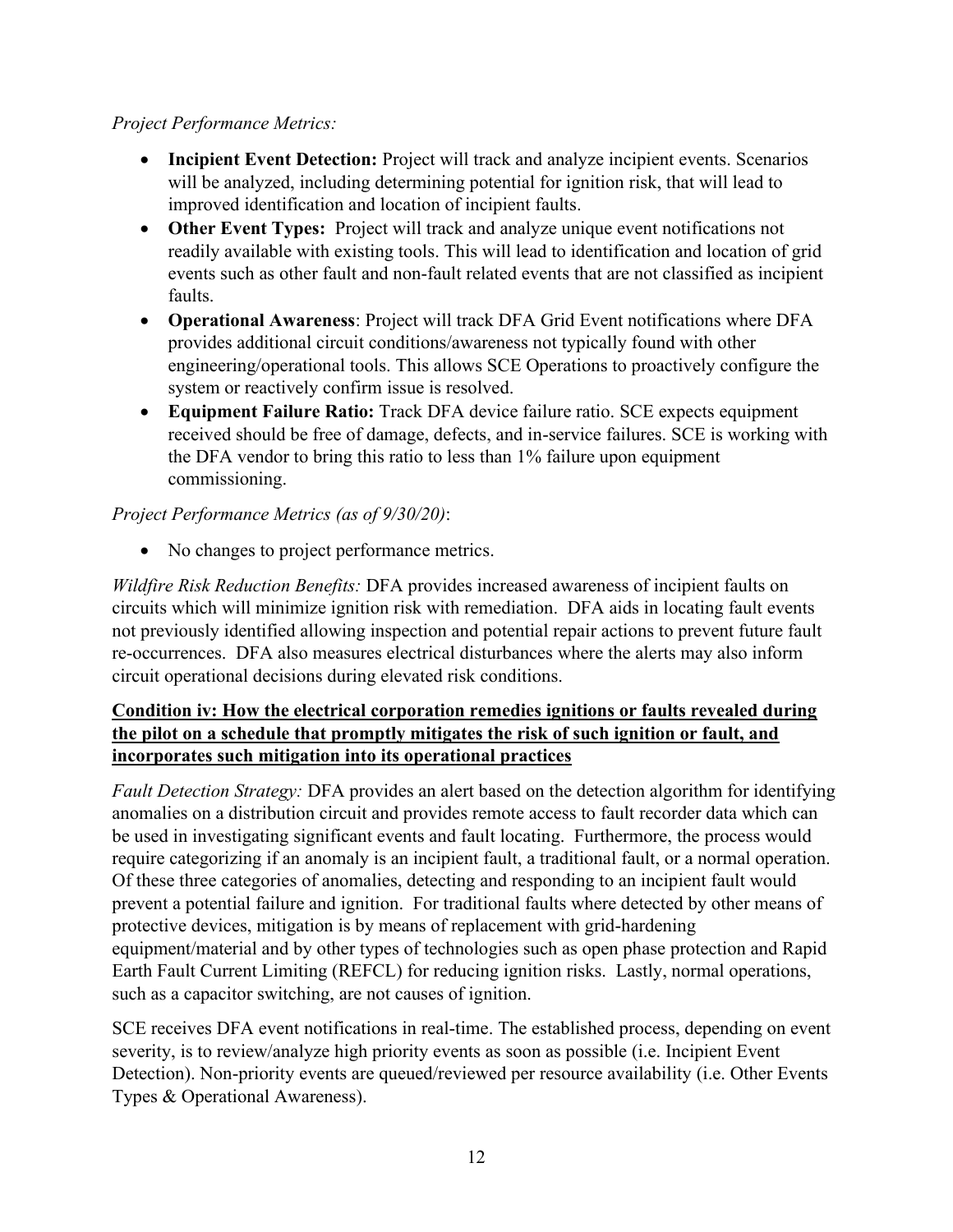# **Condition v: A proposal for how to expand use of the technology if it reduces ignition risk materially**

#### *Envisioned Pilot Operationalization Strategy:*

Based on event analysis, field operations may be contacted for further field investigation and depending on findings appropriate mitigation actions are initiated.

Prioritization of installations for wildfire risk reduction would inform the installation schedule of DFA assets. Circuitry with these continuous monitoring devices would have maintenance governed by events in addition to other inspection programs. DFA data recorder information would be used for post event analysis, including improved fault locating capabilities beyond today's systems.

Further pilot expansion of 150 units for the pilot was deemed necessary to continue evaluation of the pilot due to need to capture more data for analysis and refining the algorithm. Upon successful evaluation of the pilot, remaining deployment of 600 units would commence over the next two years as described in 2021 GRC.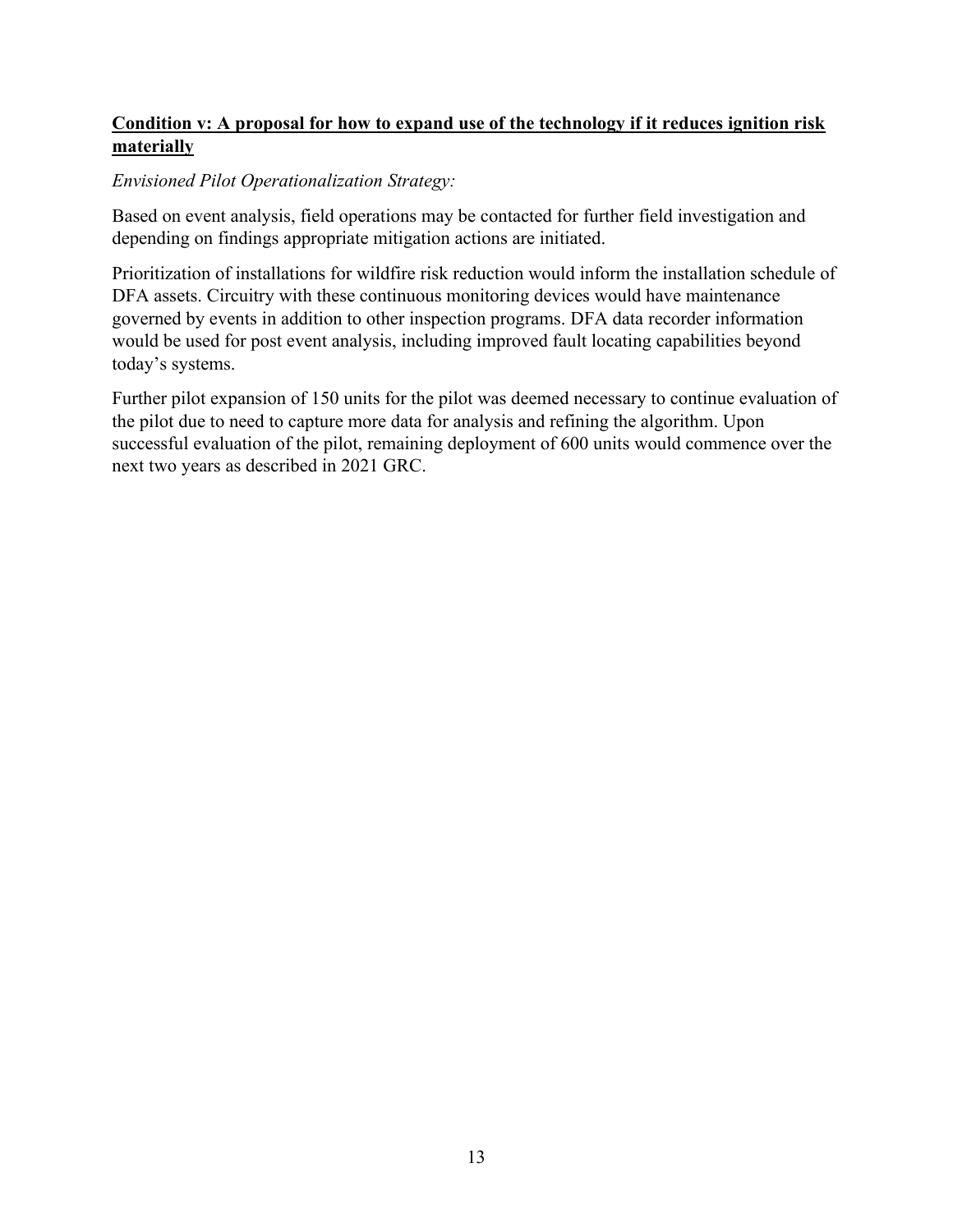| <b>WMP Activity ID: AT-2.2</b> | 2020-2022 WMP Section: 5.3.4.9.2.1        |
|--------------------------------|-------------------------------------------|
| <b>Activity Name:</b>          | AT-2.2 - Advanced Unmanned Aerial Systems |

*Pilot Objective / Summary:* Conduct additional Beyond Visual Line of Sight (BVLOS) demonstration Unmanned Aerial System (UAS) flights using lessons learned from 2019 study and validate aerial patrol findings via truck, foot, or helicopter.

*Pilot Status:* Build / Test Phase

*Pilot Status Description:* SCE is currently conducting the necessary procurement and planning activities prior to commencing demonstration drone flights.

*Project Location:* These pilot demonstration flights are planned to be conducted over five distribution circuits in High Fire Risk Areas (HFRA) that have experienced PSPS events in the past and are frequently on the monitoring list. FAA Airspace classification was also a key consideration.

- Energy (Bell Canyon, Ventura County)
- Bootlegger (Acton, Los Angeles County)
- Tahquitz (Mountain Center, Riverside County)
- Anton (Moorpark, Ventura County)
- Guitar (Santa Clarita, Los Angeles County)

#### *Project Location (as of 9/30/20):*

• A non-HFRA circuit, the Kenworth 12 kV in Adelanto, San Bernardino County, was selected to conduct the simulated PSPS demonstration flights (and evaluation/testing of very advanced aircraft) due to concerns with very dry fuel conditions and wildfire response resource constraints in all the original locations. This circuit was chosen because it traverses rugged and undulating high desert terrain that presented similar communication and command-control challenges as the other HFRA circuits noted.

#### *Pilot Project Milestones:*

- 1. Align workstream & milestones with broader UAS Program development; Define location, technical, and safety requirements for 2nd demonstration by (Complete)
- 2. Conduct PSPS-focused Technical & Safety Qualification flights with vendors; Establish SGI waiver process and templates to be utilized for future PSPS events by (Complete)
- 3. Obtain BVLOS waiver for limited scope PSPS and/or emergent events by (Complete)
- 4. Conduct 2nd round of demonstration flights for simulated PSPS event by 10/30/20
- 5. Develop first draft of demonstration report and socialize with key stakeholders by 12/31/2020

*Pilot Project Milestones (as of 9/30/20)*: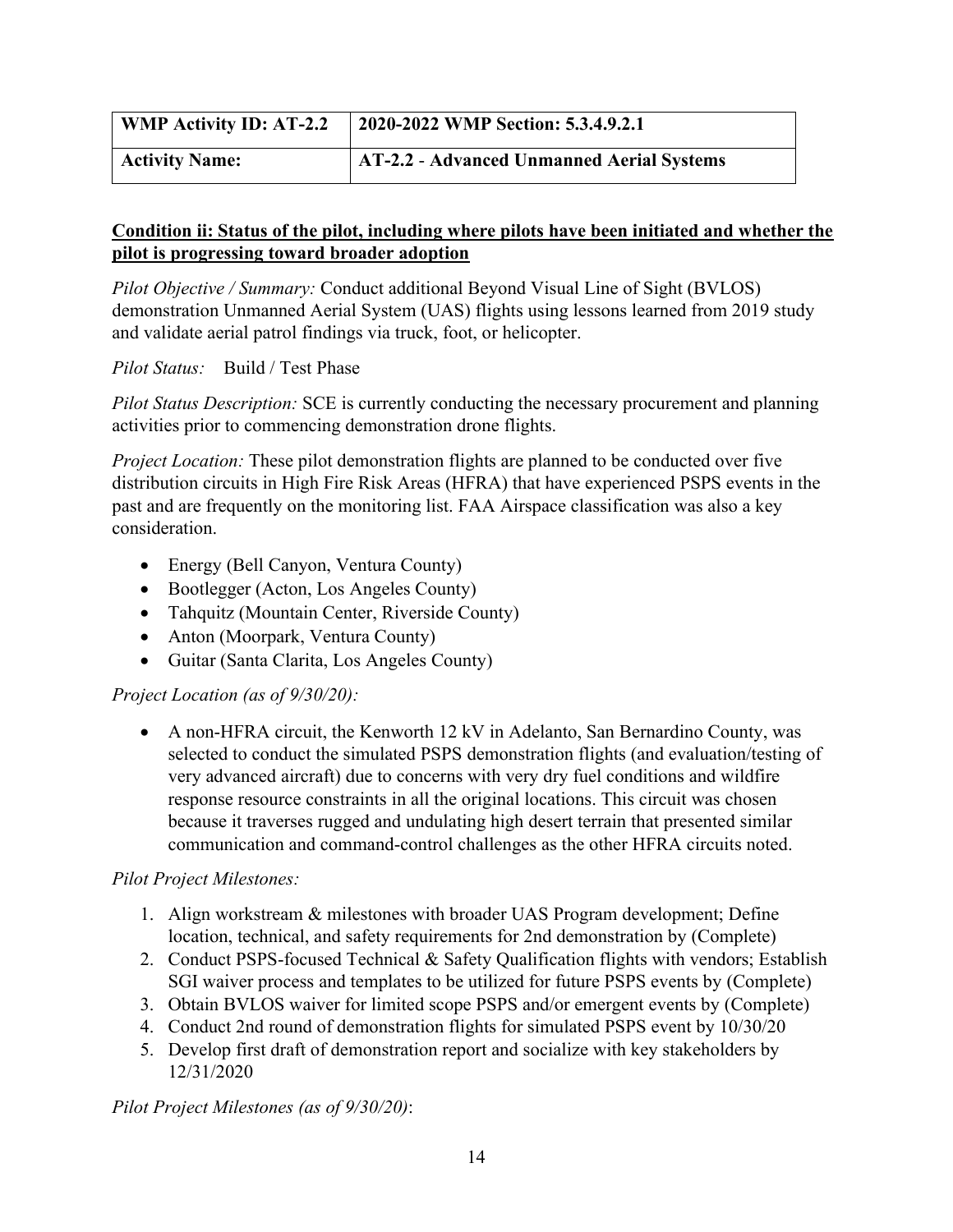• No changes to project milestones

#### **Condition iii: Results of the pilot, including quantitative performance metrics and quantitative risk reduction benefits**

*Pilot Progress:* As of 7/31/2020, a Statement of Work (SOW) for the demonstration flights was finalized, a Request for Proposal (RFP) was issued, bids were subsequently collected, and the project team is selecting a small subset of vendors with whom a technical and safety qualification test will be conducted. Following the technical and safety qualification, a few successful vendors will be invited to conduct demonstration flights on circuits with a history of pre-emptive de-energizations in a simulated PSPS event. These simulated events are expected to be conducted in the Fall.

#### *Pilot Progress (as of 9/30/20)*:

• SCE conducted technical and safety qualification evaluations of six vendors, three of whom met SCE's technical and safety criteria and have been invited back to participate in simulated PSPS patrol missions. As part of the technical and safety evaluations—which required the vendors to fly a simulated PSPS patrol BVLOS mission on a small segment of overhead distribution circuit—SCE secured FAA Special Government Interest (SGI) Temporary Flight Restrictions (TFR) on all missions, which permitted SCE to conduct BVLOS missions in a safe and compliant manner. In Q4 2020, SCE plans to conduct additional simulated PSPS demonstration flights with the three selected vendors using the SGI TFR waiver process and will finish the year with a final technical report on the study.

#### *Pilot Lessons Learned:*

- Regulatory barriers exist that make BVLOS drone flights difficult to achieve, particularly in populated areas with congested and restricted airspace.
- Southern California has some of the most diverse topography and geography in the United States, much of which is served by SCE. This diversity, particularly extreme elevation changes and heavily forested, remote areas, present challenges for live streaming video and aircraft control. Drone mission endurance also needs to improve for UAS patrols to be conducted effectively and efficiently in these difficult environments.
- Video quality and zoom, combined with shooting angles and distance above structures, needs to be further tested and optimized for inspectors to feel confident when conducting remote aerial patrols and making an 'all-clear' decision from a desktop vantage point.
- Additional demonstration flights are needed to not only prove the viability and effectiveness of using UAS compared to traditional patrolling methods, but also to advance aircraft detect-and-avoid and communication technologies that are prerequisites for BVLOS missions.

#### *Pilot Lessons Learned (*as of 9/30/20):

• Although regulatory barriers still exist, close collaboration and communication with the FAA and a measured 'crawl, walk, run' approach to BVLOS waivers is critical to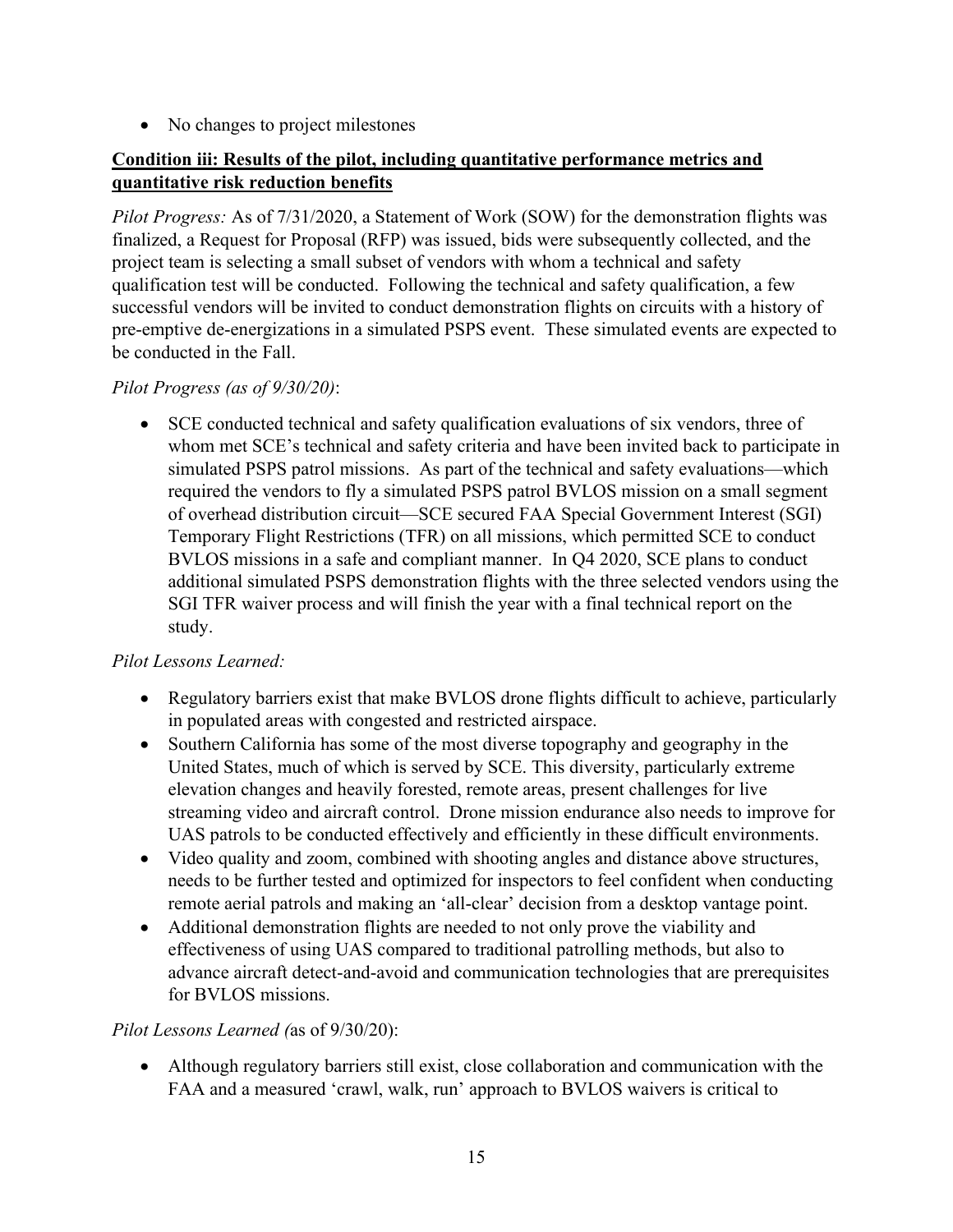successfully navigating the regulatory environment and ensuring the safety of the crew and public. Securing BVLOS waivers for these limited PSPS events via the FAA SGI process is a significant result of this pilot.

- While 'good' LTE mobile signal strength is needed to stream video back to remote locations, locating the control station too close to cellular antenna infrastructure, or other radio and microwave communication towers, may adversely impact streaming and/or command-control communications.
- Vendors who used two operators—one to fly the aircraft and one to operate the camera sensor—were able to quickly adapt to inspector feedback to ensure the optimal zoom, angle, altitude, and aircraft speed and placement. Planned and clear communication between the inspector, sensor operator, and pilot are critical.
- Some vendors planned their missions as detailed 'stop and hover' structure inspections, versus a 'fly-by' patrol, despite clear instructions in the statement of work. The objective will be clarified and reinforced for future missions.
- Careful attention must be paid by mission planners to adequately plan for aircraft terrain/elevation following protocols, both when operating the aircraft and under normal conditions (whether manually or automated) and during emergency procedures.

*Project Performance Metrics:* Forward Looking Metrics (when data becomes available):

- Video quality and streaming consistency high enough for inspectors to render all clear designation
- Time to deploy/mobilize to subject location
- Time to complete patrol and render all clear designation
- Ability to secure necessary FAA waivers and/or permits to conduct patrol operations
- Ability to maintain command-control of the aircraft and maintain consistent streaming of video

# *Project Performance Metrics (as of 9/30/20):*

- During vendor technical and safety qualification evaluations, three of the vendors were able to maintain consistent and high-quality video streaming throughout the flights, sufficient for an 'all-clear' designation from the inspector.
- During vendor technical and safety qualification evaluations, the time to complete the aerial patrol and render an all-clear designation of the inspector (of the three successful vendors) took 1.2 to 9 times the amount of time it took the inspector to patrol the circuit via their truck. This was primarily attributable to poor mission planning, misunderstanding of the objective, and poor imaging sensor choice. However, we are confident this can be further improved in the missions being conducted in Q4 2020.
- During vendor technical and safety qualification evaluations, SCE successfully secured FAA Special Government Interest (SGI) Temporary Flight Restrictions (TFR) on all missions, which permitted SCE to conduct BVLOS missions in a safe and compliant manner.
- During vendor technical and safety qualification evaluations, although all vendors were able to maintain command and control of their aircraft during their missions, some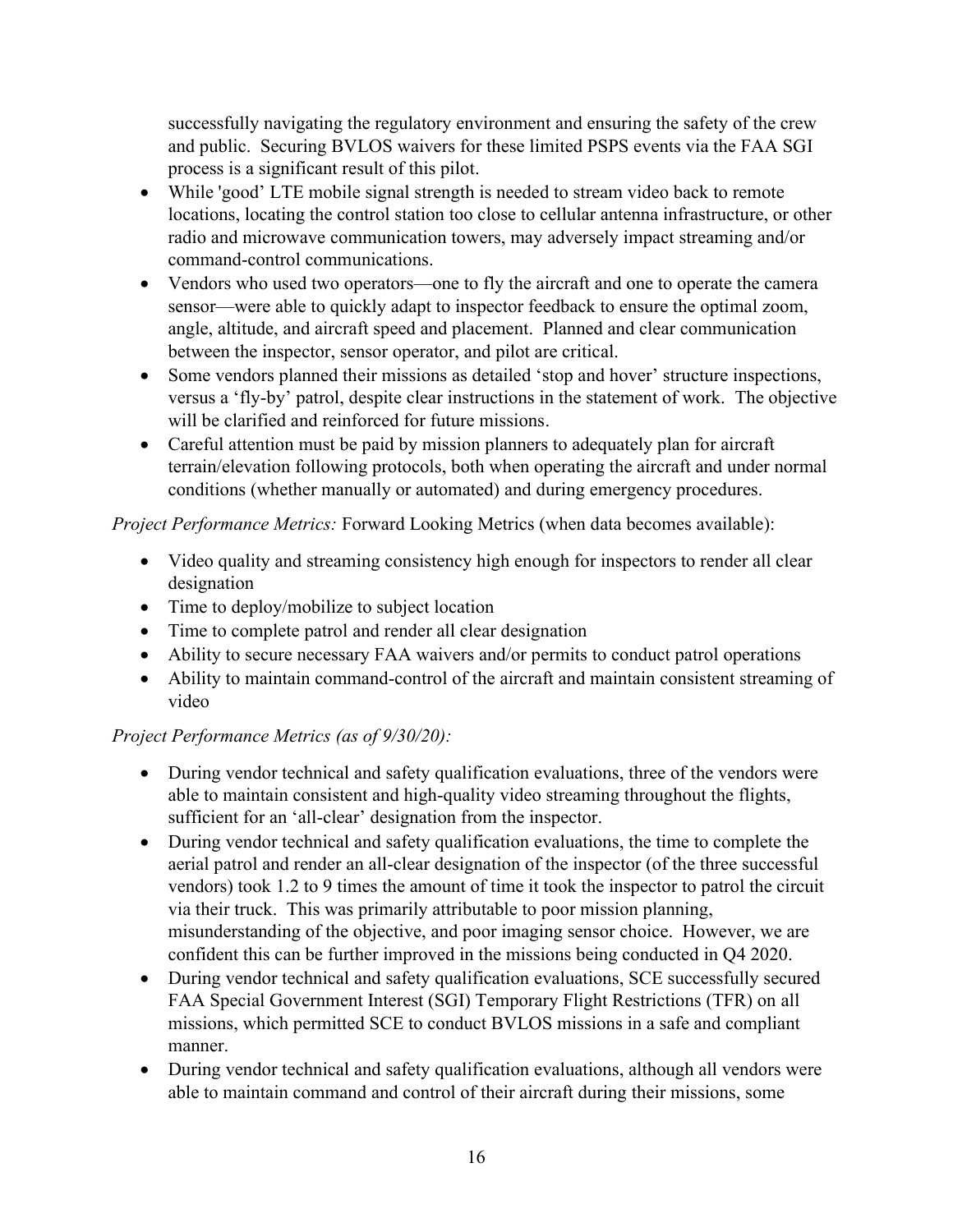executed a 'return to landing' protocol for causes that were unclear. SCE will be further evaluating the UAV telemetry data to determine the cause.

# *Wildfire Risk Reduction Benefits*:

- Reduced potential for ignition during pre-event circuit patrols and circuit reenergization/restoration after conditions have subsided.
- Reduction in outage duration or customer minutes of interruption associated with PSPS events.

#### **Condition iv: How the electrical corporation remedies ignitions or faults revealed during the pilot on a schedule that promptly mitigates the risk of such ignition or fault, and incorporates such mitigation into its operational practices**

*Fault Detection Strategy:* As with any circuit patrol, the objective is to locate any conditions that could cause a fault and subsequent ignition, whether as part of a pre-event PSPS patrol or upon re-energization of the circuit. If abnormal conditions are found during the course of the simulated PSPS patrol missions, Troublemen that are part of the project team will either effect repairs in the field or issue the appropriate notification to have the condition repaired.

# **Condition v: A proposal for how to expand use of the technology if it reduces ignition risk materially**

*Envisioned Pilot Operationalization Strategy:* If the pilot proves technically feasible, is an efficient means to patrol circuits, and offers flexibility for field crews to optimize resources to perform pre or post-event circuit patrols, then the next step would be to conduct an analysis of whether this activity could be performed in-house and/or with vendors and to assess the cost effectiveness of each method. It is likely that an assessment of each circuit that may require aerial support have a unique flight plan (i.e. 'aerial patrol playbook') drafted so as to ensure the safe and efficient aerial operations may be conducted on individual circuits or circuit segments. SCE's UAS standards and policies should be updated accordingly, personnel should be trained, RFP issued (if vendor support is desired), and IMT and Field Worker training should be revised to include processes and procedures on UAS-based aerial patrols and their appropriate/safe application and use.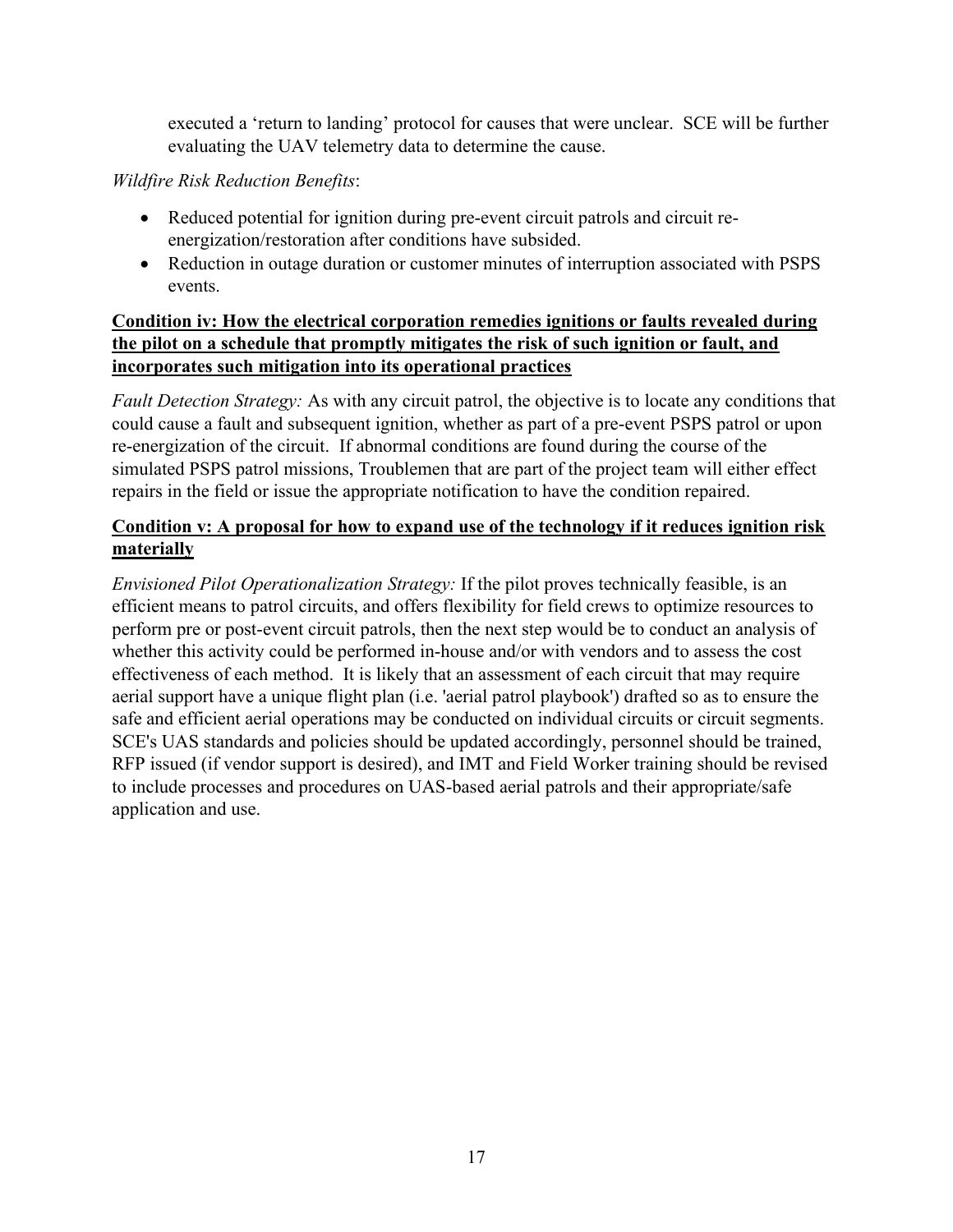|                       | WMP Activity ID: AT-3.1   2020-2022 WMP Section: 5.3.3.2.3.1 |
|-----------------------|--------------------------------------------------------------|
| <b>Activity Name:</b> | <b>AT-3.1 - REFCL - Ground Fault Neutralizer (GFN)</b>       |

*Pilot Objective / Summary:* The objective of the Ground Fault Neutralizer (GFN) is to detect a phase-to-ground fault, quickly reduce the fault energy below the ignition point, and isolate/disconnect the fault by means of switching operation. The GFN consists of an arc suppression coil and a residual current compensating inverter on the neutral of a grounding transformer. It can reduce the voltage on a phase to below 250 volts within a few cycles whenever a single phase to ground fault occurs. This technology has been used in Australia for detecting and acting on faults as low as 0.5 amperes. The advantages of the GFN for fire mitigation is that it reduces the energy released at the point of the failure faster and more completely than any other available technology. Another benefit of the GFN is that it is a detection/energy reduction operation. This operation is expected to be completed without a sustained power interruption to customers when the fault is temporary in nature. The advantages for fire mitigation are that it reduces the energy released at the point of the failure faster and more completely than any other available technology. There are technical reasons that make the GFN and other REFCL design variants the most effective for mitigating phase-to-ground faults (but not phase-to-phase or three-phase faults) and three-wire system (but not four-wire system). This limitation behooves SCE to test and deploy other technologies to complement GFN and other REFCL designs for mitigating phase faults and 4-wire system.

#### *Pilot Status:* Planning / Design Phase

*Pilot Status Description:* Equipment specifications and project scope finalized. Equipment received and project design is in progress.

*Project Location:* Currently not field deployed

#### *Pilot Project Milestones:*

- 1. Finalize pilot location, equipment specification and contract award (Complete)
- 2. Real Time Digital Simulation (RTDS) Testing and protection requirements (Complete)
- 3. Phase measurements and Distribution scope development (Complete)
- 4. GFN equipment receipt (Complete)
- 5. Substation engineering and design (Q4 2020)

#### *Pilot Project Milestones (as of 9/30/20)*:

• No changes to project milestones.

#### **Condition iii: Results of the pilot, including quantitative performance metrics and quantitative risk reduction benefits**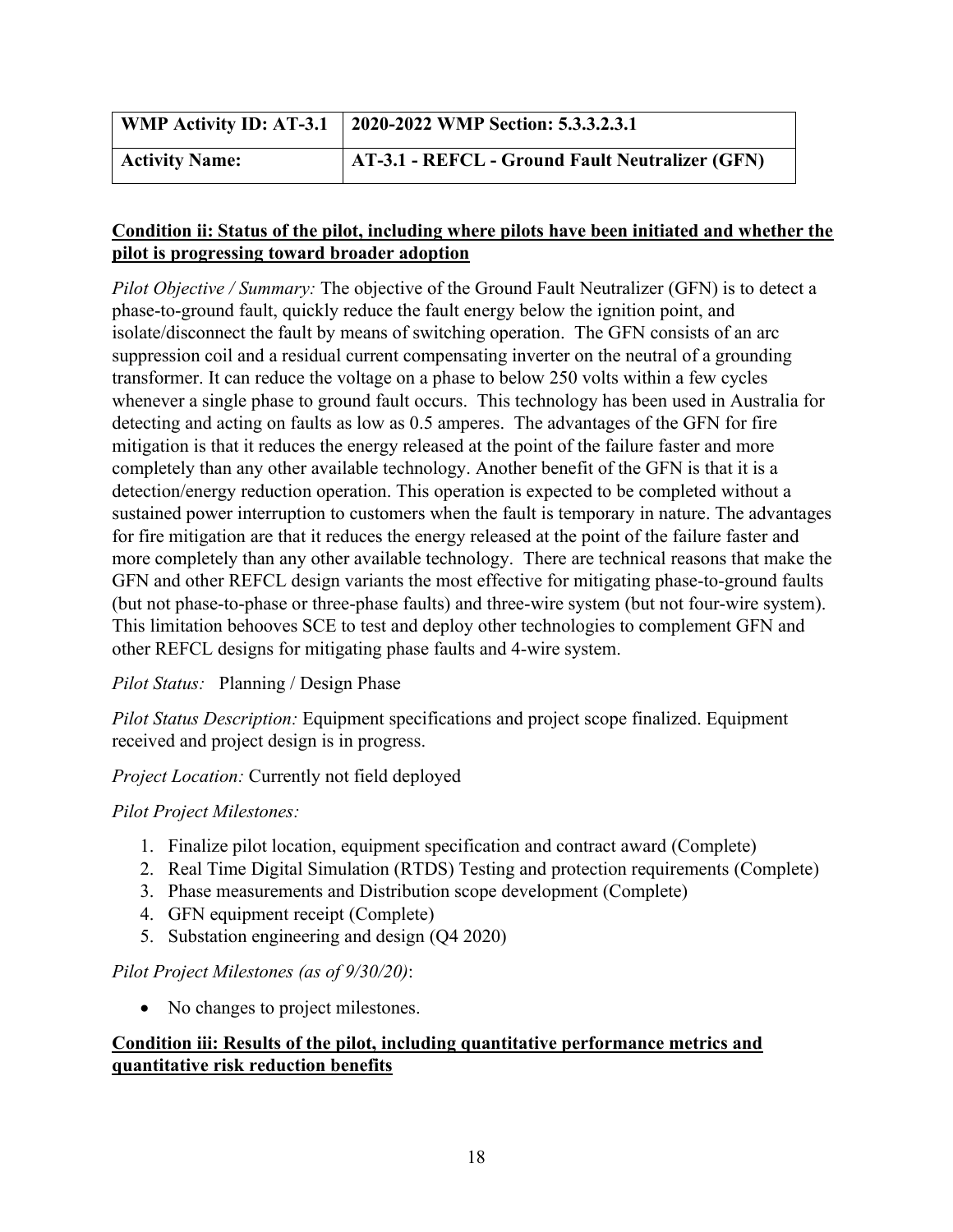*Pilot Progress*: As of 7/31/2020, equipment specifications and protection requirements are completed, substation scoping has been completed, and project design is currently in progress. Factory acceptance testing of the ground fault neutralizer was also completed, and equipment is now in transit to SCE and expected to arrive in 3rd quarter of 2020.

# *Pilot Progress (as of 9/30/20):*

• Four of the five project milestones have been completed. Protection requirements, substation scoping, phase measurements, and required CYME modeling for circuit balancing have been completed. In mid-August 2020, SCE received the GFN equipment after completing factory acceptance testing. The engineering & project design is ongoing. Target installation locations for the GFN have been identified. Additional GFN equipment such as current transformers with the required accuracy for the application have been received and are undergoing testing. A vendor for the capacitive balancing units has been selected and the material order has been placed.

*Pilot Lessons Learned:* The supplier of the Ground Fault Neutralizer was able to successfully supply the equipment with six months lead time during a pandemic. A supplier was found for a circuit breaker rated for use as a bypass breaker to close back into the ground grid and revert to solid grounding when the Ground Fault Neutralizer is out of service. Current transformers were identified which have the required accuracy for this application.

# *Pilot Lessons Learned (as of 9/30/20):*

• No additional lessons learned

# *Project Performance Metrics:*

- SCE Distribution and Substation equipment able to withstand the overvoltage caused by the GFN.
- Ability to detect ground faults down to 0.5 amps.
- The GFN meets the following criteria which have been shown to reduce the risk of ignition from a ground fault from a down wire or tree contact by at least 90%:
	- When tested with a low impedance phase to ground fault, the voltage on the faulted phase is reduced to 1900 volts within 85 milliseconds, 750 volts within 500 milliseconds, and 250 volts within 2 seconds.
	- When tested with a high impedance phase to ground fault, the voltage on the faulted phase is reduced to 250 volts within 2 seconds. When determining if the fault is still present on the phase the total  $i^2t$  (ampere-squared-seconds) of the fault must be less than  $0.1 \text{ A}^2$ s
- Validation of cost versus benefit.
- Validate feasibility of broad deployment while still maintaining operational reliability.

# *Project Performance Metrics (as of 9/30/20)*:

• No changes to project performance metrics.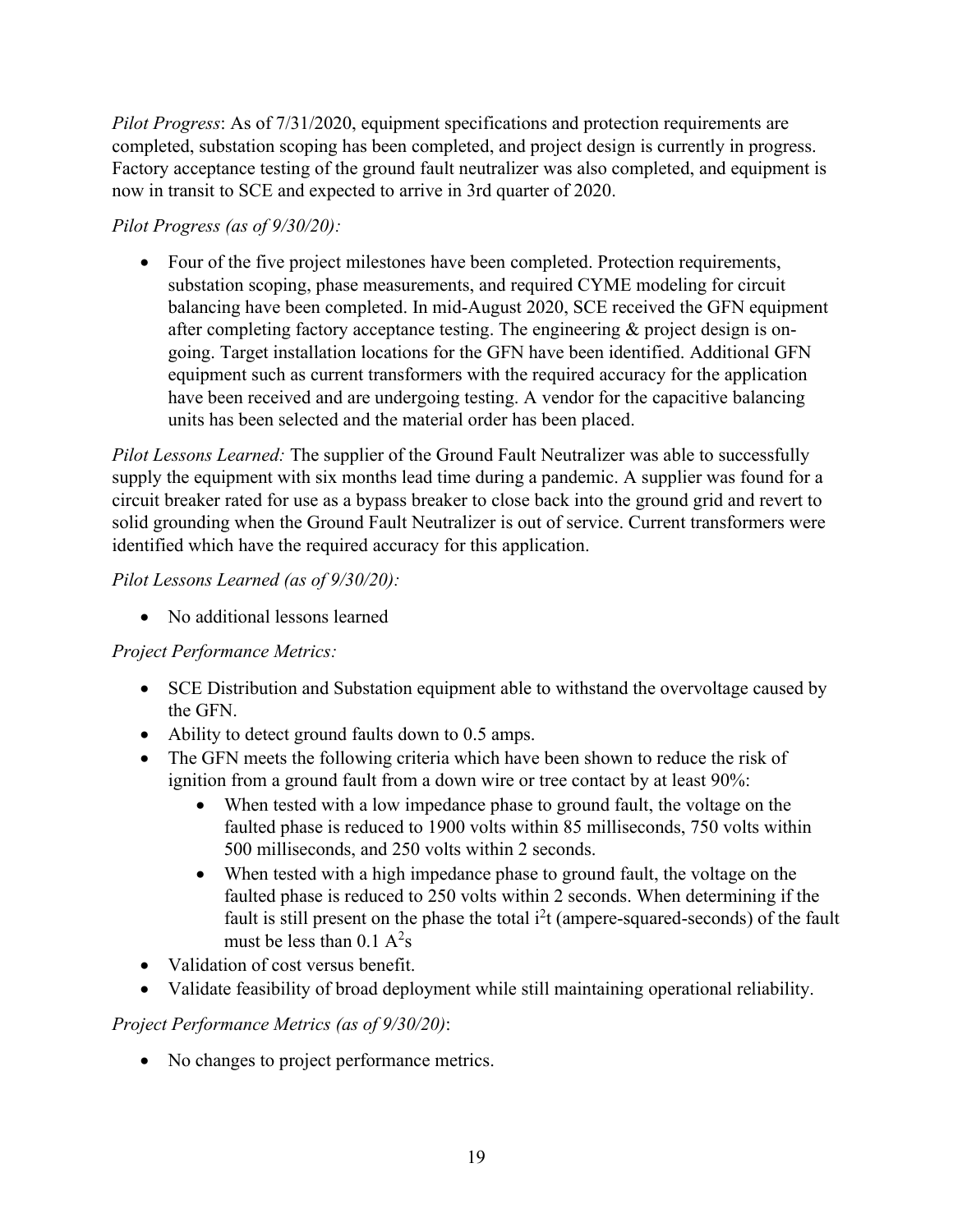*Wildfire Risk Reduction Benefits*: Extensive testing in Australia suggests this system produces at least a 90% reduction in probability of ignition from ground faults. The most relevant test reports explaining this information are the 2015 studies titled "REFCL Technologies Test Program Final Report" and "Vegetation Conduction Ignition Tests" which highlight the system' ability to detect downed conductors that are not detectable using conventional protection. Based on the Australian experience it is believed that half ampere faults can be detected.

**Condition iv:** How the electrical corporation remedies ignitions or faults revealed during the pilot on a schedule that promptly mitigates the risk of such ignition or fault, and incorporates such mitigation into its operational practices

*Fault Detection Strategy:* The GFN monitors circuit conditions and can detect faults down to 0.5 amps. When a fault is detected, the system rapidly de-energizes the conductor with the fault, reducing the energy released at the fault location with the goal to prevent an ignition of present fuels. The reduction of fault energy means a reduction in quantity and temperature of incandescent particles during a wire-down contact with dry field. The location of a fault will be identified down to the circuit level. However, Automatic Reclosers, fuses and other protection devices deployed on the faulted circuit will no longer detect or interrupt the faults because the Ground Fault Neutralizer blocks the fault current which these devices use to detect a fault. Therefore, the circuit breaker at the substation will be used to de-energize the line and field workers will patrol the line to clear permanent faults. Although the entire circuit must be shut off to clear permanent faults (versus opening a downstream RAR, for instance), the reliability impact of this will be somewhat mitigated by the fact that the arc can be extinguished on temporary faults without de-energizing customers.

**Condition v:** A proposal for how to expand use of the technology if it reduces ignition risk materially

*Envisioned Pilot Operationalization Strategy:* Due to the high cost and complexity of REFCL technologies, SCE will confirm this system works as expected and better understand the cost to deploy before planning an expansion of the REFCL technologies. Expansion will be done according to system configuration to balance the risk reduction and cost of each deployment. The lead time on materials for a project is about 8 months. In some cases that means a complete project can be performed in 18 months or less. However, if a substation requires rebuilding or reconfigurations to make space or incompatible equipment must be replaced, projects may require three years or more to complete.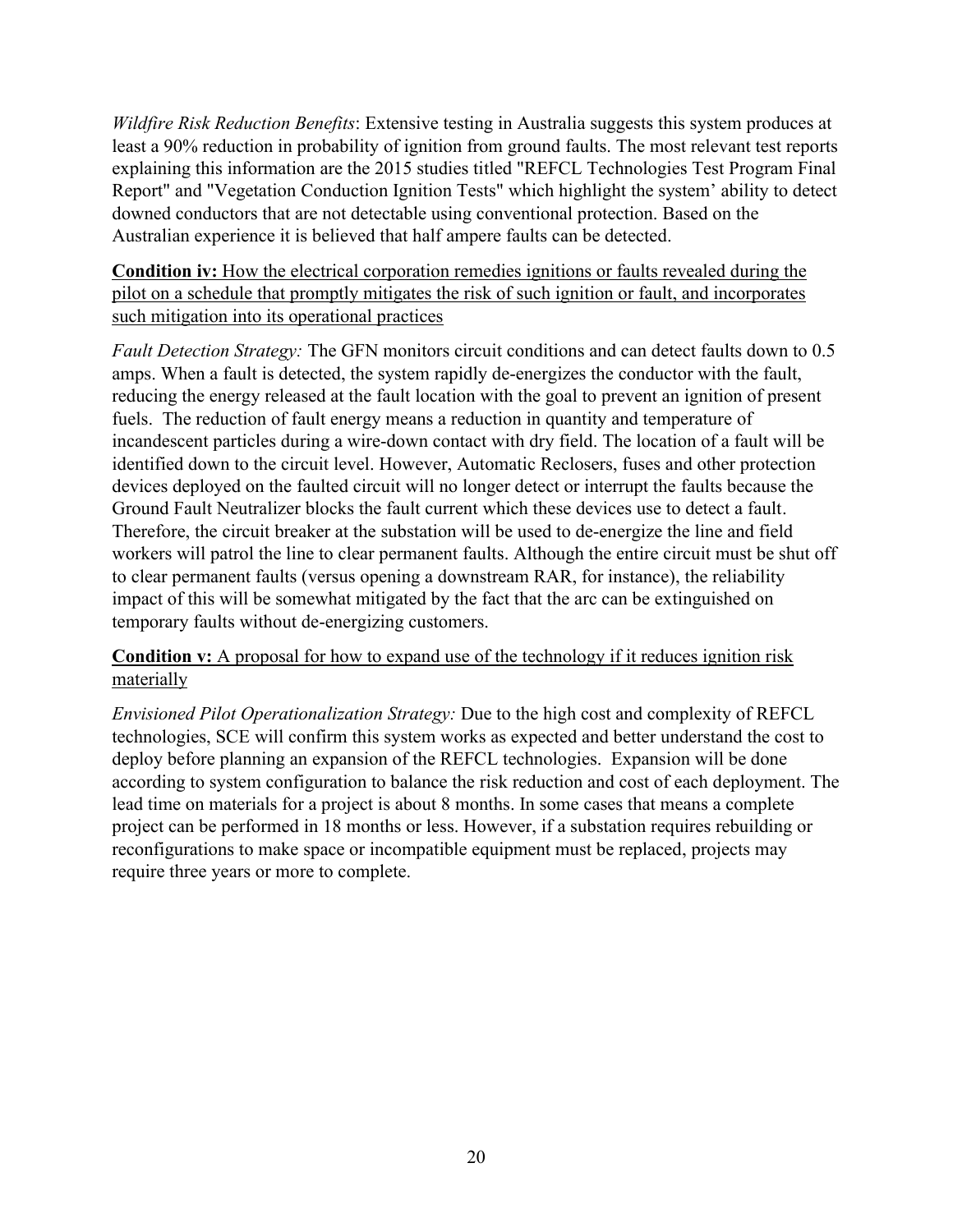|                       | WMP Activity ID: AT-3.2   2020-2022 WMP Section: 5.3.3.2.3.2 |
|-----------------------|--------------------------------------------------------------|
| <b>Activity Name:</b> | AT-3.2 - REFCL - Arc Suppression Coil                        |

*Pilot Objective / Summary:* Initiate engineering design to convert a typical substation to resonant grounding. This involves installing an arc suppression coil (ASC) on the neutral of the substation transformer. The arc suppression coil will redirect most of the current away from single phase to ground faults anywhere on the distribution circuit on which it is deployed and redirect it to the substation ground grid where it can be safely discharged. When completed, single phase to ground fault currents will be reduced to around three amperes. In order to detect and locate faults, a new protection system is being installed along with new high sensitivity current transformers. The benefit of the ASC is that this technology can be used on smaller substations in outlying areas and would require minimal system re-configuration.

#### *Pilot Status:* Planning / Design Phase

*Pilot Status Description:* Currently, the team is finalizing equipment specifications, developing the project design/scope, and defining requirements for a successful pilot.

#### *Project Location:* Currently not field deployed

#### *Pilot Project Milestones:*

- 1. Finalize pilot location, equipment specification and contract award (Complete)
- 2. RTDS Testing and protection requirements (Complete)
- 3. Substation engineering and design (Q4 2020)
- 4. ASC material receipt (Q4 2020)

#### *Pilot Project Milestones (as of 9/30/20)*:

• No changes to project milestones.

#### **Condition iii: Results of the pilot, including quantitative performance metrics and quantitative risk reduction benefits**

*Pilot Progress*: As of 7/31/2020, equipment specifications have been completed and protection equipment requirements have been defined. Real Time Digital Simulations (RTDS) are being used in the development of protection settings, substation scoping has been completed, and project design is currently in progress.

#### *Pilot Progress (as of 09/30/20):*

- RTDS Testing and protection requirements has been completed.
- Pilot development is still in process and as such there are no results at this time.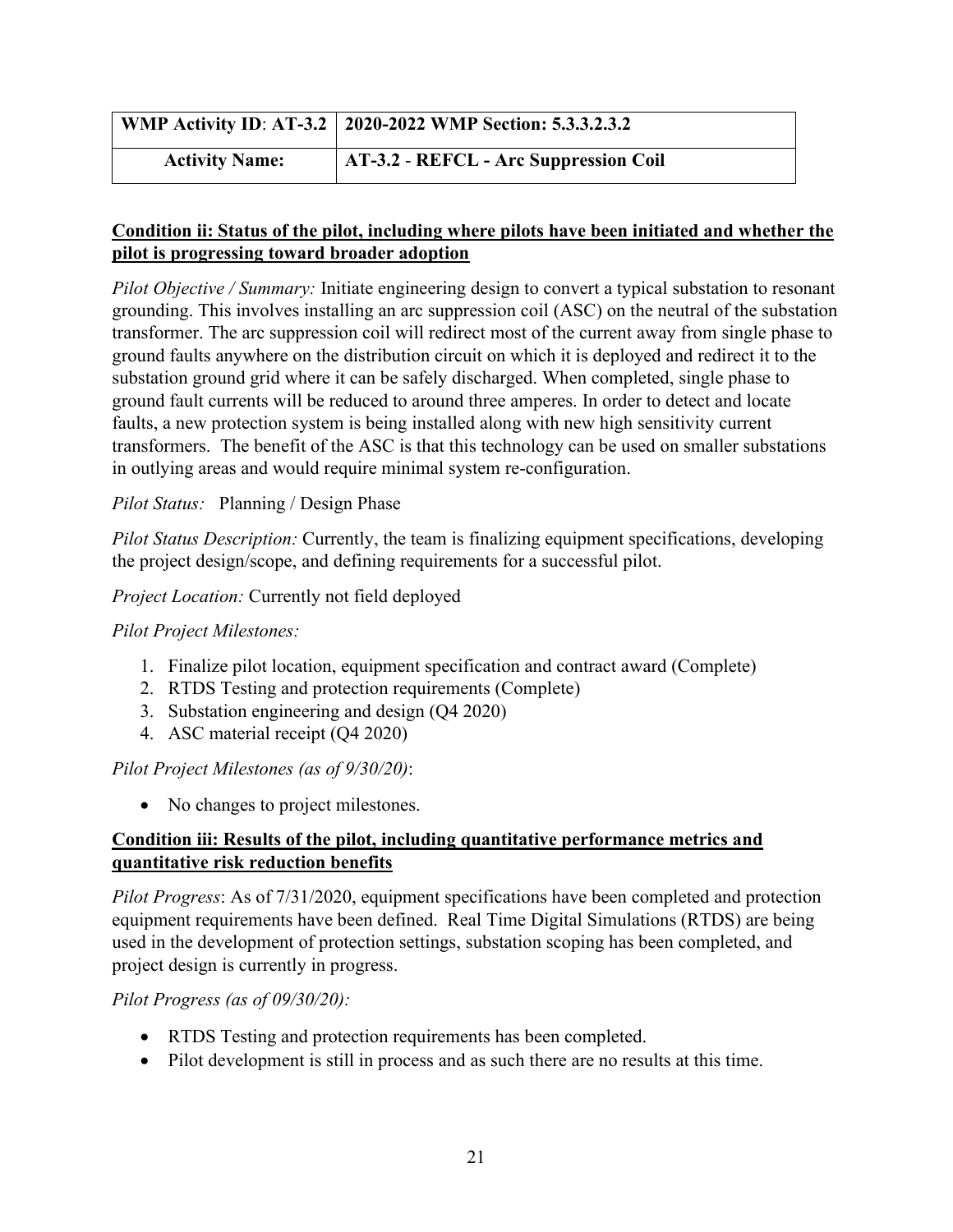# *Pilot Lessons Learned:*

- Identified material supplier was determined to be able to supply the Arc Suppression Coil in 6 months instead of the expected 8 months.
- Identified supplier for a circuit breaker rated for use as a bypass breaker to close the ground grid and revert to resistance grounding when the ASC is out of service.
- Four protection elements--Admittance, Incremental Conductance, Wattmetric and Transient--were identified as being important elements to test as part of this technical application.
- Identified required high accuracy current transformers for use detecting low magnitude faults.

# *Pilot Lessons Learned (as of 9/30/20):*

• RTDS testing showed that some of the protection schemes being investigated are extremely promising below the 1 amp sensitivity level. A portion of these results were published with GE in the Western Protective Relay Conference and CIGRE Canada.<sup>1</sup>

#### *Project Performance Metrics:*

- SCE Distribution and Substation equipment able to withstand the overvoltage caused by resonant grounding.
- Ability to detect ground faults down to 0.5 amps.
- Resonant grounding at the substation is sufficient to meet the following criteria which have been shown to reduce the risk of ignition from a ground fault from a down wire or tree contact by at least 90%:
	- When tested with a low impedance phase to ground fault, the voltage on the faulted phase is reduced to 1900 volts within 85milliseconds, 750 volts within 500 milliseconds, and 250 volts within 2 seconds.
	- When tested with a high impedance phase to ground fault, the voltage on the faulted phase is reduced to 250 volts within 2 seconds. When determining if the fault is still present on the phase the total i2t of the fault must be less than 0.1 A2s
- Determining implementation costs for feasibility of broad scale deployment.

# *Project Performance Metrics (as of 9/30/20):*

• No changes to project performance metrics.

*Wildfire Risk Reduction Benefits*: Simulations suggest this system will be able to meet the same REFCL criteria which were tested and shown to provide a 90% reduction in probability of ignition from ground faults.

Ability to detect downed conductors that are not detectable using conventional protection.

<sup>&</sup>lt;sup>1</sup> [https://cigreconference.ca/papers/2020/B3/311/rapid-ground-fault-detection-on-compensated-grounded](https://cigreconference.ca/papers/2020/B3/311/rapid-ground-fault-detection-on-compensated-grounded-systems-design-and-testing-126-paper.pdf)[systems-design-and-testing-126-paper.pdf.](https://cigreconference.ca/papers/2020/B3/311/rapid-ground-fault-detection-on-compensated-grounded-systems-design-and-testing-126-paper.pdf)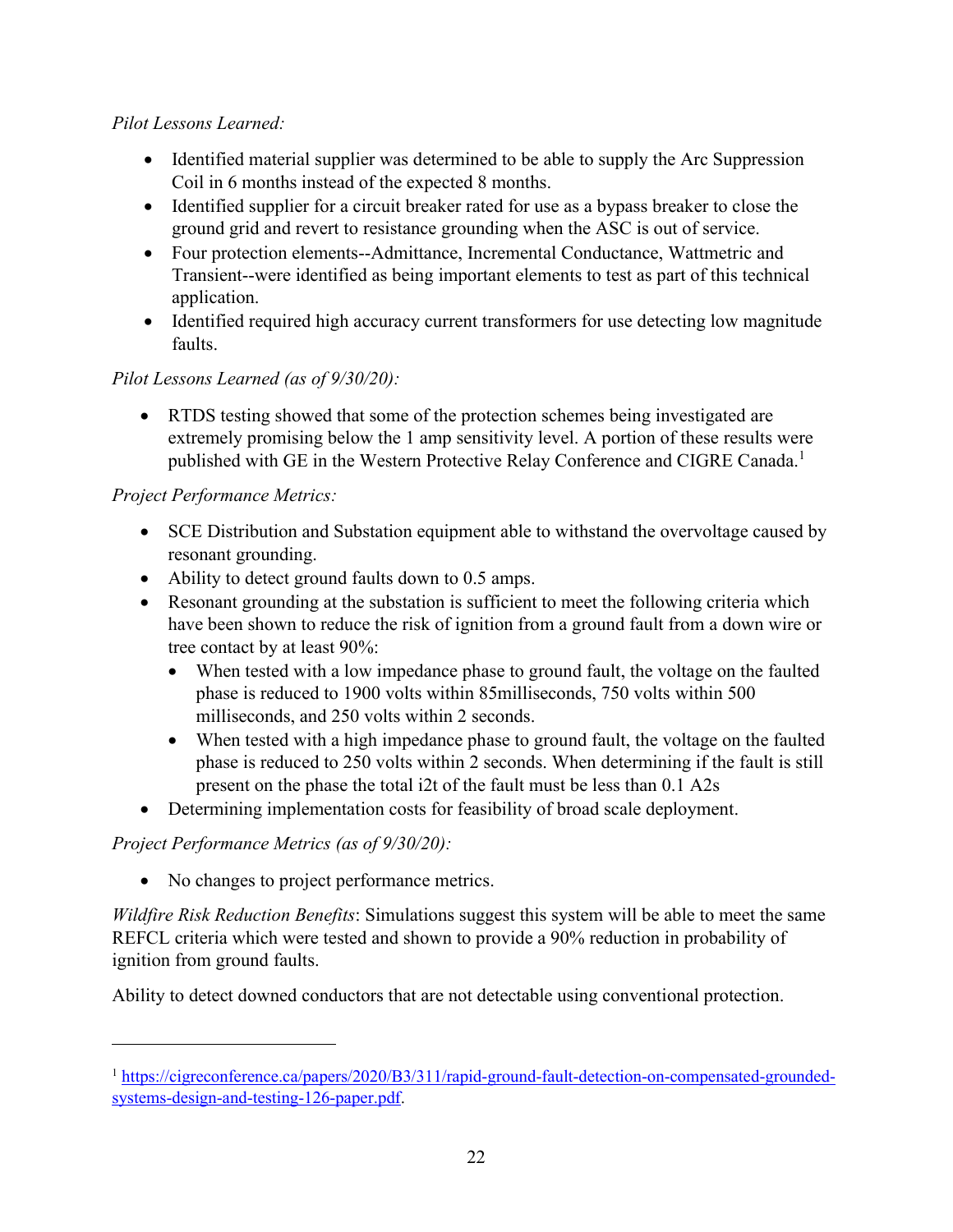**Condition iv:** How the electrical corporation remedies ignitions or faults revealed during the pilot on a schedule that promptly mitigates the risk of such ignition or fault, and incorporates such mitigation into its operational practices

*Fault Detection Strategy:* There are several different protection elements which are marketed for resonant grounded systems. It is unclear which are best suited to detect low magnitude faults so several different elements such as Admittance, Incremental Conductance, Transient, and Wattmetric are being evaluated. However, Automatic Reclosers, fuses and other protection devices deployed on the faulted circuit will no longer detect or interrupt the faults because resonant grounding will reduce the fault current which these devices use to detect a fault. Temporary faults can be cleared without opening a protective device since the fault current will be no more than a few amperes. If the protection is shown to be able to reliably detect the faults the circuit breaker at the substation might be used to de-energize the line and field workers will patrol the line to find and repair permanent faults. Until that point the arc suppression coil will only be used to reduce the energy of temporary faults and will be bypassed on permanent faults.

#### **Condition v:** A proposal for how to expand use of the technology if it reduces ignition risk materially

*Envisioned Pilot Operationalization Strategy:* The ASC variant design of REFCL technology can be deployed for smaller substations located in outlying area and require minimal circuit reconfiguration work. Due to the high cost and complexity of REFCL technologies, SCE will confirm this system works as expected before planning an expansion of the REFCL technologies according to system configuration to balance the risk reduction and cost of each deployment. The lead time on materials for a project is about 8 months. In some cases that means a complete project can be performed in 18 months or less. However, if a substation requires rebuilding or reconfigurations to make space or equipment which is incompatible must be replaced, then a project may require three years or more to complete.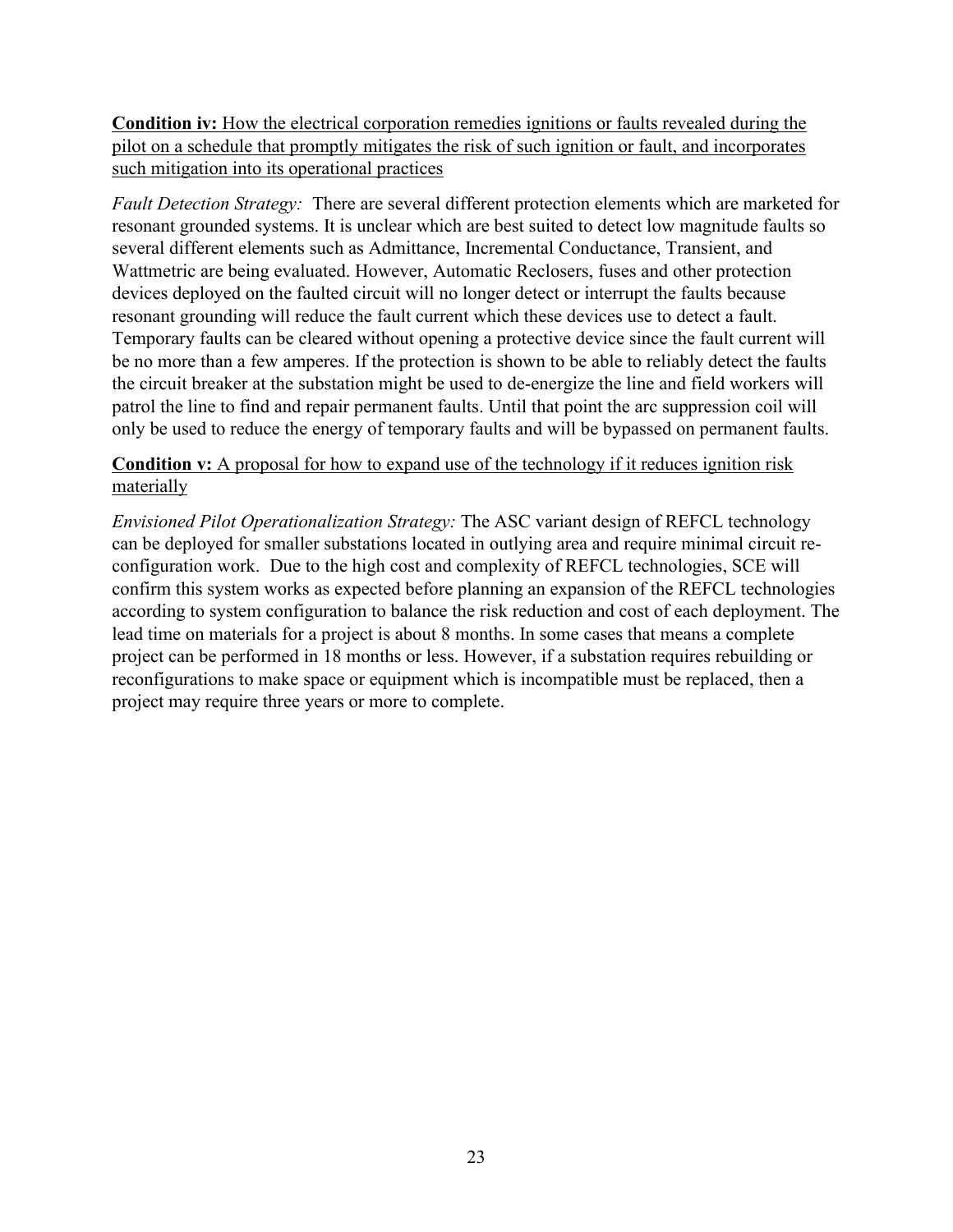| <b>WMP Activity ID: AT-3.3</b> | 2020-2022 WMP Section: 5.3.3.2.3.3     |
|--------------------------------|----------------------------------------|
| <b>Activity Name:</b>          | AT-3.3 - REFCL - Isolation Transformer |

*Pilot Objective / Summary:* Install one Rapid Earth Fault Current Limiter - Isolation Transformer. The REFCL operational requirements developed in Australia have been identified to reduce ignitions from single line to ground fault events by up to 90%. This includes ignitions related to down wire. Identified REFCL systems available for application on SCEs distribution systems require 3-wire load connections. Isolation Transformer application provides the unique ability to convert a section of a distribution circuit to 3-wire on an otherwise 4-wire system. This conversion allows targeted application of the REFCL scheme to the HFRA circuit sections and avoids considerable costs related to conversion of existing SCE systems.

#### *Pilot Status:* Build / Test Phase

*Pilot Status Description:* The 2020 pilot focuses on overhead pole-top substation installations. SCE intends to further pilot pad mounted materials in 2021. Based on these two construction methods, further deployments may be practical to extend the REFCL operational benefits across SCE distribution system circuits.

#### *Project Location:*

• Field deployed in SCE Redlands District.

# *Pilot Project Milestones:*

- 1. Finalize pilot location and pilot standard (Complete)
- 2. Work order design and construction pre-requisites (Complete)
- 3. Develop and socialize operating criteria (Complete)
- 4. Develop commissioning criteria (Complete)
- 5. Field install of hardware (Complete)
- **6.** Apparatus commissioning of installation (Q4 2020)

#### *Pilot Project Milestones (as of 9/30/20):*

• No changes to project milestones.

# **Condition iii: Results of the pilot, including quantitative performance metrics and quantitative risk reduction benefits**

*Pilot Progress:* As of 7/31/2020, material is currently being consolidated for field installation. Site installation is scheduled for early Q3, and the commissioning schedule is currently being developed.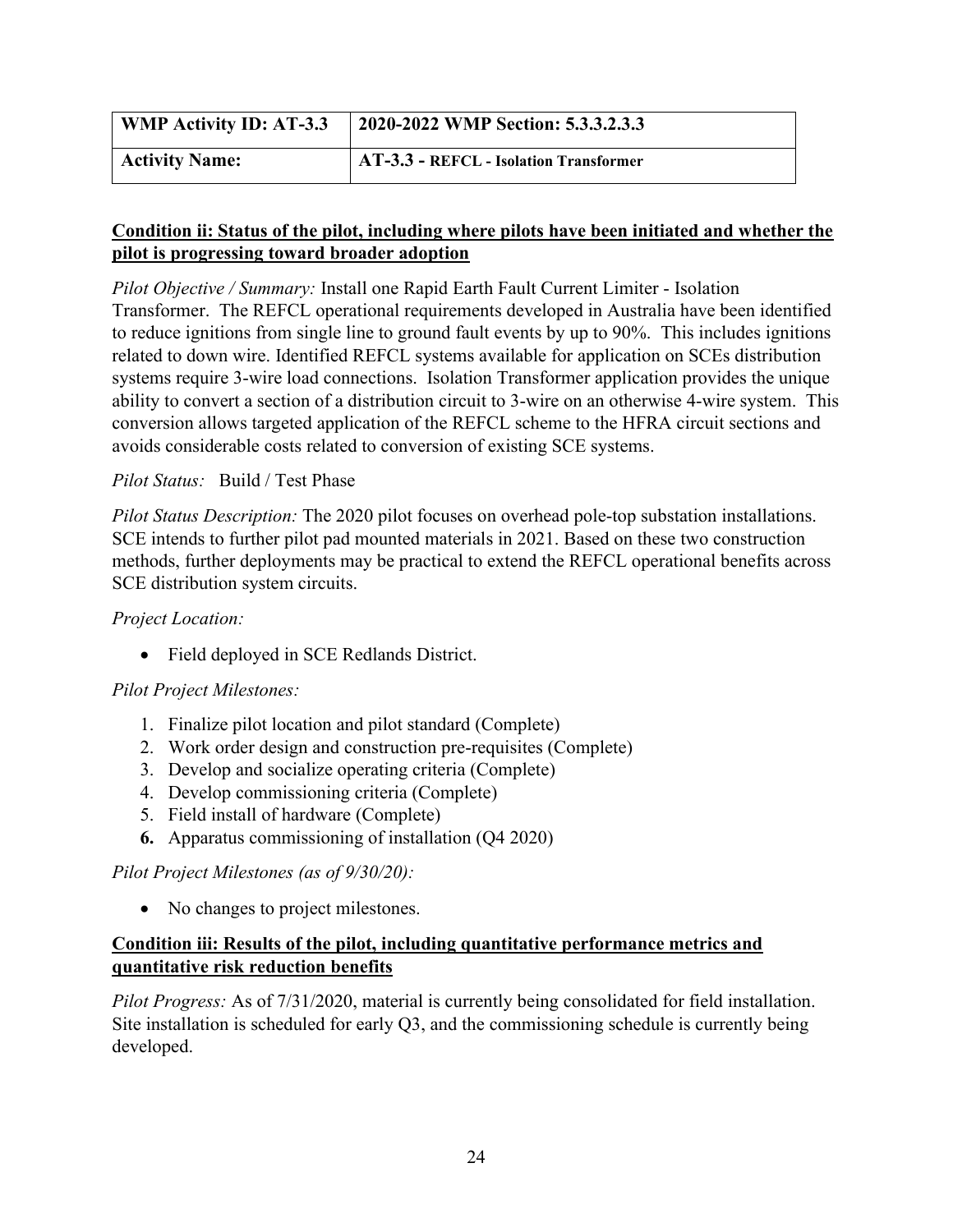# *Pilot Progress (as of 9/30/20):*

• SCE has completed five of six milestones. Site installation is complete. Training material is being developed, and commissioning schedule is being finalized.

*Pilot Lessons Learned:* Design and constructability concerns have been found early in the process. The transformer connection utilized for the initial pilot installation allowed rapid installation due to availability of materials, but larger expansion would be limited with this type of configuration. The total custom loading beyond the isolation bank are limited due to restrictions for weights of overhead equipment and the configuration also creates operational complications. Additionally, operational concerns are created due to a phase angle shift that is created with the transformer isolation bank connections. The phase angle shift restricts parallel circuit operation as well as backfeed or bypass switching of the isolation bank. Development of alternate transformer winding configurations may resolve these limitations and would best be constructed in a pad mounted transformer design. This pad mounted designs simplifies localized grounding requirements in addition to the mentioned operational benefits.

#### *Pilot Lessons Learned (as of 9/30/20):*

• No additional lessons learned.

*Project Performance Metrics:* SCEs WMP goal is to install one pilot location with a REFCL technology isolation transformer in 2020. This installation is targeted using existing design and available transformer equipment while gaining experience with construction and operational requirements for the REFCL isolation transformer system.

- SCE Distribution equipment design able to withstand the overvoltage caused during a ground fault
- Ability to detect ground faults down to 0.5 amps.
- Isolation bank does not create operational impacts that cannot be resolved
- Determine implementation costs for feasibility of broad scale deployment to support Risk Spend Efficiency evaluation

The longer-term project performance metric for the REFCL isolation transformer pilot is to develop the support material requirements for an operationalization strategy.

The system operations of interest mainly focus on these areas:

- How to configure the protection system during operational situations
- How to respond following a fault event

Additionally, studying related fault events and system reliability impacts are important aspects of this project.

*Wildfire Risk Reduction Benefits*: If the same voltage reduction targets can be met as the Ground Fault Neutralizer, this system is anticipated to produce the same 90% reduction in probability of ignition from ground faults through the ability to detect downed conductors that are not detectable using conventional protection. Single line to ground fault energy is dramatically reduced compared to existing protection systems.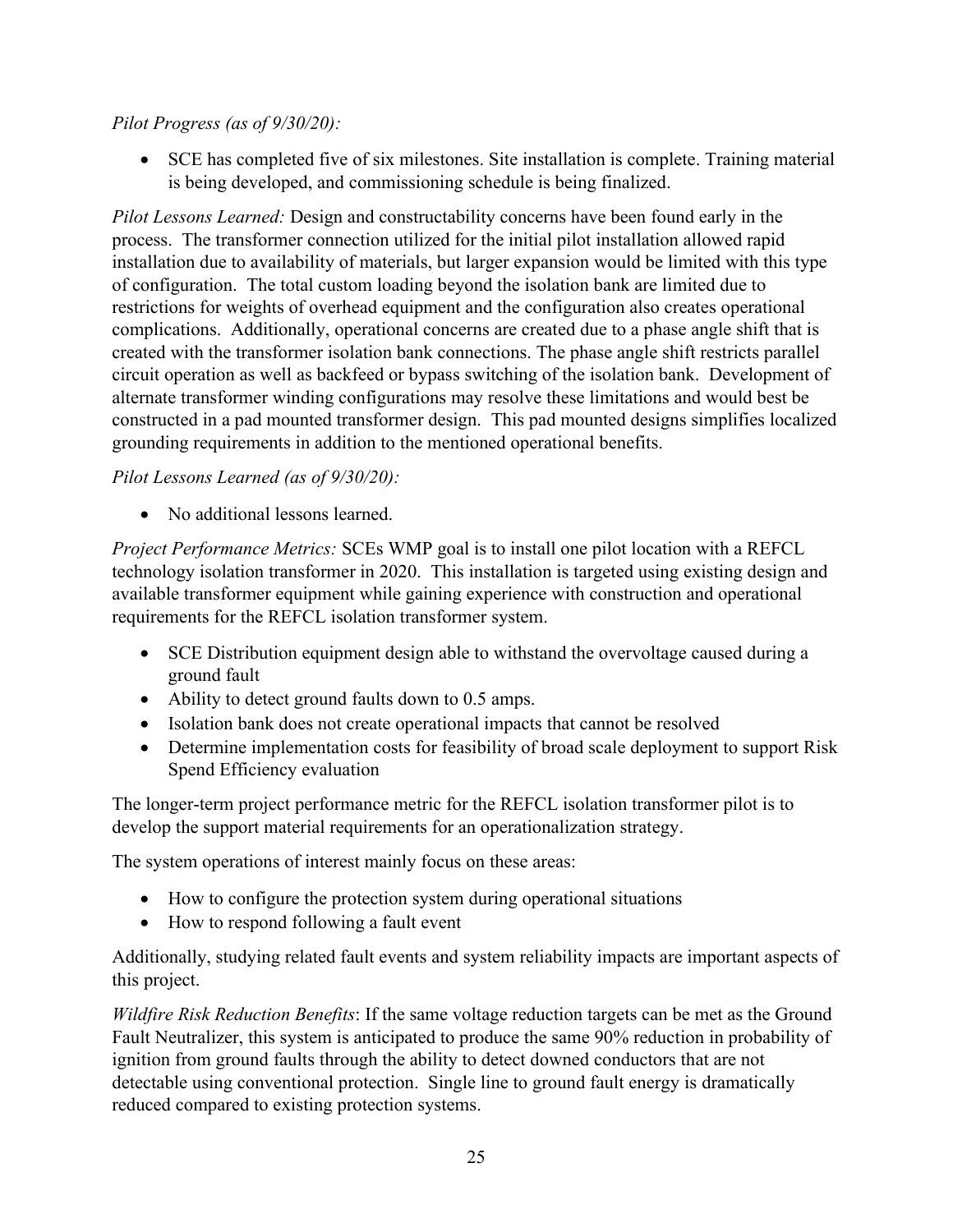**Condition iv:** How the electrical corporation remedies ignitions or faults revealed during the pilot on a schedule that promptly mitigates the risk of such ignition or fault, and incorporates such mitigation into its operational practices

*Fault Detection Strategy:* REFCL technology reduces ignition risk caused by single-line-toground (SLG) faults. It does so by limiting the SLG fault current energy to a level below the threshold required to self-ignite and by tripping the faulted section of circuitry in a timely manner. In a non-REFCL circuit design, a SLG fault would typically result in a fault current magnitude greater that what is known to promote self-ignition but lower than can be sensed and tripped by a traditional overcurrent relay. This undesirable combination results in the faulted line staying energized and has the potential to lead to an ignition. The REFCL isolation bank system is specifically designed to be installed in high fire risk areas; it converts downstream circuitry from traditional overcurrent protection to REFCL protection (trips on phase-to-ground voltage). When a single-line-to-ground fault occurs downstream of a REFCL isolation bank, fault current is designed to stay at or below 0.5A and is designed to trip within 2 seconds or less. With automatic reclosing at the isolation bank system blocked, downstream circuitry needs to be patrolled before the system can be re-energized. All these steps – reducing fault current, tripping quickly, blocking automatic reclosing--significantly reduce SCE's exposure to self-ignition as it relates to SLG faults in high-fire risk areas.

#### **Condition v:** A proposal for how to expand use of the technology if it reduces ignition risk materially

*Envisioned Pilot Operationalization Strategy:* Isolation transformers maybe used to convert circuit segments to a REFCL operating strategy versus an entire circuit. A prioritization system would be developed to rank candidate installations. An operationalization strategy that is also considerate of the other two REFCL technologies will be explored. The REFCL isolation transformer may be applied at the circuit segment level where costs associated with substation application of REFCL (e.g. ASC or GFN) or 4-wire circuit reconfigurations may be cost prohibitive.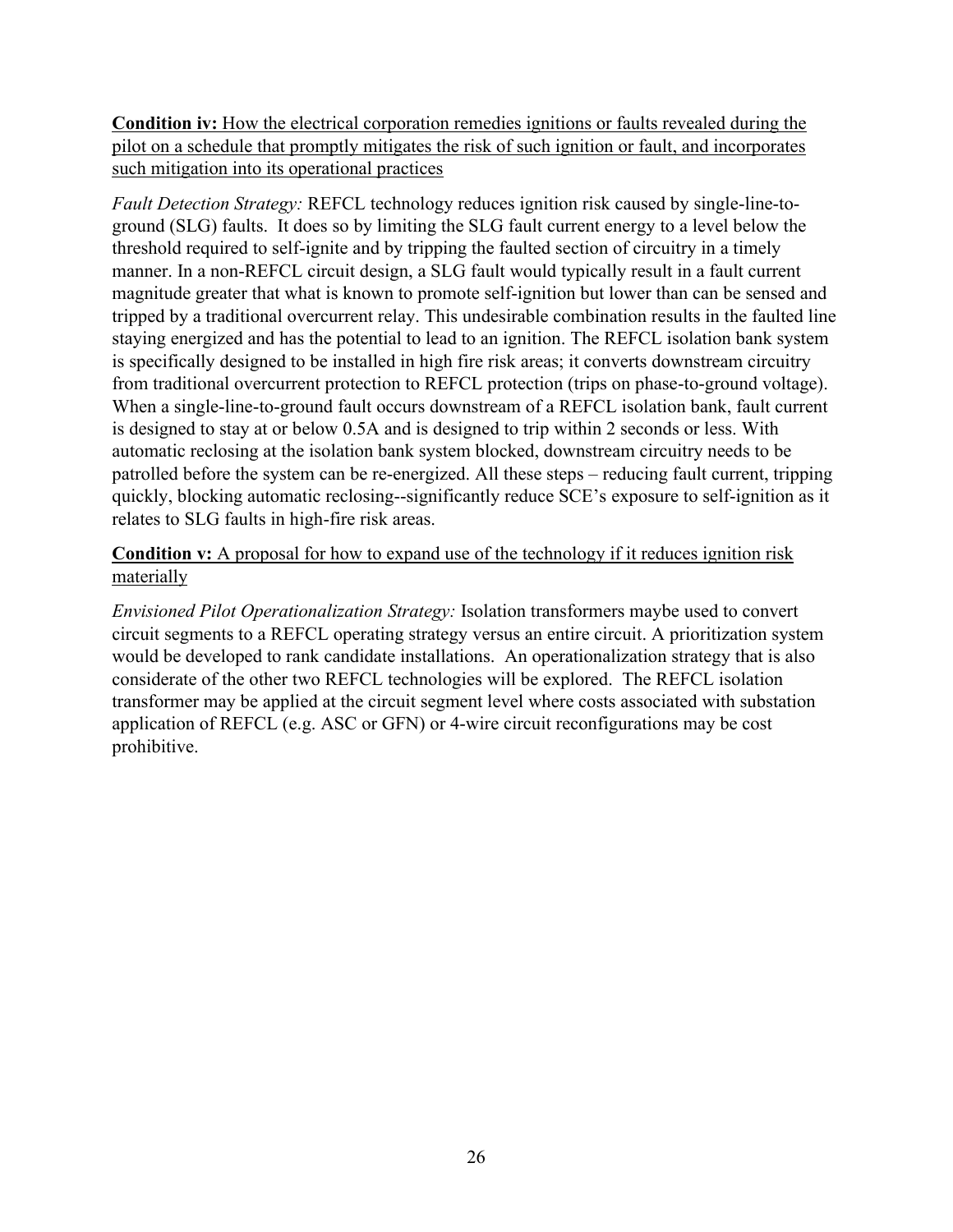| <b>WMP Activity ID: AT-3.4</b> | 2020-2022 WMP Section: 5.3.3.2.4           |
|--------------------------------|--------------------------------------------|
| <b>Activity Name:</b>          | AT-3.4 - Distribution Open Phase Detection |

*Pilot Objective / Summary:* SCE is investigating a distribution Open Phase Detection (OPD) scheme to determine open conductor conditions. This will allow the protection system to isolate a separated conductor (wire-down) prior to the wire contacting the ground, while leveraging existing distribution hardware in HFRA.

The pilot objectives for 2020 are to complete pilot installations of distribution open phase detection systems at five locations. Data collection on performance of the system will commence following the completed installation at each unique site. The broader pilot objectives over future years includes accurately detecting open phase conditions, avoiding false detections, assessing the detection technology applicability for larger deployment, installation project costs, creation of operational requirements, and potential activation of the system to automatically isolate for detection events. As previously discussed, distribution OPD has the capability to detect phase and ground faults, is compatible with 3-wire and 4-wire systems, and most importantly, is able to isolate a wire-down before it becomes an ignition. However, unlike a REFCL technology, the distribution OPD does not reduce fault energy when a contact is made. This leaves the benefit of reducing contact energy (incandescent particles) to a complementary REFCL technology.

#### *Pilot Status:* Planning / Design Phase

*Pilot Status Description:* SCE is currently monitoring alarm events with our existing radio network at a collection of devices which have been updated with the open phase detection logic. The logic was developed based on system models and thousands of interaction scenarios to create the logic configuration to both attempt to accurately detect open phase conditions, but also avoid false detections from other system events. The alarm monitoring effort is focused on tuning the detection algorithm for real world circuit conditions from the configuration settings developed through modeling. Concurrently, SCE is scheduling plans for installation of the radio system hardware updates to communicate the system commands for the high-speed communication requirements for the detection system.

#### *Project Location:*

• Pilot installs completed for five circuits (five device pairs) in the San Joaquin District

#### *Pilot Project Milestones:*

- 1. Determine/finalize system hardware criteria requirements (Complete)
- 2. Cybersecurity review and approval (Complete)
- 3. Order material for installations, based on lead times and availability (Complete)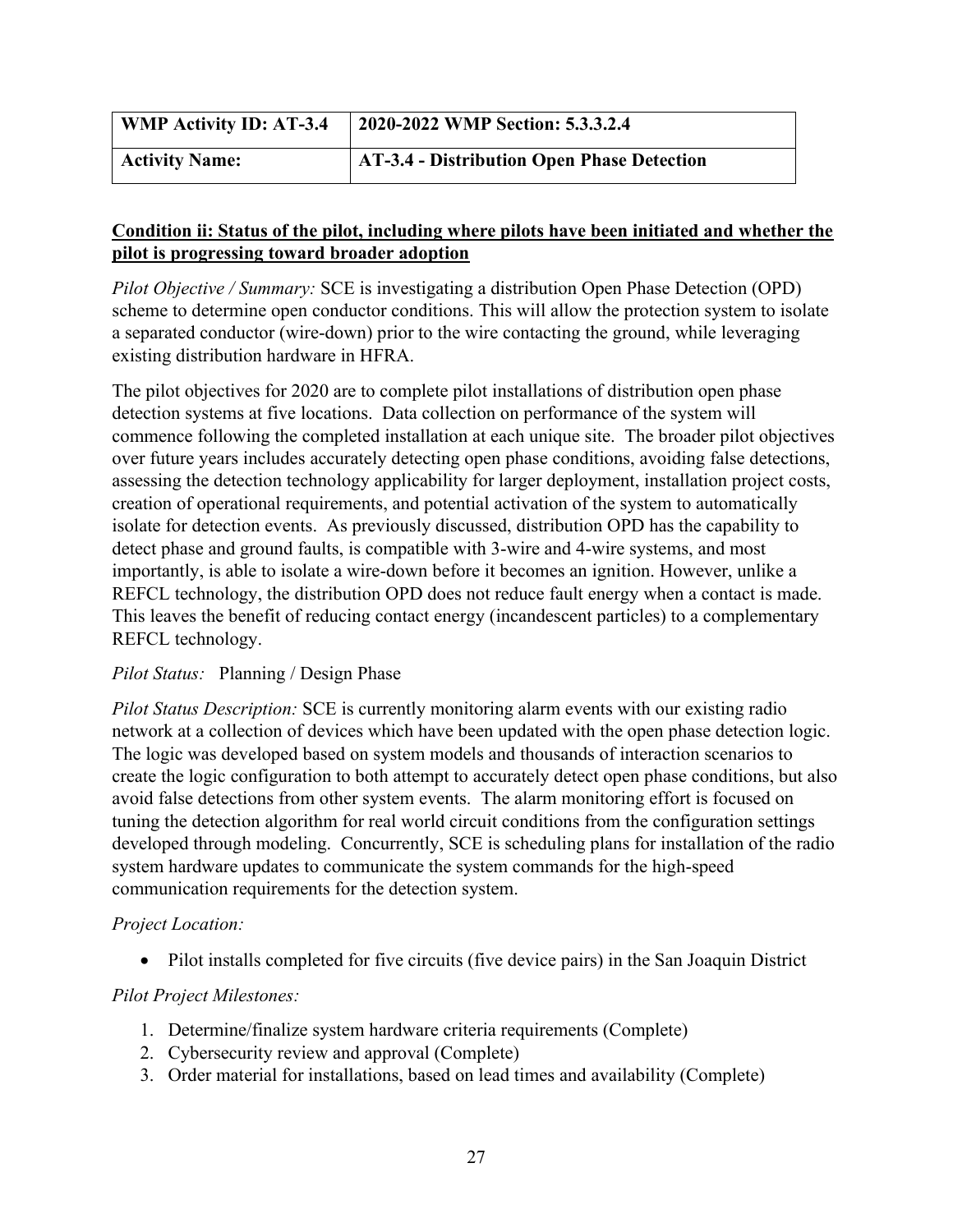- 4. Develop/refine and publish pilot standard for hardware construction requirements (Complete)
- 5. Finalize pilot locations (Complete)
- 6. Conduct field installations (Complete)
- 7. Monitor pilot installs (2021)

# *Pilot Project Milestones (as of 9/30/20)*:

• No changes to project milestones.

# **Condition iii: Results of the pilot, including quantitative performance metrics and quantitative risk reduction benefits**

*Pilot Progress:* As of 7/31/2020, significant progress has been made in the development of the open phase detection algorithm including field assessment installations to study the potential for false indications. The next large task is installation of new radio hardware for field testing the performance of the devices at the five pilot locations. Radio hardware setup and site selection was to be supported by the vendor to support the involved system changes for this pilot effort. COVID-19 travel restrictions for the radio manufacturer have been identified and are currently being evaluated.

# *Pilot Progress (as of 9/30/20):*

• Field installations were completed with finalized open phase detection algorithm settings. High speed radios have been commissioned between an end-point-monitoring device and an upstream isolating device. The radio system, measurement hardware, and detection algorithm performance will be monitored as part of the evaluation phase.

*Pilot Lessons Learned:* The simulation studies show a close relationship will exist between false and accurate detections. It is unlikely that 100% of potential open phase conditions can be identified accurately, and with the additional circuit isolating system some outages from either false detections or operational related errors may occur. The balance between false and accurate event selectivity as well as the complexity for operating the system will be a part of evaluating the pilot installation performance. Changes to the system and continuous improvement is likely as the pilot progresses to field installations. Continued challenges and complexities are likely to occur during development of the open phase detection system as the system in integrated onto distribution circuits.

# *Pilot Lessons Learned (as of 9/30/20):*

• No additional lessons learned.

*Project Performance Metrics:* SCE identified five locations for pilot installations of distribution open phase detection systems in 2020. Completion of these installations will be tracked as part of SCEs work order process. Success criteria of the larger longer-term pilot includes:

• With field conditions and impacts to radio communication, the design can identify and isolate an open phase condition within 1.2 seconds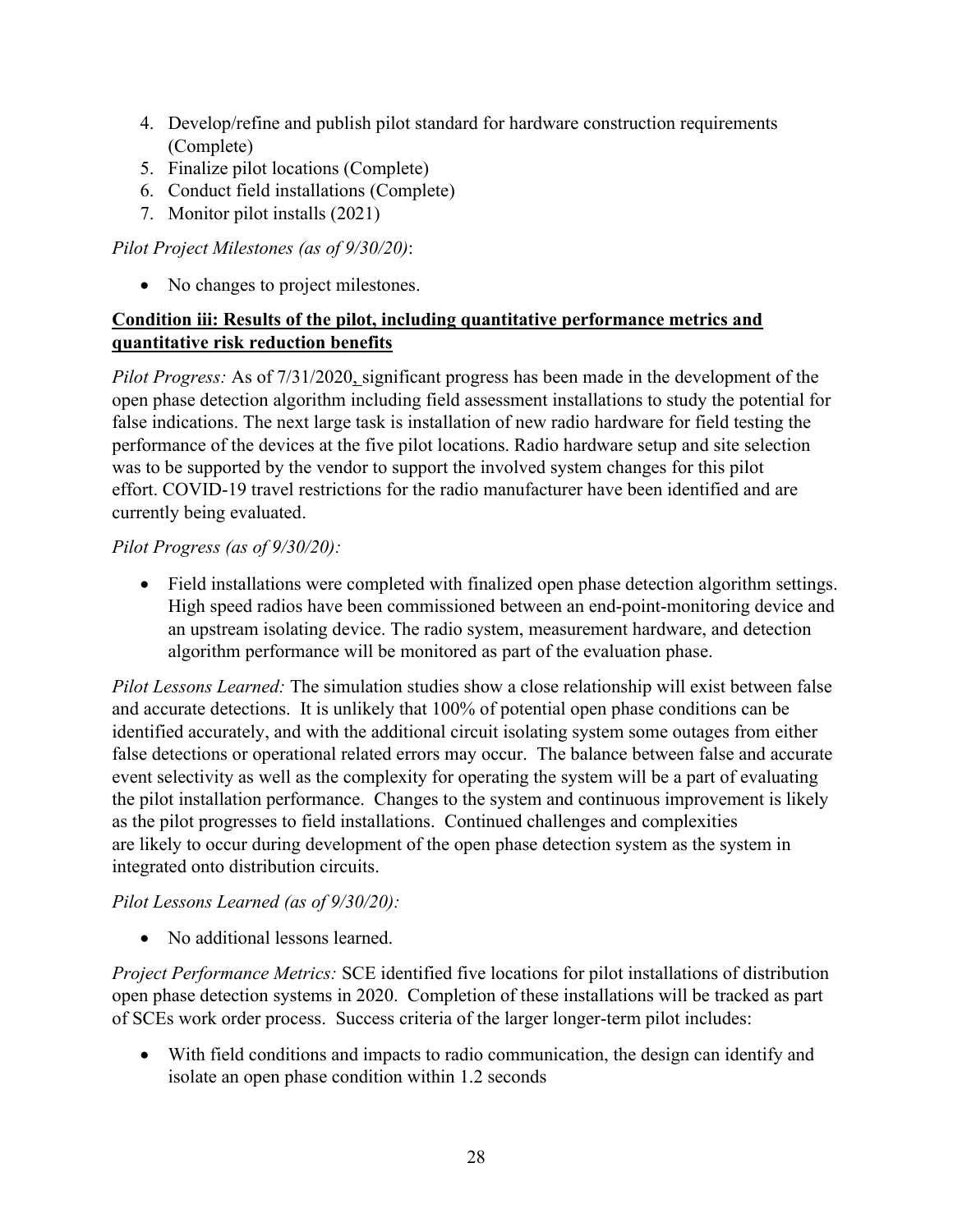- Assessment of system reliability impacts from false detections with an operational OPD scheme
- Costs for deployment of OPD system
- Number of accurately detected wire down events

Additional actions beyond the installations are expected to be driven from the monitoring and assessment of the existing installations as well as technology advances over the course of the project. The project will inform cost estimates and options to consider, if successful, that can influence the speed to operationalize this detection system. This effort for OPD is inherently focused on possible options for minimal cost deployment scenarios to allow wide scale application of this detection system. The focus of the project requires the use of existing field devices to limit substantial expenses with deployment of new hardware. At a high-level, true success of the OPD effort is a system with a beneficial RSE without concern for impacts to customer electric service reliability, which can be directly applied to overhead conductor system protection approaches. The five installations planned for 2020 is part of the process towards achieving the larger goals and finding a system that offer protection from down wire related ignition events.

#### *Project Performance Metrics (as of 9/30/20):*

• No changes to project performance metrics.

*Wildfire Risk Reduction Benefits*: The OPD pilot is an effort to develop a scheme to detect wire separation events to then de-energize circuitry to avoid energized wire down faults. The project is focused around the capability to detect a wire separation while the wire is falling towards earth and de-energize the circuit or circuit segment before it comes into contact with the ground or other structures, thus preventing any arcs that would have otherwise accompanied a live conductor fault and possible ignition. A de-energized wire falling to ground essentially eliminates the wildfire risk related to a downed energized wire contacting earth.

**Condition iv:** How the electrical corporation remedies ignitions or faults revealed during the pilot on a schedule that promptly mitigates the risk of such ignition or fault, and incorporates such mitigation into its operational practices

*Fault Detection Strategy:* Open Phase detection is intended to identify situations where continuity of the grid is compromised indicating an abnormal condition such as a separated conductor. The system is designed to detect and isolate the impacted circuitry within the time it takes a wire to fall from the supported position to earth. Once operational, system operators would be notified of an OPD interruption and a crew would be dispatched to patrol the line for the separated conductor and subsequent repair.

#### **Condition v:** A proposal for how to expand use of the technology if it reduces ignition risk materially

*Envisioned Pilot Operationalization Strategy:* Radio technology dependencies (e.g. communication system connectivity and latency) will inform future deployment strategy and the timelines associated with operationalizing this technology. The potential operationalization approaches are expected to be better known in 2021. However, technology continues to progress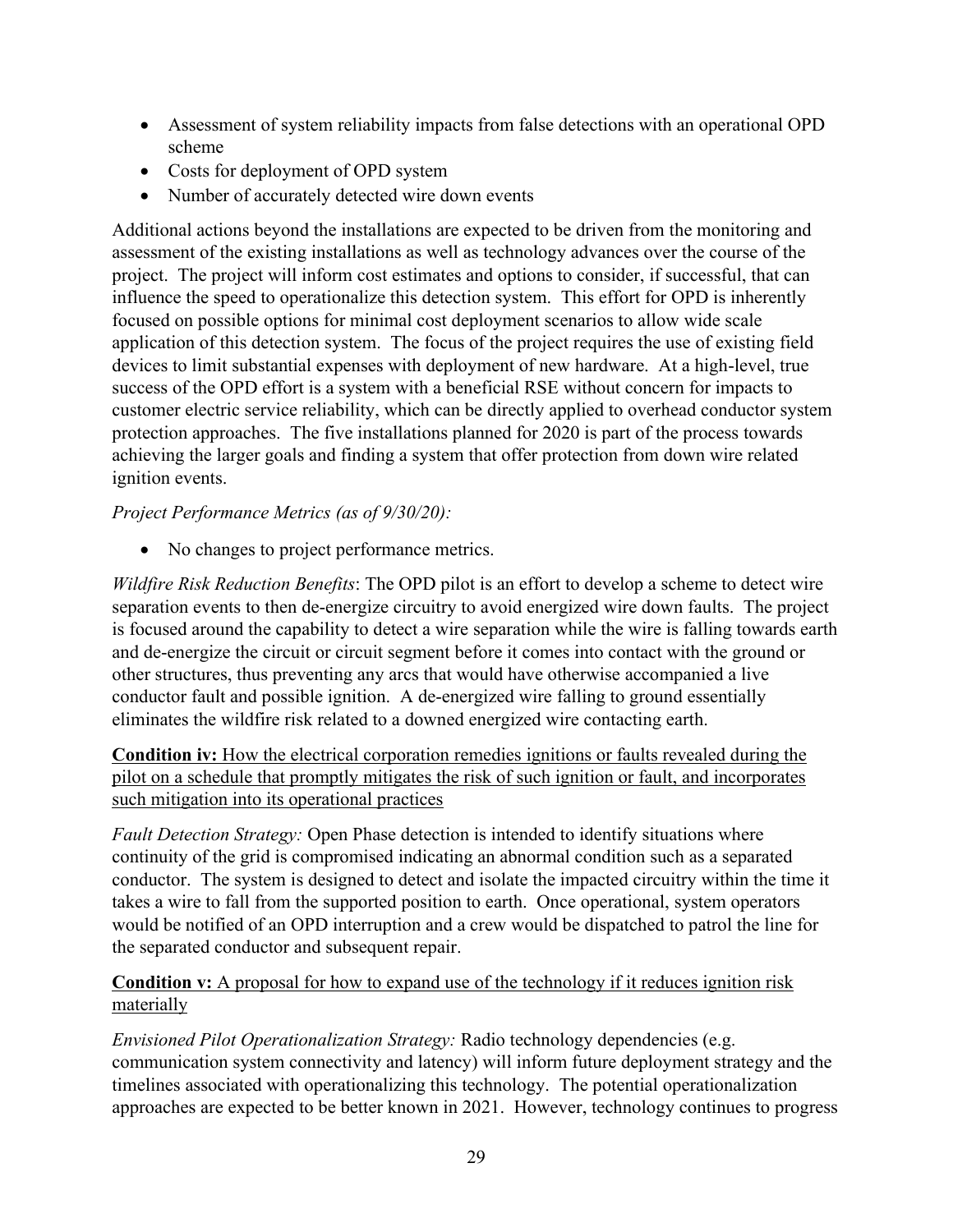in the communication industry and the operational approaches may be dynamic with this technology and availability/maturity of new or advanced communication options.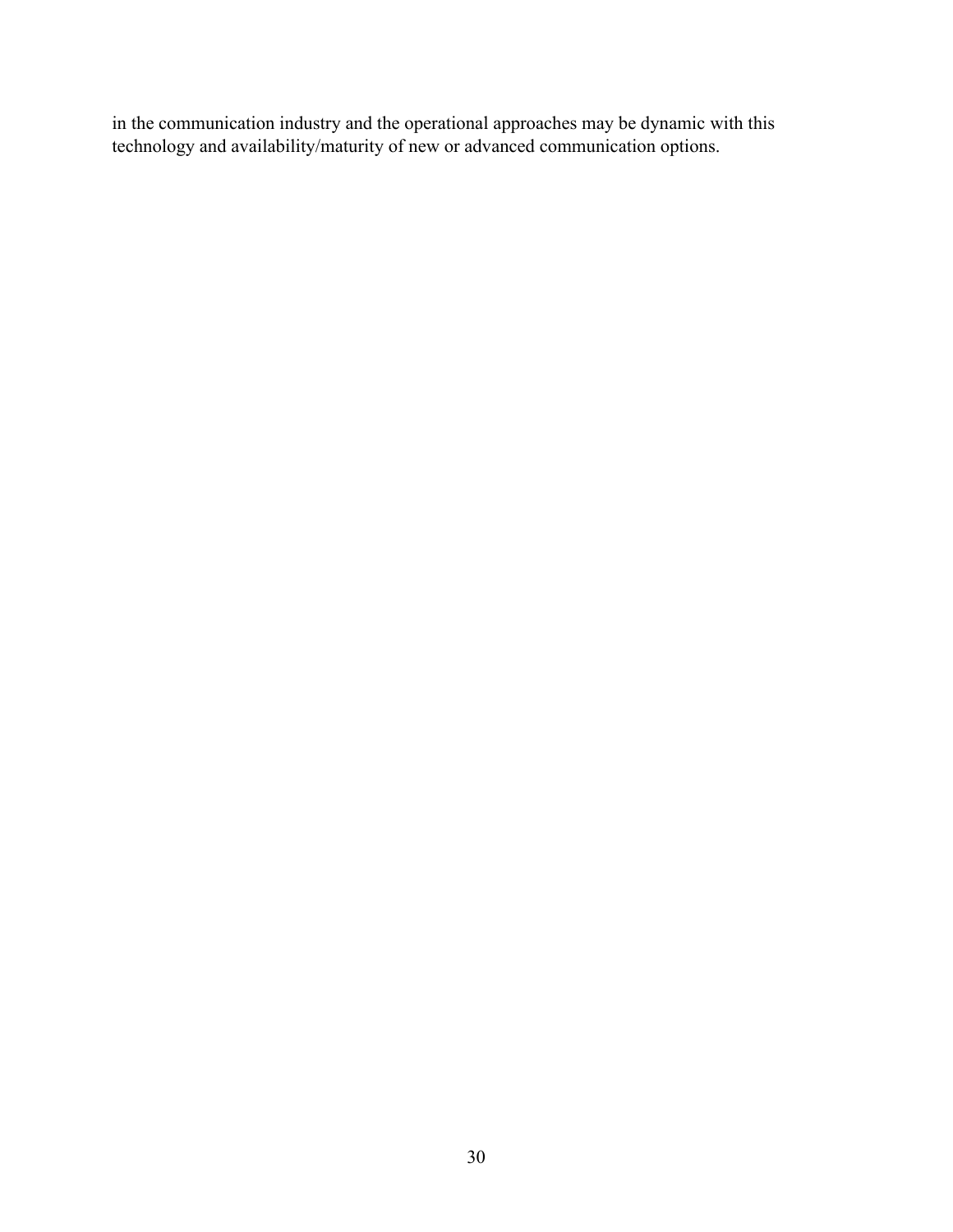| <b>WMP Activity ID: AT-4</b> | 2020-2022 WMP Section: 5.3.3.3.3 |
|------------------------------|----------------------------------|
| <b>Activity Name:</b>        | <b>AT-4 - Vibration Dampers</b>  |

*Pilot Objective / Summary:* Evaluate damper technologies and develop standards for both small and large diameter covered conductor applications.

*Pilot Status:* Build/Test Phase

*Pilot Status Description:* Lab testing completed and results analyzed. Field evaluation of vibration dampers completed. Standards for design and the field install of vibration dampers completed and presented at the standards review committee.

#### *Project Location:* Currently not field deployed

#### *Pilot Project Milestones:*

- 1. Testing for small conductor vibration dampers (Complete)
- 2. Testing for large conductor vibration dampers (Complete)
- 3. Supplier development of vibration damper design (Complete)
- 4. Develop standards for small and large diameter covered conductors (Complete)
- 5. Publish standards for dampers for covered conductor (Q4 2020)

#### *Pilot Project Milestones (as of 9/30/20)*:

• No changes to project milestones.

#### **Condition iii: Results of the pilot, including quantitative performance metrics and quantitative risk reduction benefits**

*Pilot Progress:* As of 7/31/2020, the vendor has designed and developed prototype dampers for covered conductor. SCE has completed lab testing of the vibration dampers for Covered Conductor application and completed field testing of the vibration dampers for covered conductor applications. Standards are in development and will be published in Q4 2020.

#### *Pilot Progress (as of 9/30/20):*

• Four of five milestones have been completed. Standard development completed and routed to the standard review committee for review. Standard anticipated to be published in Q4 2020.

# *Pilot Lessons Learned:*

- Two vibration designs, the spiral vibration damper and Stockbridge damper, will be required for covered conductor to account for the conductor diameters.
- Both vibration damper designs will not damage the covered conductor covering.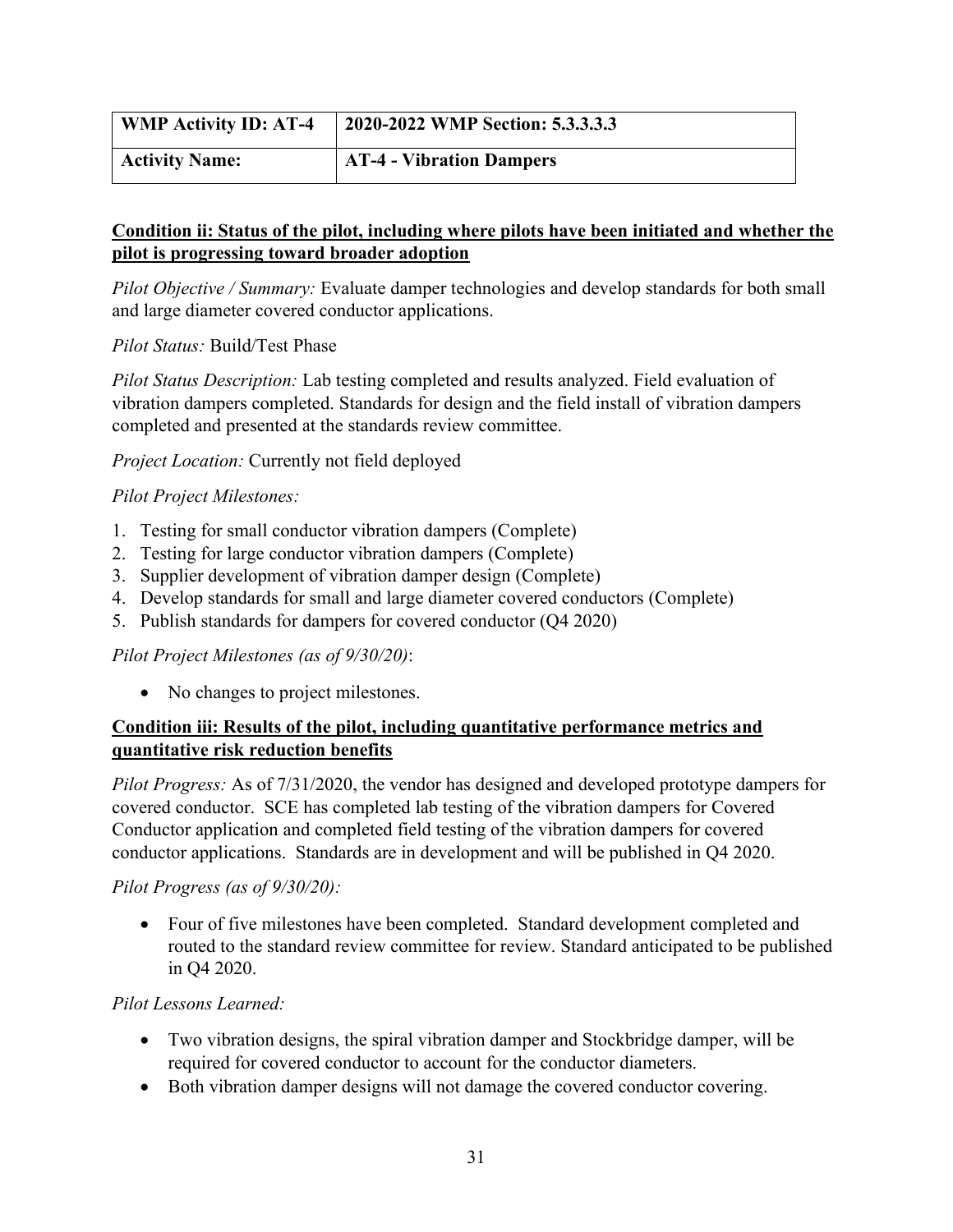- Testing illustrated that the vibration damper was effective in reducing Aeolian vibration. Instances of high frequency and low amplitude vibration were reduced. Additionally, strains above 150 microstrains were reduced by the vibration damper.
- Vibration dampers are easy to install in bucket truck-accessible areas. Installation that requires pole climbing and the use of hot-sticks will be more challenging and will be studied further as vibration damper design will have to account for hot-stick installation.

# *Pilot Lessons Learned (as of 9/30/20):*

• No additional lessons learned.

# *Project Performance Metrics:*

Vibration dampers shall be developed for covered conductor application. The damper design shall meet the following criteria:

- Span analysis shall not be required to determine damper placement.
- Dampers shall be effective for a minimum span length of 500 ft.
- The damper shall not damage the covered conductor covering.

Additionally, SCE will assess the effectiveness of dampers developed for covered conductor through lab and field testing. Lab testing will measure the energy dissipated by the damper. Field testing will involve monitoring the frequency and amplitude of vibration in a damped and undamped span. The following are success criteria for damper effectiveness:

- Lab testing shall illustrate that the power dissipated by the vibration damper is higher than the Wind Input Power.
- Field testing shall illustrate that the vibration damper will significantly reduce high frequency (above 5 Hz), low amplitude vibrations.
- Field testing shall illustrate that the vibration damper will significantly reduce strains higher than the 150 microstrain peak-peak value.

*Project Performance Metrics (as of 9/30/20):*

• No changes to project performance metrics.

*Wildfire Risk Reduction Benefits*: Reduces the effects of aeolian vibrations that may lead to conductor fatigue failure or abrasion damage, therefore preventing in-service failure/downed wires.

# **Condition iv: How the electrical corporation remedies ignitions or faults revealed during the pilot on a schedule that promptly mitigates the risk of such ignition or fault, and incorporates such mitigation into its operational practices**

*Fault Detection Strategy:* Vibration dampers are not applied to detect fault events but rather to minimize damages to the system to avoid fault events particularly with conductor degradation and failure/separation.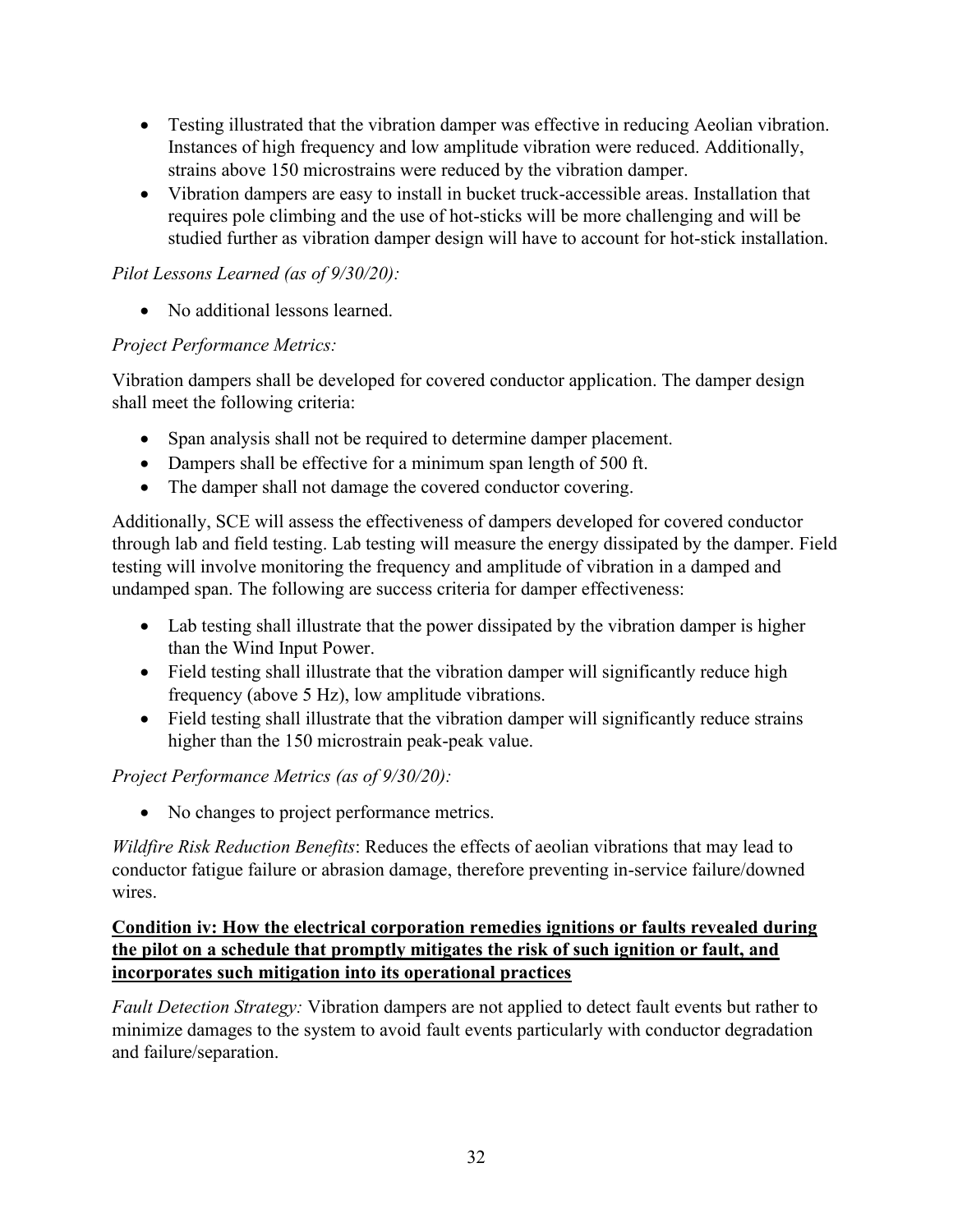# **Condition v: A proposal for how to expand use of the technology if it reduces ignition risk materially**

*Envisioned Pilot Operationalization Strategy:* Vibration dampers are currently a part of SCE standards for bare wire installations, and this pilot will enable SCE to assess industry offerings for damping options for covered conductor applications.

On approval of damper application for Covered Conductor through SCE's internal standards review committee, standards are expected to be published Q4/2020. Dampers shall be applied to new Covered Conductor installations after the standard is published. Retrofits to existing Covered Conductor installations would require additional planning, standards development, and approval.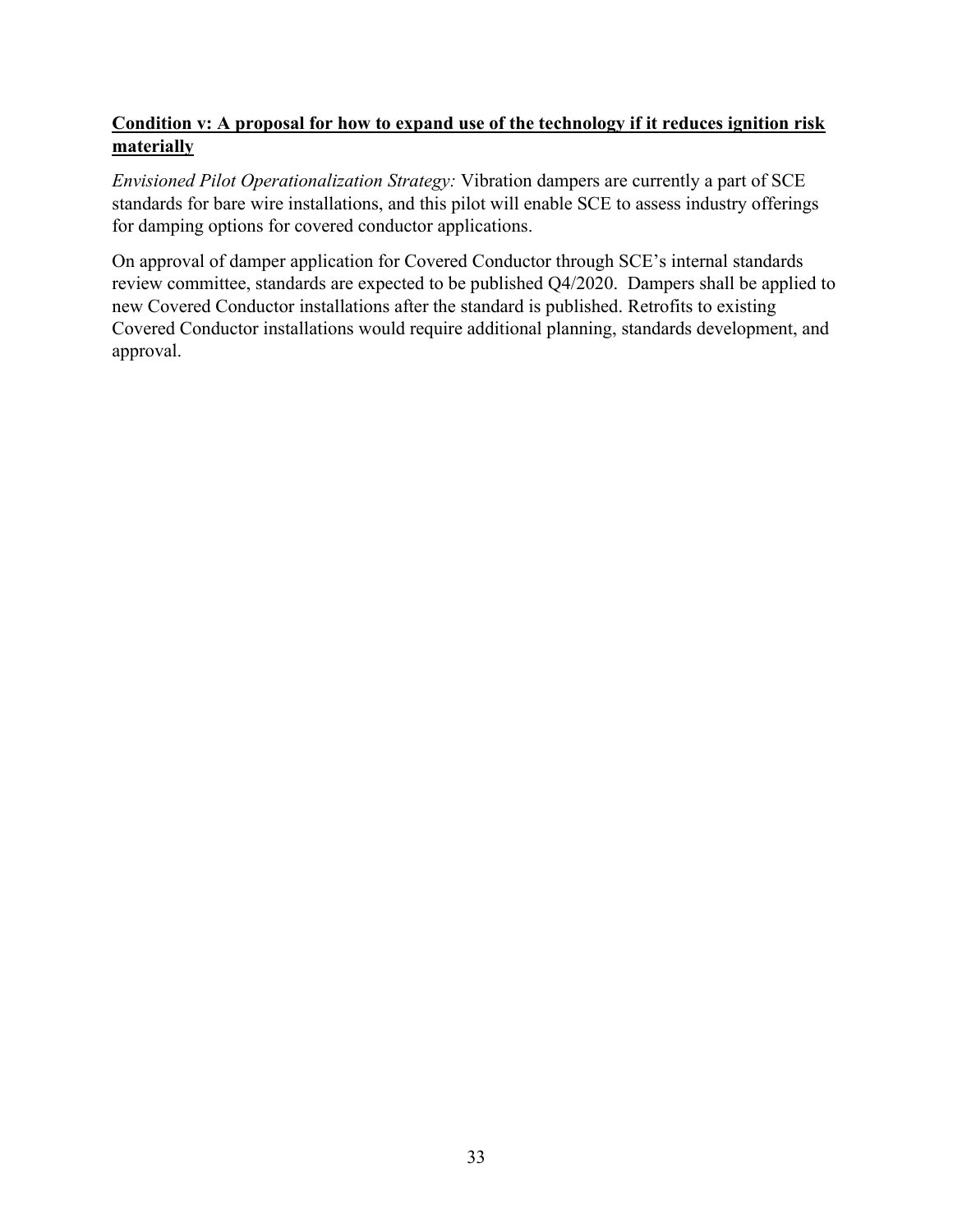| <b>WMP Activity ID: AT-5</b> | 2020-2022 WMP Section: 5.3.4.9.1.1                   |
|------------------------------|------------------------------------------------------|
| <b>Activity Name:</b>        | AT-5 - Asset Defect Detection using Machine Learning |

# **Condition ii: Status of the pilot, including where pilots have been initiated and whether the pilot is progressing toward broader adoption**

*Pilot Objective / Summary:* A proof of concept for future Machine Learning (ML) related to overhead asset inspection activities by standardizing data collection and developing ML tools and processes to evaluate use cases which support objective evaluation of inspection assets. This project aims to improve the prioritization of inspection resource allocation, expedite identification some types of defects, and improve defect identification rates.

# *Pilot Status:* Planning / Design Phase

*Pilot Status Description:* The pilot has established access to large inspection datasets to apply advanced inspection methods such as Machine Learning.

*Project Location:* Currently not field deployed

# *Pilot Project Milestones:*

- 1. Explore operationalizing SCE tools & processes for ML data collection (Complete)
- 2. Explore operationalizing SCE tools & processes for ML data tagging (Complete)
- 3. Explore developing SCE ML models for object detection (Q4 2020)
- 4. Evaluate collaboration with ML vendors to advance defect detection (Q4 2020)
- 5. Deliver status report on the success of above initiatives (Q4 2020)

# *Pilot Project Milestones (as of 9/30/20):*

• No changes to project milestones.

# **Condition iii: Results of the pilot, including quantitative performance metrics and quantitative risk reduction benefits**

*Pilot Progress:* As of 7/31/2020, SCE Information Technology built an Unstructured Data Description Repository (UDDR) to act as the centralized index for all the Aerial and Ground inspection imagery for future ML efforts. Efforts around creating a data labeling process and tools is still on-going. The additional time it takes to annotate has not shown positive or negative impact to the inspections and have not been made a part of the inspection process. This would need further evaluation without impacting current inspection processes. Initial prototyping of inhouse SCE ML models has begun.

# *Pilot Progress (as of 9/30/20)*:

- ML object detection models are currently still being developed.
- Integration of models with inspection software has started and incorporated user feedback for predicted defects. This feedback is used to improve models as well as capture findings regarding images.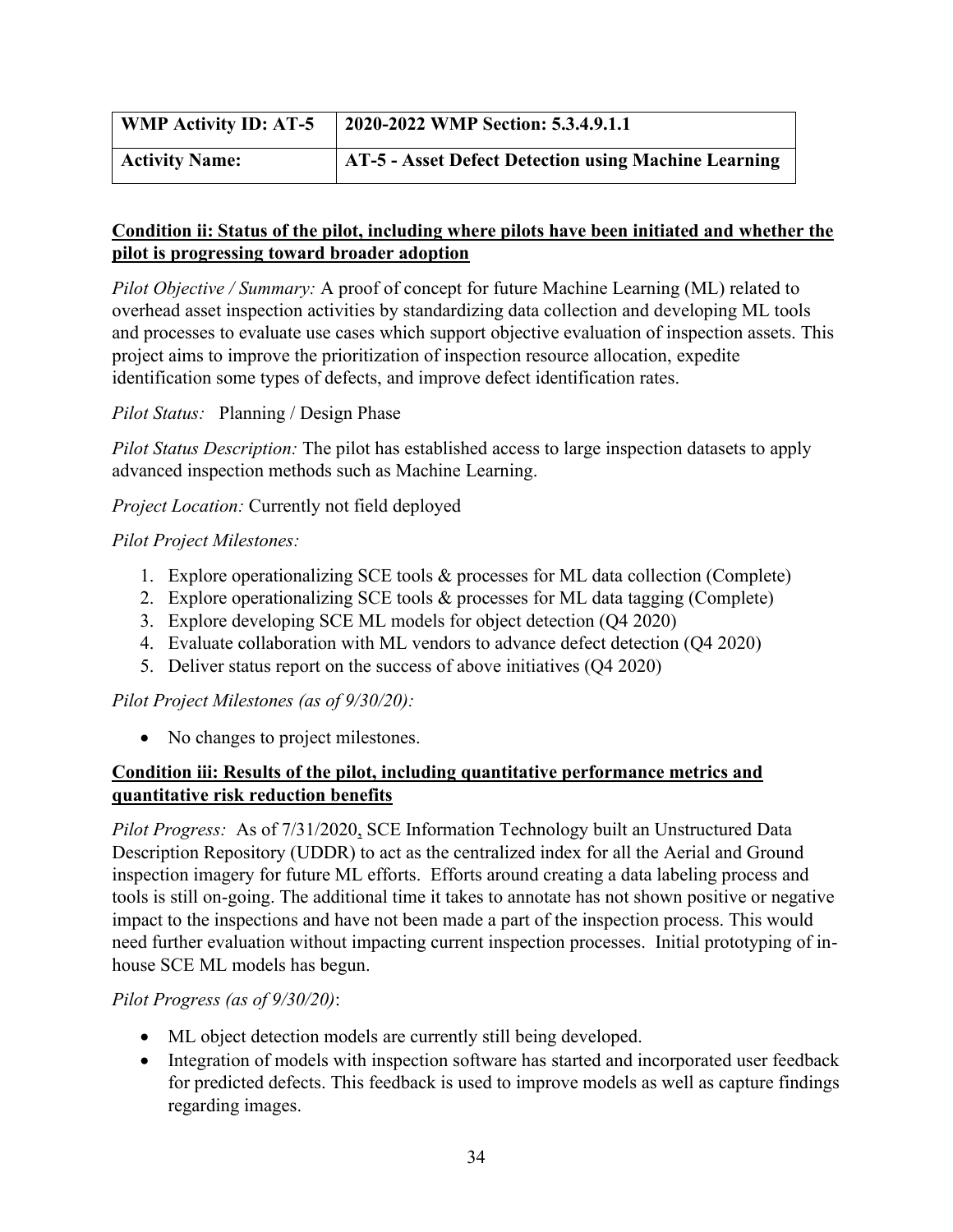# *Pilot Lessons Learned:*

- Initial high value AI models have been identified such as providing additional QA/QC from aerial inspection images (blurry, over-exposed, etc.). Other AI/ML models of value were identified as high value include detection of cross-arm failure, vegetation encroachment, and ability to read pole tags (Optical Character Recognition).
- Creating an image defect library is the main item required to initiate this activity as it would allow training of new models and the ability to evaluate performance of vendor processes/models. Developing the tools/processes to label the defect library and a common taxonomy for labeling is critical to creating the image defect library.
- Defining a common taxonomy for categorizing equipment and defects types is a challenge due to the variety of types of equipment and failure modes as well as varied interpretation on a failure mode/type. Without a common taxonomy, labeling the large dataset captured from aerial inspection imagery would require future rework and continuous improvement. As a result, this work is being prioritized before mass labeling can be started.

# *Pilot Lessons Learned (as of 9/30/20):*

- Existing vendor offerings are black box solutions that will be costly to maintain over the years as the context and environment changes and the ML codes must be updated accordingly.
- Experienced challenges relating to processing images due to poor quality. Image quality to be emphasized going forward as it is the foundational component to tagging and detection.

IT processes are not currently mature to accommodate requests to address AI/ML needs. Therefore, resolution from IT to address capability needs have been slower than expected *Project Performance Metrics:*

- For data collection efforts, the effectiveness metric will be determined by whether or not all inspection imagery is accessible for developing the machine learning algorithms.
- The ability of AI/ML to detect defects in utility assets inspections will be judged by the number of false positives relative to true positives in the dataset. A good computer vision engine is typically considered to have a successful detection rate of 90% or greater but this ability and its value will have to be judged based on the quality of the input data and be refined over time.

# *Project Performance Metrics (as of 9/30/20):*

• No changes to project performance metrics

*Wildfire Risk Reduction Benefits*: SCE will be able to prioritize inspection of assets with wellknown failure modes rapidly with the objective to remediate the condition before equipment failure or a fault occurs.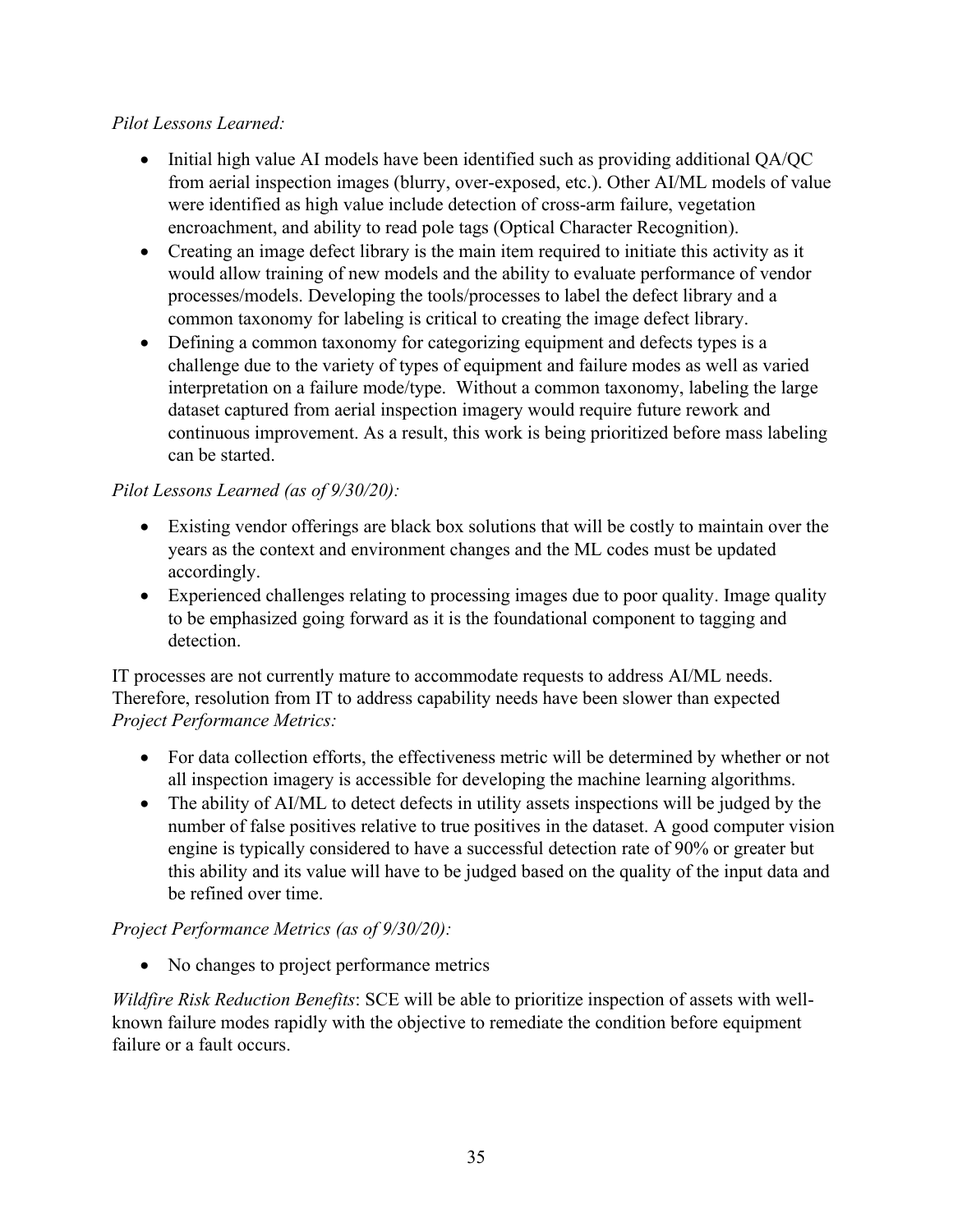**Condition iv:** How the electrical corporation remedies ignitions or faults revealed during the pilot on a schedule that promptly mitigates the risk of such ignition or fault, and incorporates such mitigation into its operational practices

*Fault Detection Strategy:* All aerial and ground-based inspection imagery will be accessible for ML models through an application programming interface (API). When imagery is loaded, a computer vision ML model will identify potential defects to prioritize imagery for human inspection and ultimate remediation. This computer-aided process is expected to be more efficient than human identification alone, thus reducing the time it takes to become aware of a problem on our system and to effect repairs.

# **Condition v:** A proposal for how to expand use of the technology if it reduces ignition risk materially

*Envisioned Pilot Operationalization Strategy:* Operational strategy would be to integrate ML model analytics into existing inspection management tools and desktop inspector tools to create a seamless, efficient process that quickly identifies problem areas for remediation.

Continued feedback between inspectors and the ML team is key to successful evaluation of the model. ML models are expected to be valuable in prioritizing work for human inspectors by shortening the time between image capture and review and subsequent issue remediation.

Scaling will take place by expanding defect use cases and refining the ML model/process via inspector feedback/calibration and continuous improvement of the model.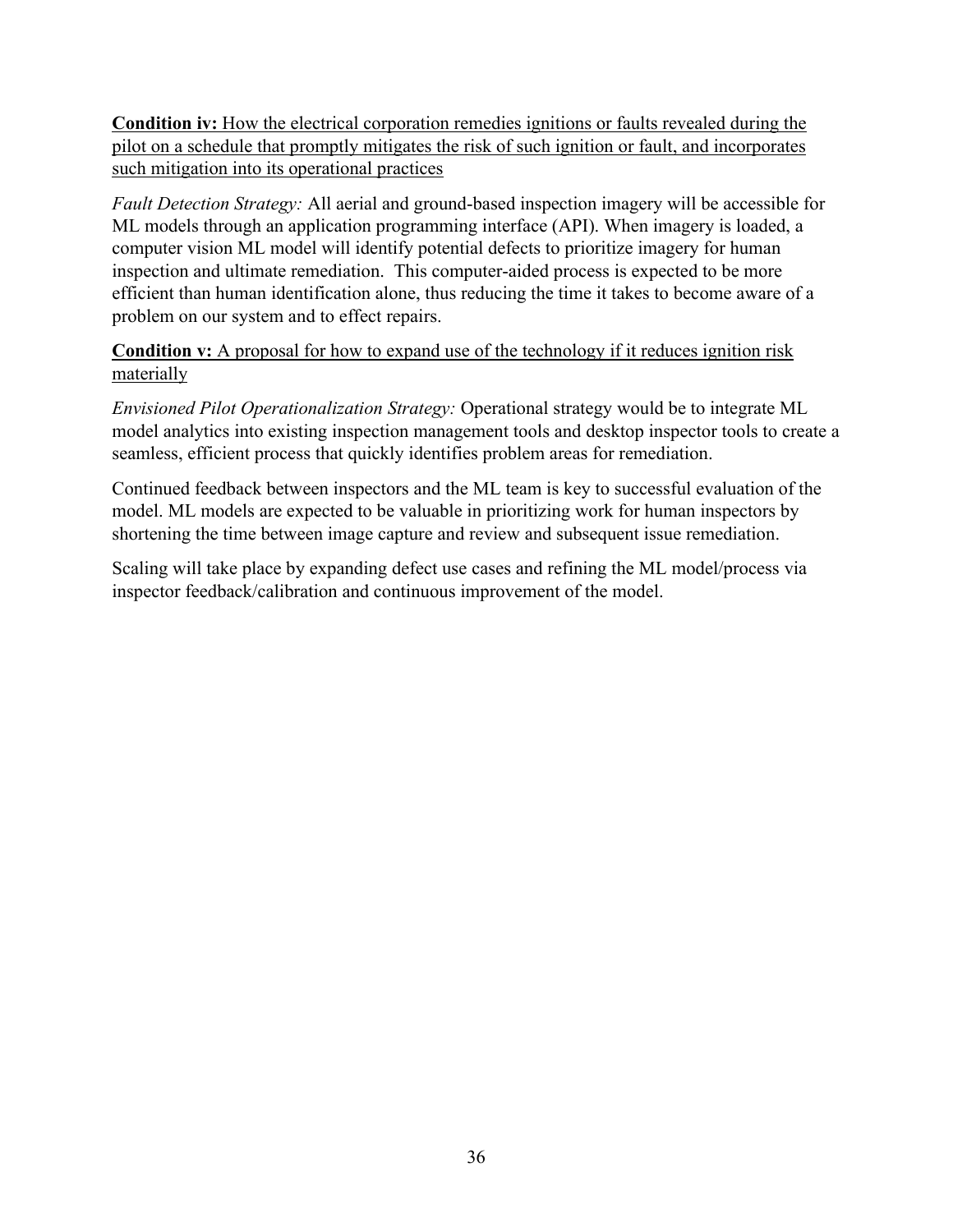| <b>WMP Activity ID: AT-6</b> | 2020-2022 WMP Section: 5.3.4.10.2.1                                          |
|------------------------------|------------------------------------------------------------------------------|
| <b>Activity Name:</b>        | AT-6 - Assessment of Partial Discharge for Transmission<br><b>Facilities</b> |

# **Condition ii: Status of the pilot, including where pilots have been initiated and whether the pilot is progressing toward broader adoption**

*Pilot Objective / Summary:* As equipment deteriorates, it may produce partial discharge either in the form of arcing, leaking, or tracking. SCE has identified a radio frequency (RF) detection technology that has the potential to determine the health of transmission assets by remotely detecting partial discharge. The partial discharge can be detected via RF emissions allowing SCE to investigate and respond to failing equipment prior to an in-service failure. SCE is assessing use of the remote Partial Discharge technology to assess the health of in-service transmission assets.

# *Pilot Status:* Initiation Phase

*Pilot Status Description:* Engaging with vendor and gathering information for technology evaluation.

*Project Location:* Currently not field deployed

#### *Pilot Project Milestones:*

- 1. Identify vendor(s) and assess technology (Complete)
- 2. Gather benchmarking data (Completed)
- 3. Document findings and proposed next steps (Q4 2020)

*Pilot Project Milestones (as of 9/30/20):*

• No changes to project milestones.

# **Condition iii: Results of the pilot, including quantitative performance metrics and quantitative risk reduction benefits**

*Pilot Progress:* As of 7/31/2020, SCE has completed initial vendor assessment and is in the process of gathering benchmarking data from other utilities to share their experiences with partial discharge detection.

# *Pilot Progress (as of 9/30/20):*

• SCE completed two of the three milestones including initial vendor assessment and has gathered benchmarking data from other utilities to understand their experiences with partial discharge detection. Benchmarking data and vendor literature is being reviewed for an assessment/recommendation.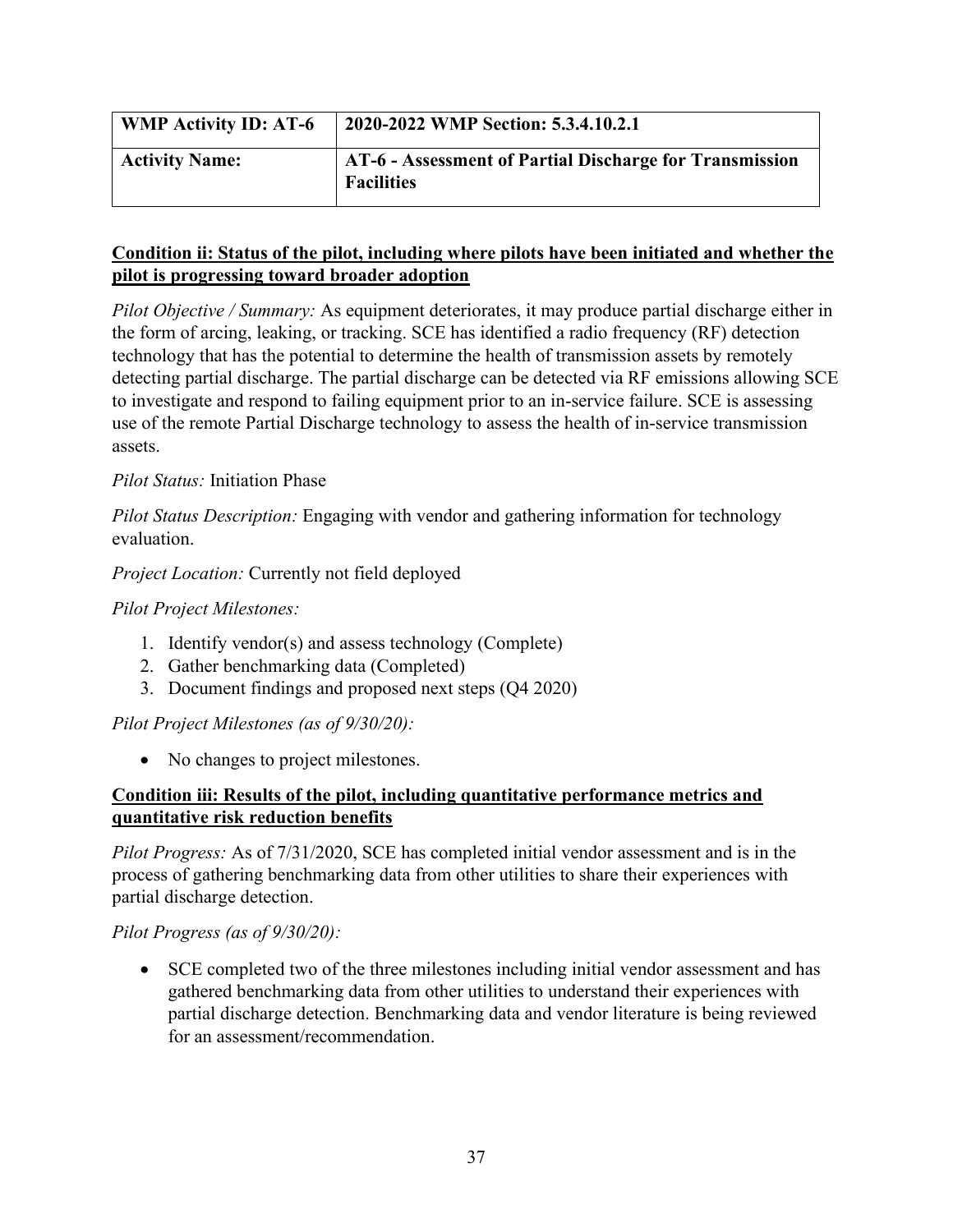*Pilot Lessons Learned:* There are no lesson learned at this time. The final deliverable will be a summary of SCE findings, recommendations, and next steps. If there are lessons learned via the desktop assessment, they will be included in the summary.

*Pilot Lessons Learned (9/30/20):*

• No additional lessons learned.

*Project Performance Metrics:* Presently there is only one vendor that can perform RF-based remote partial discharge detection for transmission facilities that SCE is aware of. As the benchmarking data is still being captured from other utilities, quantitative performance metrics are not available at this time but will be provided in future updates as more information is obtained.

# *Project Performance Metrics (as of 9/30/20):*

• No changes to project performance metrics.

*Wildfire Risk Reduction Benefits*: This technology has a potential to assess asset/hardware health allowing for proactive remediation of failing equipment prior to in-service failure and possible ignition.

**Condition iv:** How the electrical corporation remedies ignitions or faults revealed during the pilot on a schedule that promptly mitigates the risk of such ignition or fault, and incorporates such mitigation into its operational practices

*Fault Detection Strategy:* This technology does not detect faults, but rather mitigates the risk of a fault occurring in the first place by scanning for RF signals that may be indicative of pending equipment failure and effecting necessary repairs or component replacement.

**Condition v:** A proposal for how to expand use of the technology if it reduces ignition risk materially

*Envisioned Pilot Operationalization Strategy:* Based on the findings from the desktop assessment, SCE will determine whether to expand this technology into a field pilot.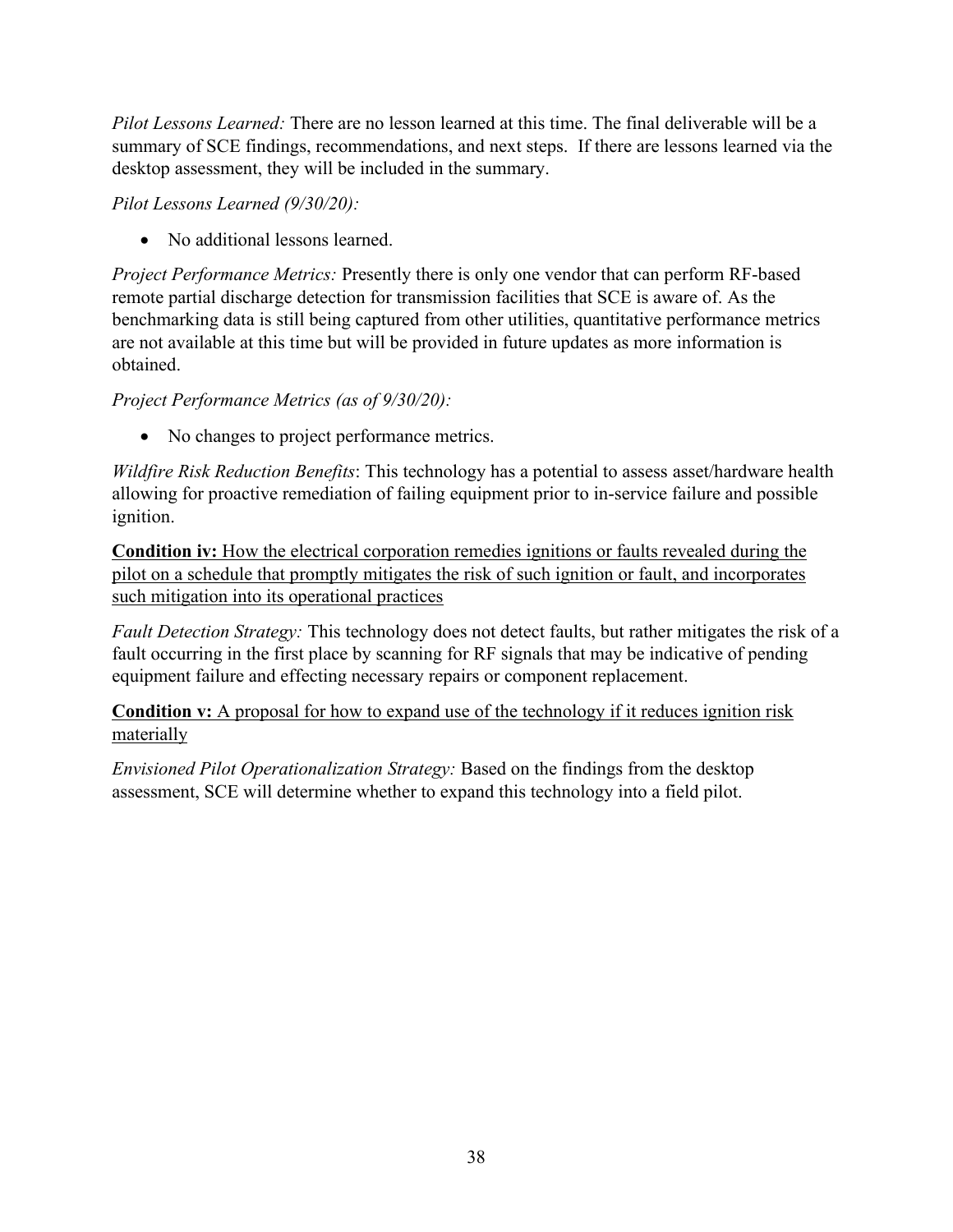| <b>WMP Activity ID: AT-7</b> | 2020-2022 WMP Section: 5.3.2.2.2          |
|------------------------------|-------------------------------------------|
| <b>Activity Name:</b>        | <b>AT-7 - Early Fault Detection (EFD)</b> |

# **Condition ii: Status of the pilot, including where pilots have been initiated and whether the pilot is progressing toward broader adoption**

*Pilot Objective / Summary:* The pilot objectives are to develop installation standards, install, and commission at least 10 EFD sensors with up to an additional 90 sensors for evaluation. The EFD technology shows significant promise in detection capabilities from a review of the available vendor literature. Field detection capabilities, integration with SCE systems/practices, along with installation costs and risk reduction benefits are all part of this pilot effort. In parallel to the pilot, SCE continues to explore additional capabilities the technology may offer beyond the presently identified use cases. Additionally, EFD is expected to complement other distribution system incipient fault detection strategies discussed herein, such as DFA (which directly measures current and voltage transients), since EFD relies on the radio frequency signals emitted during conductor or component degradation. Additionally, EFD, which is currently focused on the distribution system, may complement AT-6 (Assessment of Partial Discharge for Transmission Facilities) which seeks to detect incipient stage faults on transmission system components.

# *Pilot Status:* Build / Test Phase

*Pilot Status Description:* SCE has completed development of the installation standards as well as the construction and commissioning of at least 10 EFD sensing systems (locations). The total project objective includes an additional 90 locations to be completed by the end of 2021. To complete the total 100 installations identified, SCE will be installing sensors in up to 4 Districts. Currently SCE is focused on development of installation schedules for the next batch of installations. These installations require training on how to identify appropriate sensor and equipment mounting locations, how to install the hardware, as well education on the system performance for each additional District.

# *Project Location:* EFD sensors are applied on Distribution circuits approximately every three circuit miles.

Deployment installations are currently occurring in SCEs Wildomar District. Further installations have been identified potentially for SCEs Menifee District, Ventura District, and Kernville District

# *Pilot Project Milestones:*

- 1. Identify target locations and develop pilot standard (Complete)
- 2. Mock install in training yard (Complete)
- 3. Work order design and construction prerequisites (Complete)
- 4. Complete field install of 10 units, continue pilot installation efforts beyond initial scope with identification of locations, work order development, and construction efforts. (Complete)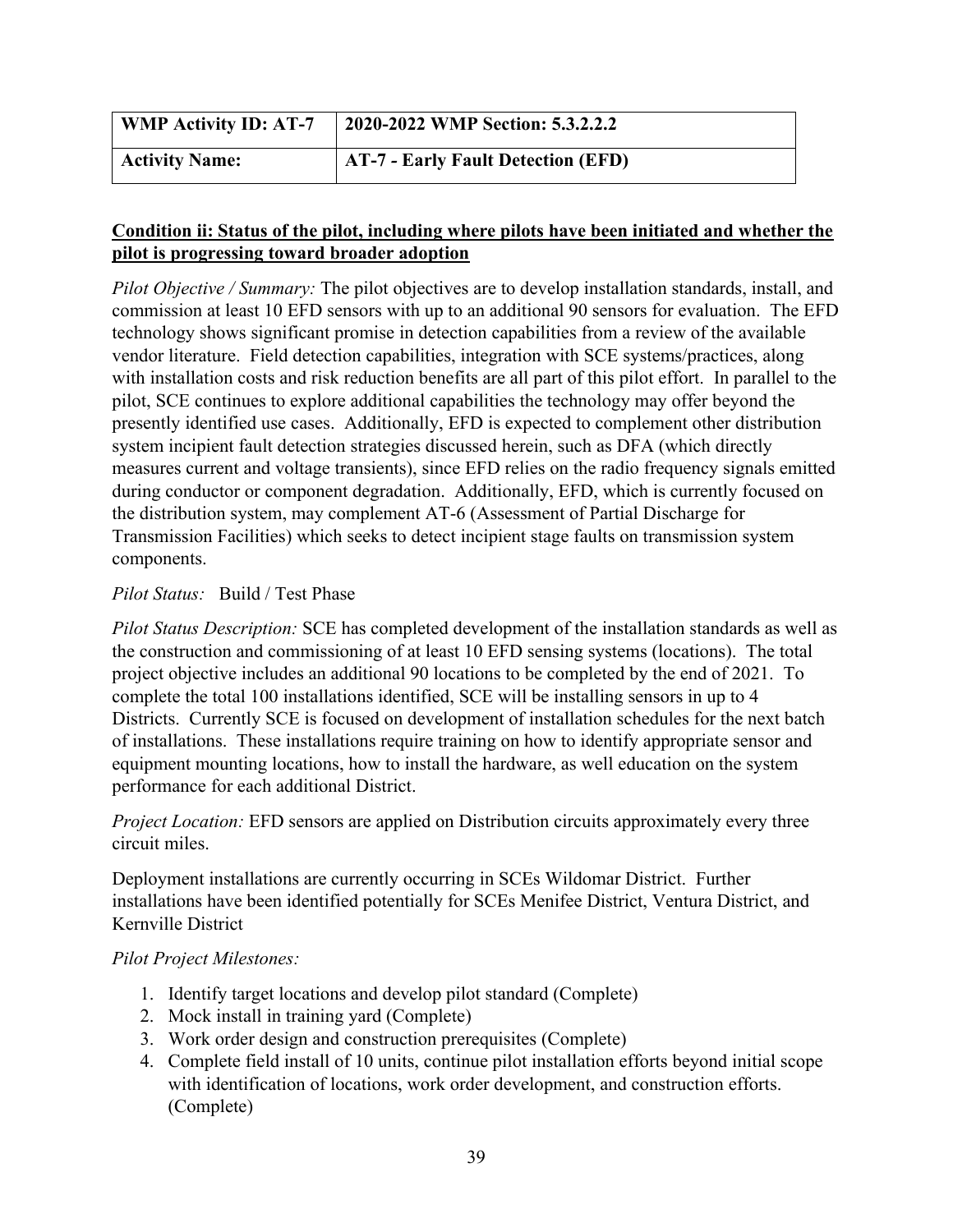#### *Pilot Project Milestones (as of 9/30/20):*

• No changes to project milestones.

# **Condition iii: Results of the pilot, including quantitative performance metrics and quantitative risk reduction benefits**

*Pilot Progress:* As of 7/31/2020, SCE has commissioned 11 locations on distribution circuits and developed training material and incorporated answers to frequently asked questions on the new system. The training material from the initial installations continues to be refined and will be used to help with next steps for education on the system as well as SCE internal process for the workers in the next SCE district(s) for targeted installations.

#### *Pilot Progress (as of 9/30/20):*

• SCE has commissioned 17 locations on distribution circuits.

#### *Pilot Lessons Learned:*

- Take the arcing pattern detected by EFD and then make a presumption as to the type of issue, such as broken conductor strands, internal transformer arcing, or a squatting insulator. We have learned more about the EFD alerts. The EFD system provides "risk" scores for structures attempting to provide a confidence level that an issue exists at a particular location. This score is more precise as time progresses and the manufacturer continues to build from utility experiences for development of a library of patterns.
- Avoid false signals from other radio frequency emitting phenomenon. We received false issue indication from a FM radio antenna tower in close proximity to a circuit. The detection system since been modified by the manufacturer to ignore this type of radio interference. This is an example of how the technology is improving due to our pilot installs.
- Evaluate the coax cable design and feasibility to scale. Coax cable installation methods and specifications may need particular attention in broader installations where crew training is not as closely managed as with a pilot effort. Although we have yet to identify any issues related to our installations with damages or interference on the coax cable between the sensors and the control box, the vendor has expressed the delicate nature of coax cable must drive installation technique and methods. We are continuing to look into this concern, as linemen do not normally have experience with coax cable. Our primary approach is to work to specify a more robust coax cable design, though we are also exploring items in the construction space to limit the potential for issues.
- Evaluate construction standards and impacts on structure. A collection of construction items have been collected from the small pilot population. In summary, crossarm brackets, crossarm movement (over time), varying existing insulator heights, and low voltage connections appear to be small items to address as we progress. We are continuing to refine the installation specifics for the EFD equipment to best overcome these items.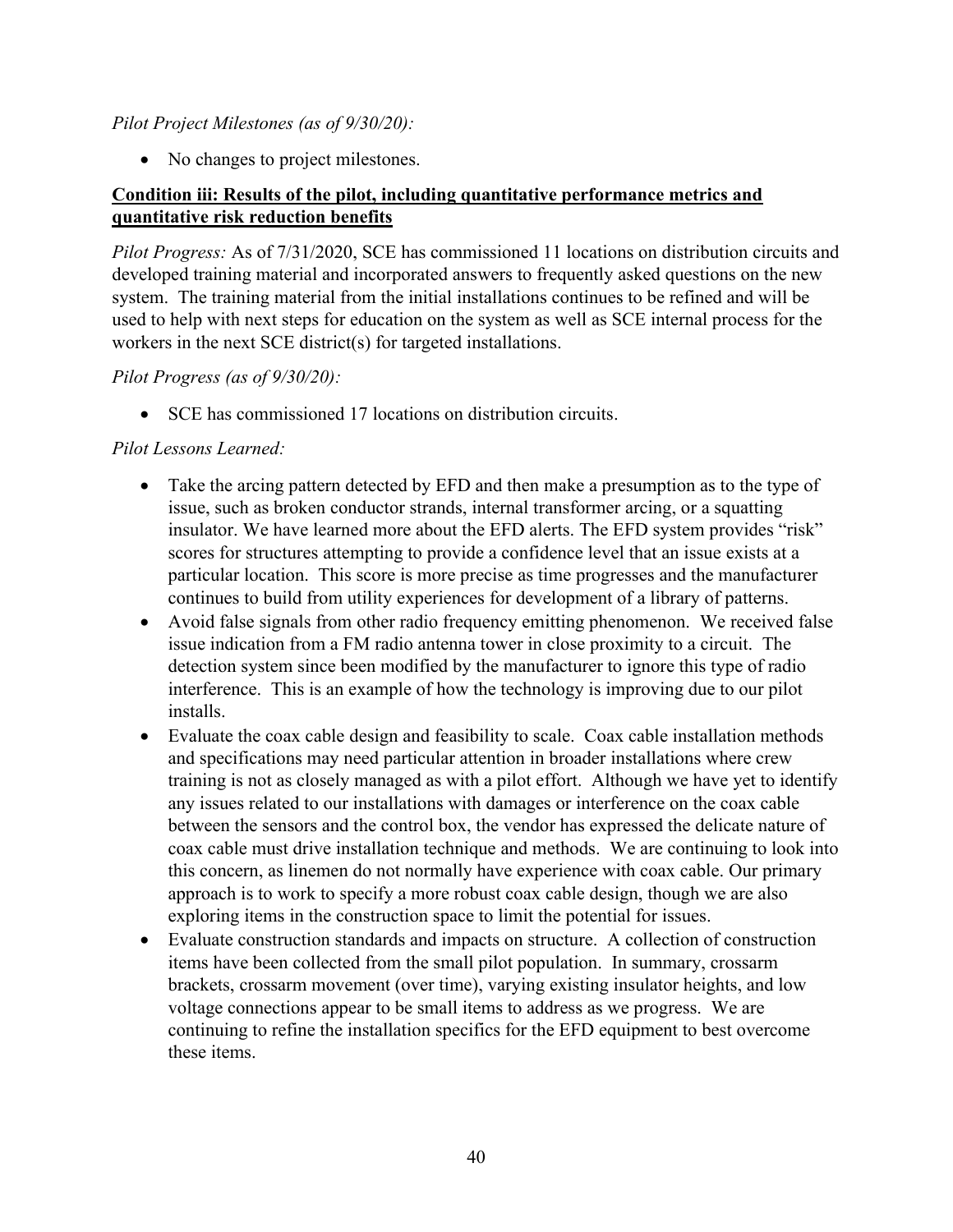# *Pilot Lessons Learned (as of 9/30/20):*

- EFD events not only provide circuit locations but also provide insight into the type of condition being detected. As an example, the detection macros have shown to provide unique signatures between a detection associated with a transformer versus damaged strands on a conductor. These signatures are not common to other utility operated systems and requires focused training or user expertise to benefit from these differentiations.
- A service interruption related to fuse operation in a new transformation installation resulted in a detection event. Analysis of the transformation has identified a cause for the fuse operation; however, fuses were not retained for evaluation. Transformer detections, particularly with new transformers, may present discharges that decrease over time. It is not clear if this event was due to internal discharge in the transformer or a fusing related issue. Fuses should also be retained for evaluation for conditions found with adjoining assets like transformers or capacitors.
- The EFD "risk" score can be supplemented by closer examination of detailed macro reports from the EFD user interface. For example, a recent set of energy burst detections suggested conductor damage. Upon closer examination of the sensor path, additional activity (and possibly other conductor damage locations) were flagged for further examination. Detailed site evaluations are planned for early October for these locations.
- The EFD user interface requires detailed understanding of the EFD system and is not as intuitive as the "risk" score detection interface which is easily understood. Expertise in the EFD macro interpretation may provide additional benefits in using the system to locate issues and identify potential causes prior to site evaluations.

*Project Performance Metrics:* SCE planned to complete ten EFD sensor installations as part of the 2020 goals as identified in the 2020-2022 Wildfire Mitigation Plan. The broader objective for supporting additional installations towards the goal for 100 installations appears positive, based on currently available information.

- Total installation costs and operational resource requirements
- Assessment of detection events from pilot installation equipment
- Absence of maintenance actions to EFD sensors which are considered cost prohibitive or unacceptable for a sensor asset
- Cellular data backhaul evaluation focused on connectivity concerns with broader deployment
- Lack of product or performance issues which cannot be resolved
- EFD System should not introduce appreciable customer electric service impacts
- EFD shall not cause interference with SCE or other utility communication systems that cannot be resolved

Beyond the immediate installation efforts, EFD offers a new approach towards electric system maintenance. The system provides notification information based on electric system signatures to information inspection and maintenance practices. Much like SCE's use of smart meter data that has developed in the past years to inform needs for replacement failing transformers, EFD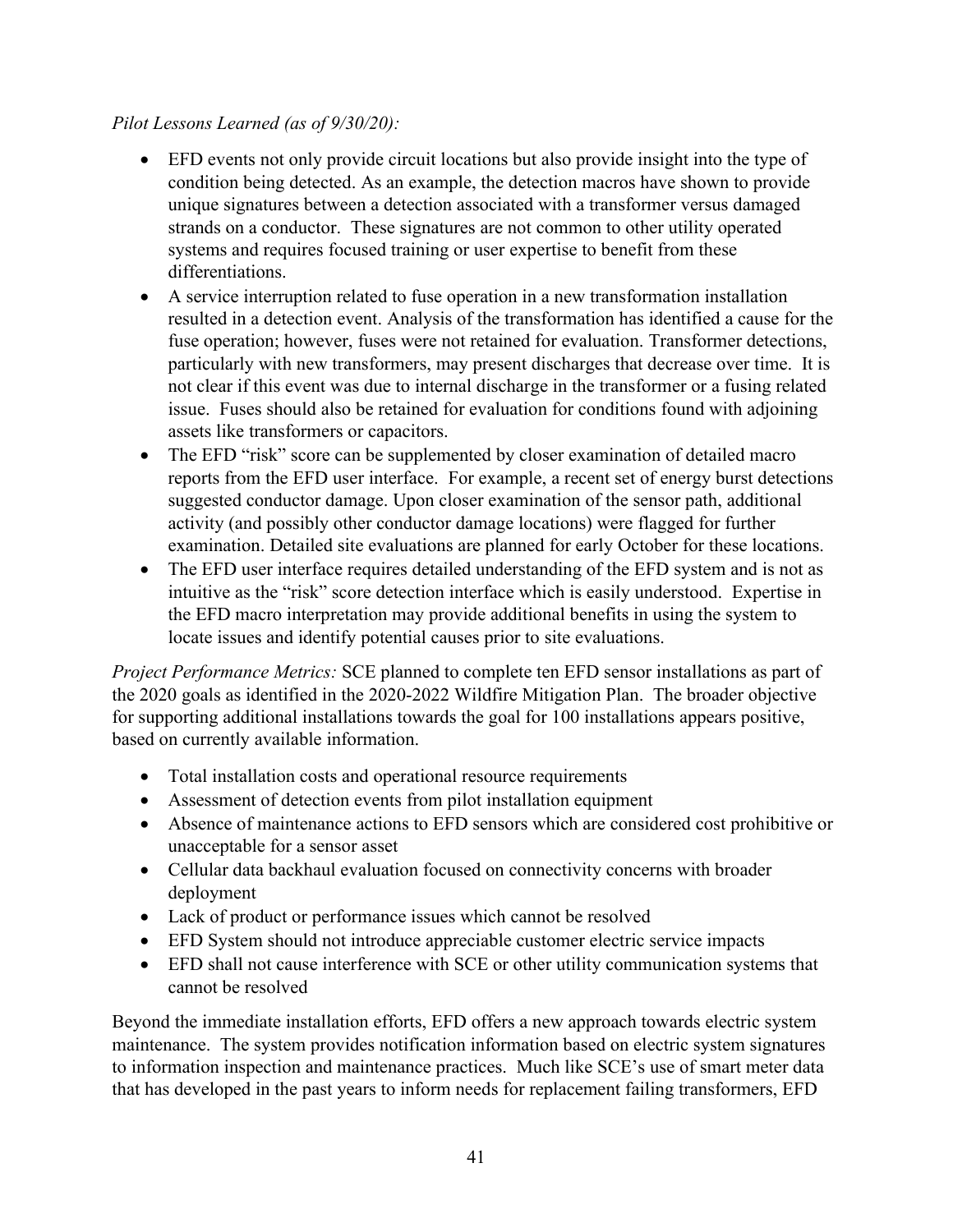offers the capability to monitor many electric system assets to potentially avoid fault events. With fault event avoidance, consequences of faults such as additional facility damages and wildfires, may be prevented allowing more rapid repair activities. Scheduled maintenance actions may also help minimize repair costs and outage duration by allowing work activities to be scheduled rather than responding to emergencies following system failure events. The EFD system technology is one of the few technological advancements applied in a completely new way to the electric system, and the new technology may also bring additional benefits as system installations continue to collect valuable system data from the electric grid.

#### *Project Performance Metrics (as of 9/30/20):*

• No changes to project performance metrics.

*Wildfire Risk Reduction Benefits*: EFD sensors help to detect undesirable circuit conditions allowing repair/replacement actions to be proactively completed prior to component or conductor failure. Detections during high risk operating conditions may also inform PSPS operational decisions.

**Condition iv:** How the electrical corporation remedies ignitions or faults revealed during the pilot on a schedule that promptly mitigates the risk of such ignition or fault, and incorporates such mitigation into its operational practices

*Fault Detection Strategy:* The Early Fault Detection system uses Radio Frequency (RF) detections to identify and locate issues on the electric system. The RF emissions are identified by installation of sensitive detection equipment located approximately every three circuit miles. The detection equipment collects data from the installation location and transmits the information using radio (cellular for the pilot) technology to a host server. The data from each sensor is analyzed in various forms to provide alerts of anomaly detection on the monitored circuitry. In general, the monitored circuitry is located between two sensors. However, detections are also possible outside of this bound area. SCE uses the system alerts for determining steps for evaluation and potential electric system repairs based on those evaluation efforts. The continuous monitoring provided by the sensors allow not only the detection of existing issues on the electric system, but also can detect issues as they develop allowing rapid response to targeted areas of concern.

# **Condition v:** A proposal for how to expand use of the technology if it reduces ignition risk materially

*Envisioned Pilot Operationalization Strategy:* The EFD project is primarily focused on monitoring circuits in high fire risk areas. This initial pilot explores how the technology operates and helps inform the steps of integration required for adoption of the system on a larger scale. The system may also be practical at sub-transmission voltages beyond the piloted distribution voltages, though installation challenges are compounded at higher voltages and further review would be required at the higher voltages before a deployment effort was developed. The flexibility of sensors which work as pairs allows for very targeted monitoring of circuit sections. Although an operationalization strategy has not been solidified yet, it is clear this type of technology has benefits in locating and identifying issues based on the shared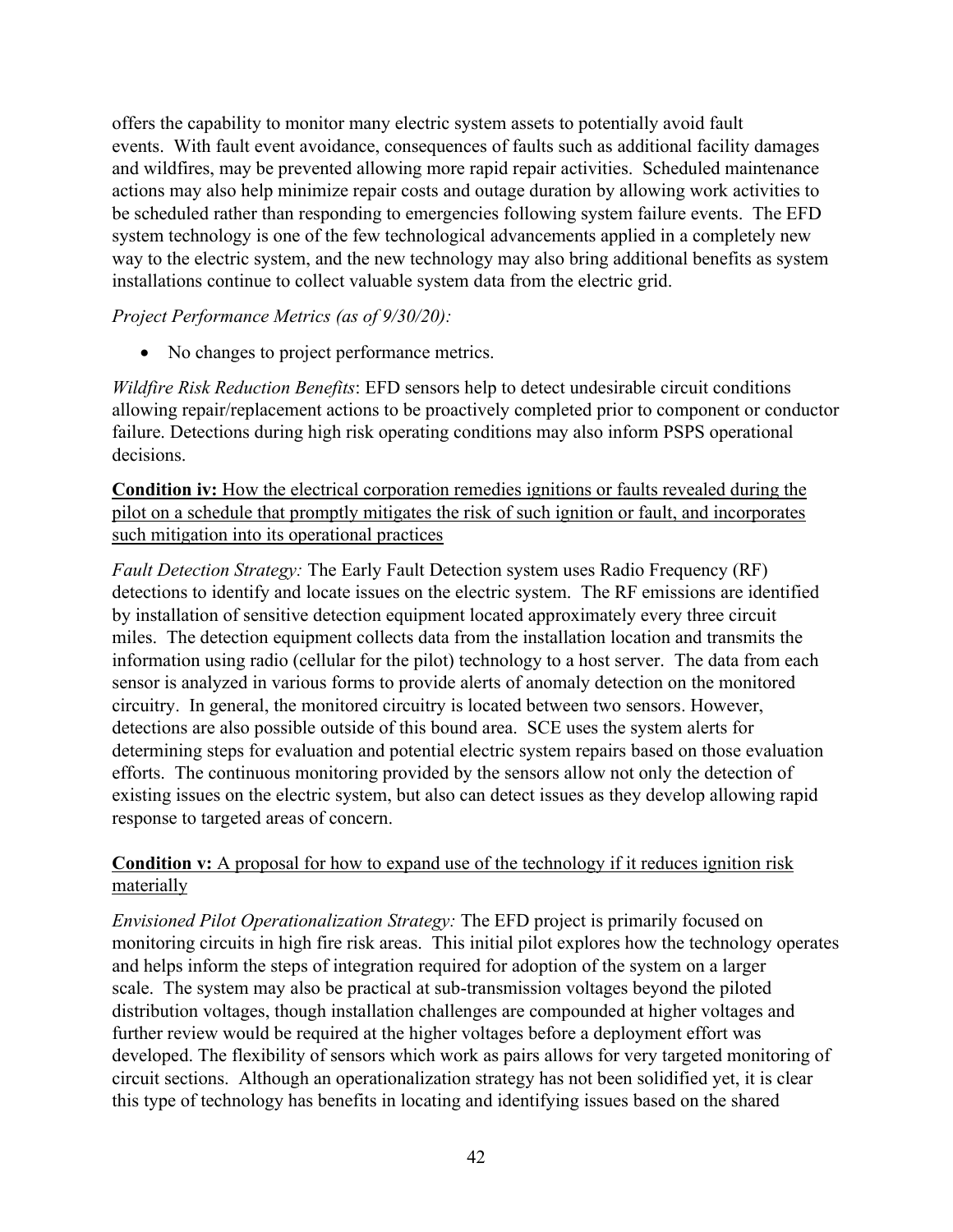experiences from other utilities. As part of SCEs pilot efforts, circuit sections of underground cable, bare wire, and covered conductor will all be monitored. The manufacturer has shared that little experience exists for monitoring of underground cable systems as well as potential variations in 4-wire systems and look forward to the results. In the near-term bare wire monitoring, particularly for existing system issues, is the focal project effort. Overhead conductor, including covered conductor can suffer damages from lightning strikes and damages to conductor strands during the arcing created during a fault. EFD offers capabilities to detect these conditions and may enable SCE to remediate these types of issues before they progress to larger issues, such as wire down events that may result in wildfire ignitions.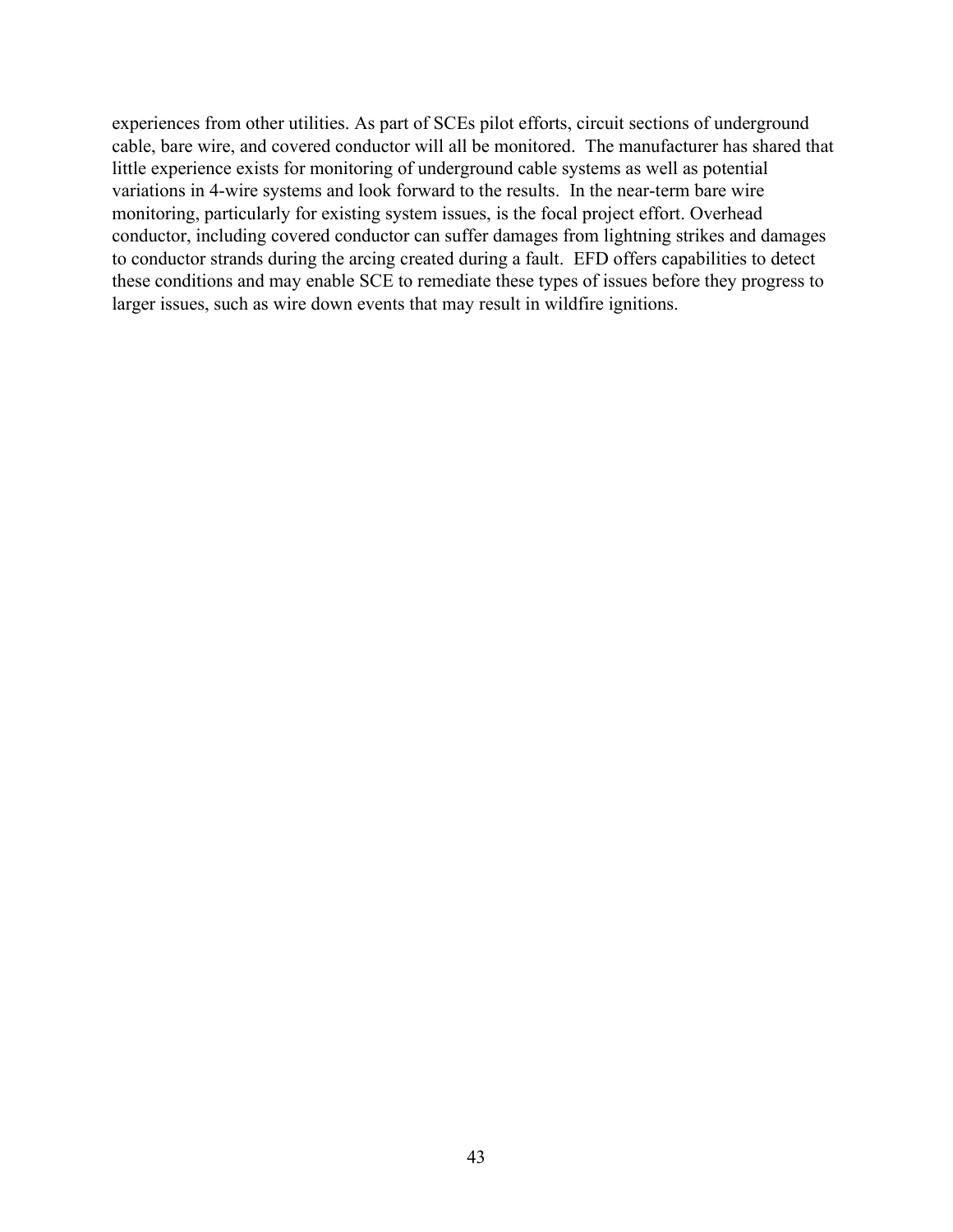| <b>WMP Activity ID: AT-8</b> | 2020-2022 WMP Section: 5.3.3.2.5          |
|------------------------------|-------------------------------------------|
| <b>Activity Name:</b>        | <b>AT-8 - High Impedance Fault Relays</b> |

# **Condition ii: Status of the pilot, including where pilots have been initiated and whether the pilot is progressing toward broader adoption**

*Pilot Objective / Summary:* SCE is aiming to develop a layered protection scheme to minimize wildfire ignition risks. Legacy protection schemes (phase and ground overcurrent) are extremely effective in clearing non-HFRA faults. Recent incorporation of fast-curve settings to existing protection schemes for HFRA are enhancing the ability to quickly isolate faults. High Impedance (Hi-Z) relating schemes can be added to distribution protection schemes to detect and isolate low magnitude arcing conditions in HFRA. SCE will deploy two pilot controllers/relays with Hi-Z elements to monitor and evaluate for desired and non-desired operations.

# *Pilot Status:* Planning / Design Phase

*Pilot Status Description:* Pilot device installations at two locations on SCE system completed.

*Project Location:* Yellowtail 12 kV out of Bayside Substation and Driftwood 12 kV out of Wave Substation in the Orange County. Non-HFRA circuits were selected for the early stages of this pilot project as the Hi-Z/Arcing element is only available on the SEL-651RA controllers which are only installed on these circuits at this time. Additionally, only field crews in this region have been appropriately trained for these relays and are based near the installed devices. As the effectiveness of the Hi-Z/Arcing element is proven, the relay/Hi-Z elements will be piloted on an HFRA circuit to further validate the technology's effectiveness to mitigate ignitions.

# *Pilot Project Milestones:*

- 1. Investigate/develop relay settings (Complete)
- 2. Identify pilot locations (upgrade relay settings to SEL651RA) (Complete)
- 3. RTDS Testing and validation of settings (Complete)
- 4. Install relay/controller settings for pilot locations (Complete)
- 5. Field performance evaluation of settings (Q1 2021)

# *Pilot Project Milestone (as of 9/30/20):*

• No changes to project milestones.

# **Condition iii: Results of the pilot, including quantitative performance metrics and quantitative risk reduction benefits**

*Pilot Progress:* As of 7/31/2020, installations are targeted in Q3 2020.

# *Pilot Progress (as of 9/30/20):*

• Two pilot locations were installed in the Huntington Beach District.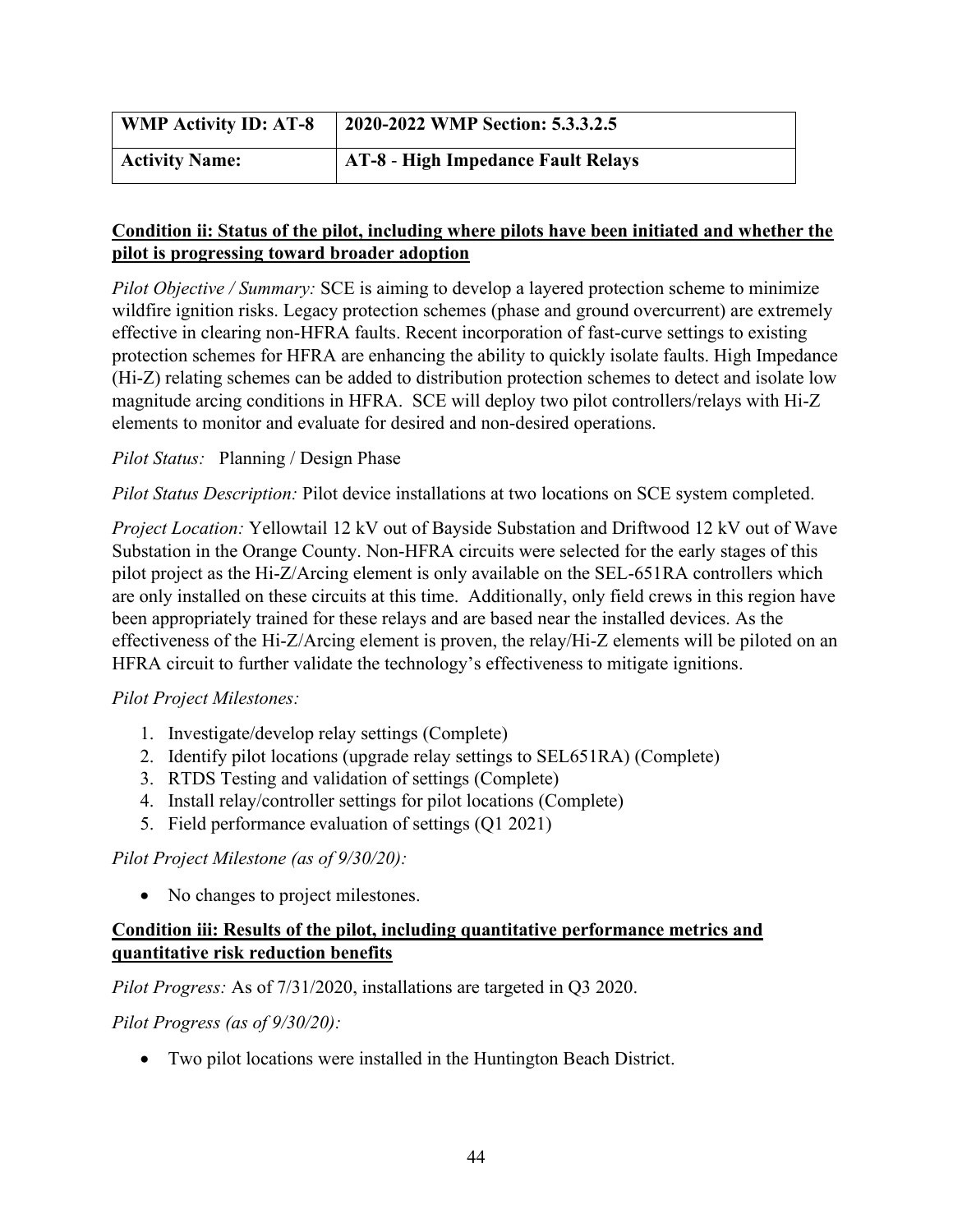*Pilot Lessons Learned:* Based on pre-pilot activities, we determined that a minimum of 5% of nominal loading is required for the controller to initially tune to the circuit. Minimal protection setting adjustments are required to implement Hi-Z.

*Pilot Lessons Learned (as of 9/30/20):*

• No additional lessons learned.

*Project Performance Metrics:* SCE identified two locations for pilots in 2020. We anticipate increasing field deployment installations in 2021 based on assessments of 2020 installations, as diversifying installation of field locations may increase the possibility of capturing/detecting Hi-Z and/or arcing conditions with the Hi-Z elements.

- Test the Hi-Z element at the SCE Equipment Demonstration and Evaluation Facility (EDEF) test site or external testing facility to expedite the validation and performance of the Hi-Z elements.
- Review relay event data and determine if the relay alarmed correctly for Hi-Z events.
- Review relay event data and determine ratio of detected Hi-Z events versus non-detected events

*Project Performance Metrics (as of 9/30/20):*

• No changes to project performance metrics.

*Wildfire Risk Reduction Benefits*: This pilot is an effort to develop a protection scheme to detect high impedance faults (such as downed energized conductors) that may not be detected by conventional protection and to rapidly open a circuit for de-energization to minimize the risk of ignition.

**Condition iv:** How the electrical corporation remedies ignitions or faults revealed during the pilot on a schedule that promptly mitigates the risk of such ignition or fault, and incorporates such mitigation into its operational practices

*Fault Detection Strategy:* High impedance relay elements incorporate schemes to identify high impedance fault conditions beyond the installation location. The elements monitor the voltage and current conditions at the device to detect non-integer fundamental frequency harmonics (90Hz and 150Hz) and low magnitude arcing conditions at the fundamental frequency. For the initial effort SCE expects to investigate alerts to identify causes and appropriate remediation.

# **Condition v:** A proposal for how to expand use of the technology if it reduces ignition risk materially

*Envisioned Pilot Operationalization Strategy:* If piloted units respond appropriately in case of high impedance events or if there are no events, we would look to expand the pilot and install additional units. Investigation into causes of detected events may be performed on energized or de-energized circuitry depending on operational strategies with this relay technology.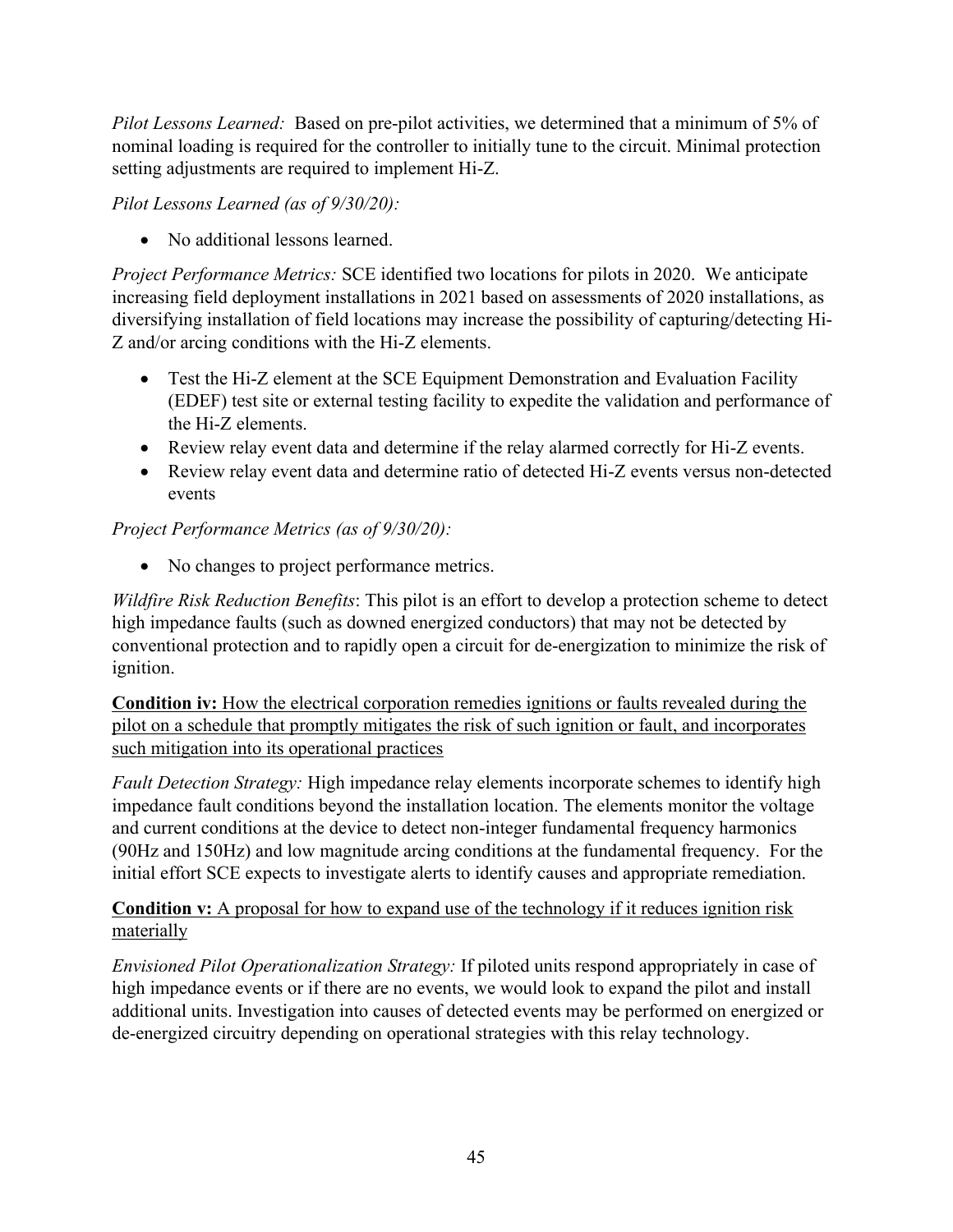# **GUIDANCE-10 DATA ISSUES – GENERAL**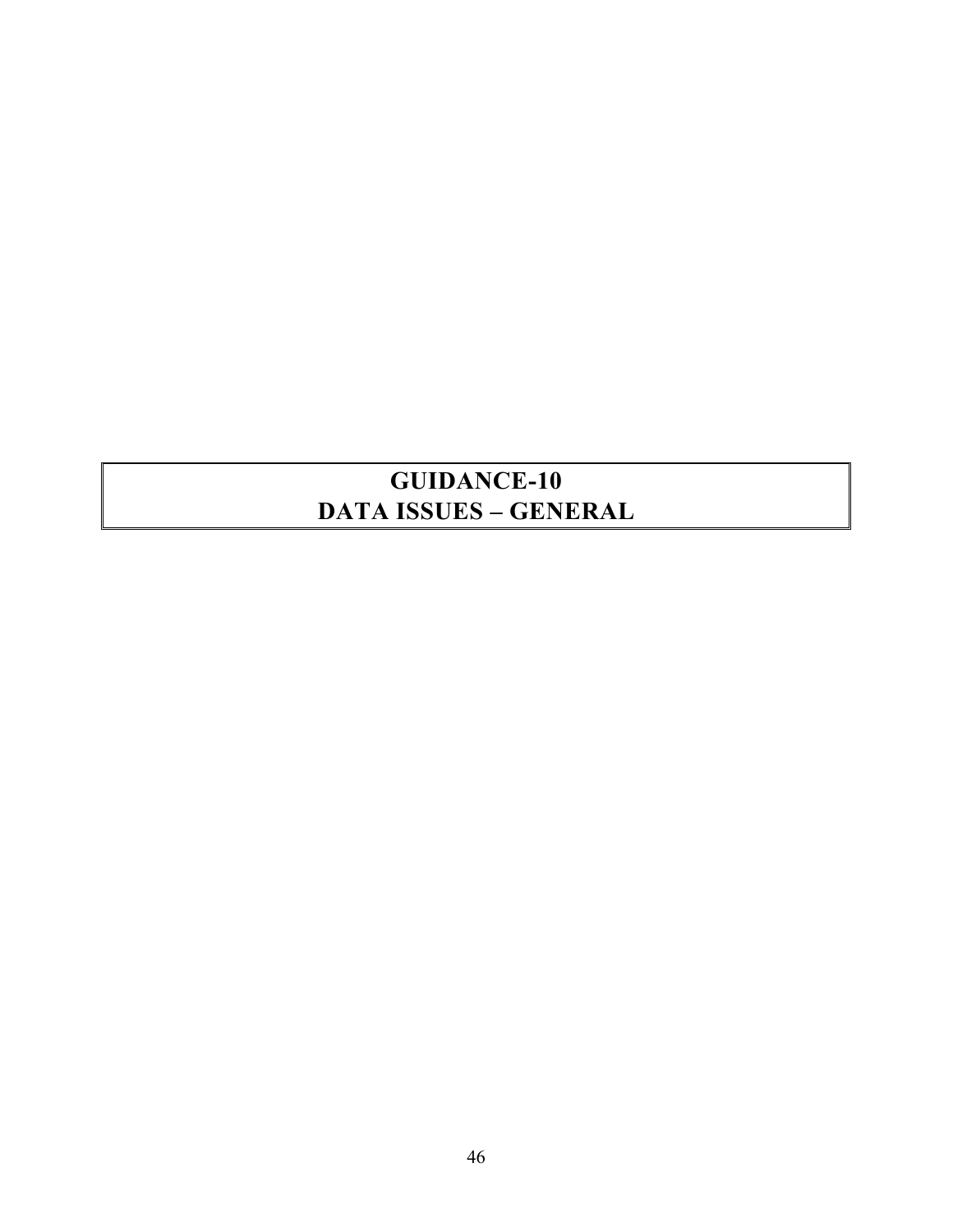# *Southern California Edison Company 2020 WMP - SCE Deficiency Guidance -10*

**Name:** Data issues – general **Category (SCE defined):** Grid Hardening / Vegetation Management / Inspections / GIS **Class:** B

#### **Deficiency:**

Although the availability of data, including GIS data, provides unprecedented insight into utility infrastructure and operations, inconsistencies and gaps in the data present a number of challenges and hurdles. As it relates to GIS data, electrical corporation submissions often had inconsistent file formats and naming conventions, contained little to no metadata, were incomplete or missing many data attributes and utilized varying schema. These deficiencies rendered cross-utility comparisons impossible without substantive, resource and time-consuming manipulation of the data. Additional data challenges included varying interpretations of WMP Guideline data requirements, leading to inconsistency of data submitted.

#### **Condition:**

Electrical corporations shall ensure that all future data submissions to the WSD adhere to the forthcoming data taxonomy and schema currently being developed by the WSD. Additionally, each electrical corporation shall file a quarterly report providing that details:

i. locations where grid hardening, vegetation management, and asset inspections were completed over the prior reporting period, clearly identifying each initiative and supported with GIS data,

ii. the type of hardening, vegetation management and asset inspection work done, and the number of circuit miles covered, supported with GIS data

iii. the analysis that led it to target that specific area and hardening, vegetation management or asset inspection initiative, and

iv. hardening, vegetation management, and asset inspection work scheduled for the following reporting period, with the detail in  $(i) - (iii)$ .

#### **Response:**

SCE supports the WSD's focus on advancing data standardization, transparency, and sharing of data with other stakeholders. Since the submittal of its first QR on September 9, 2020, SCE has continued to focus on incrementally providing more data pursuant to the data requirements in the Draft WSD GIS Data Reporting Requirements and Schema for California Electric Corporations (Draft GIS Data Schema). For this QR, SCE has focused on adding datasets that were not provided in the first QR, i.e., the PSPS Event and Risk Event datasets. As such, SCE's second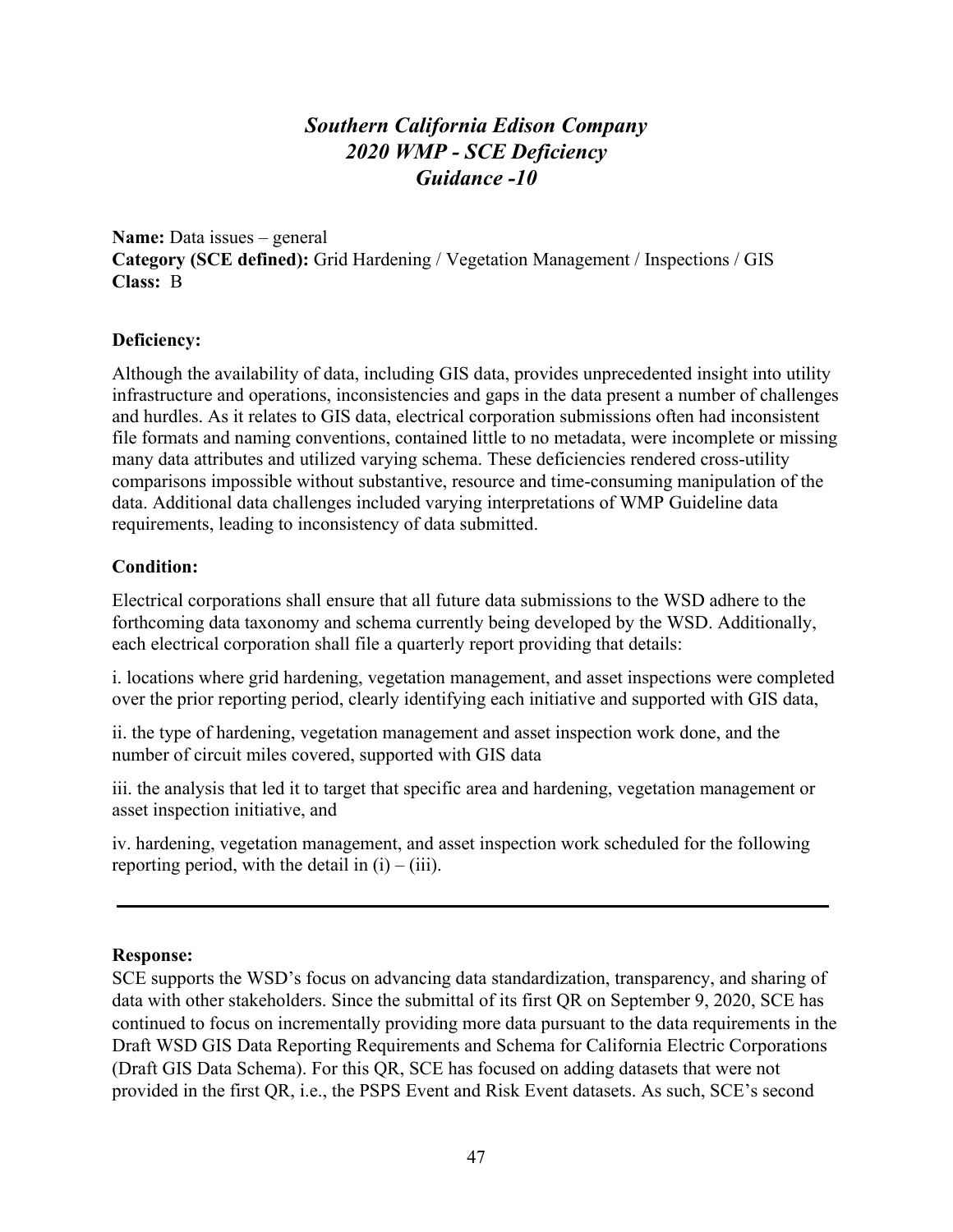QR includes the Initiative,<sup>2</sup> Asset Point, Asset Line, PSPS Event, Risk Event, and Other Required Data datasets. SCE's submission does not have a complete set of all Draft GIS Data Schema requirements due to the volume of data and the fact that SCE does not currently capture some data elements, but has made significant progress. SCE appreciates the WSD acknowledging comments from the IOUs regarding the volume and scope of quarterly data reporting requirements and how WSD plans to continue to work with stakeholders to ensure the Draft GIS Data Schema requirements can be met. The data in SCE's submission is still undergoing review. As such, to the extent SCE finds errors in the data being submitted, these will be corrected in subsequent QR submittals. SCE is also not providing metadata in this submission. Additionally, some data elements within the datasets SCE is providing are not available due to either our inability to correlate data from multiple systems within the available times or that SCE does not currently capture the requested data. Also, SCE is not providing employee confidential data as further described below. SCE is committed to incrementally provide more data and details in subsequent QR submissions.

SCE appreciates that the WSD, through its comprehensive Draft GIS Data Schema, intended to obtain and standardize significant amounts of wildfire-related data. SCE also understands WSD's desire to understand our current systems and data availability. To this end, SCE provides updated responses in the Status Report template that generally describe the status of the requested data fields, actions we plan to take if the data field is not being provided at this time, the timeline for completing those actions, and whether the data is confidential or not. SCE describes its approach to the Status Report template below.

As SCE has discussed with WSD, we continue to have reservations regarding confidentiality of data. Data is confidential when it is in the public interest that the information not be disseminated publicly. Release of the precise location, age, and other attributes of SCE's assets alongside the precise location of critical facilities may significantly increase safety risk to the public. For example, knowledge of underground line routes and electrical equipment serving a critical facility could facilitate an attack on that critical facility's power supply. Also, knowledge of the location of specific SCE assets in areas with historical high fire weather could make them vulnerable to attack during the worst possible time. Further, the precise locations of SCE's high voltage transmission lines and substations alongside the abovementioned confidential information, as well as the non-confidential information requested increases risk to the bulk power transmission system. The Commission recognizes the importance of safeguarding critical energy infrastructure information and although maps of varying detail of SCE's transmission system may be publicly available from other sources, SCE does not believe it is prudent to

<sup>&</sup>lt;sup>2</sup> The Initiative dataset includes grid hardening, vegetation management, and asset inspections initiatives where work was performed and/or projected to be performed in HFRA over the reporting periods and does not include SH-2, Undergrounding Overhead Conductor because no work was or is anticipated to be performed for this initiative over the reporting periods, IN-7, Failure Modes and Effects Analysis and SH-9, Transmission Overhead Standards Review because these initiatives are studies and standards (not work to be completed in field locations), and IN-2, Quality Oversight / Quality Control due to focus on the PSPS and Risk Event datasets.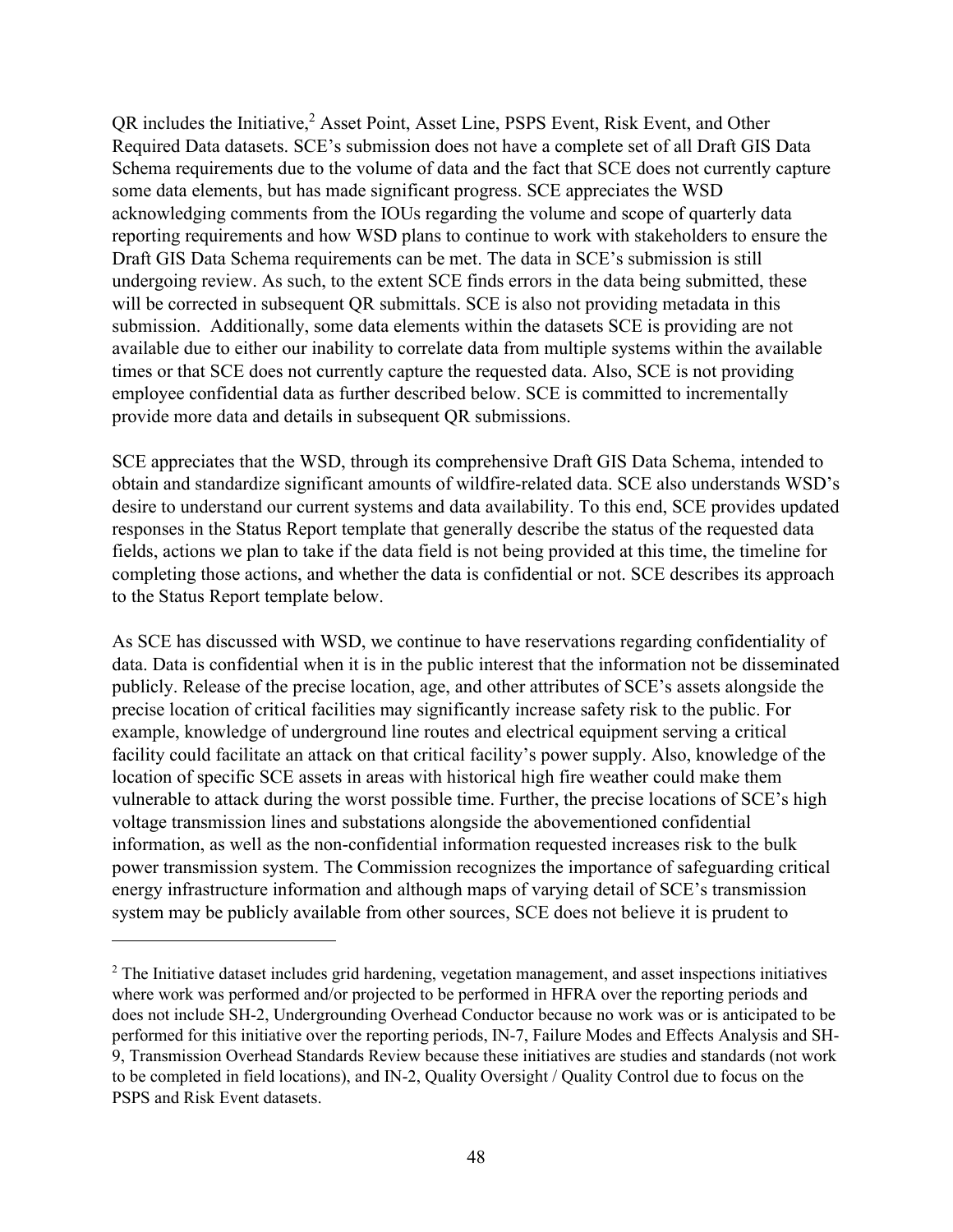further propagate that information, in this level of detail, accompanying other information that, taken together, could prove to be useful to a bad actor. For these reasons, SCE applies confidentiality at the feature class level for each provided dataset as opposed to the data field level. Additionally, SCE does not believe confidential employee information for every inpsection, project, etc. is necessary to assess wildfire risk. SCE raised this issue in its Comments on the August 2020 Workshops and respectfully requests these employee data fields be removed in subsequent Draft GIS Data Schema iterations.

SCE also notes that it still does not capture several new data elements which will require time for our teams and subject matter experts to assess the labor, operational, system and technical requirements and ensure these new data requirements could advance advance wildfire risk reduction prior to changing work methods, processes, tools and systems. SCE is still in process of assessing these data requirements and will provide updates in subsequent QRs. SCE provides a general response in the Status Report templates that informs of this assessment.

Similar to its  $1<sup>st</sup> QR$ , SCE's response to this deficiency and the requested dataset information pursuant to the Draft GIS Data Schema is being provided in the Geodatabase. Additionally, SCE is submitting an updated Status Report template based on the included datasets, described above. SCE notes that it continues to take a phased approach to incrementally improve the data being provided. SCE looks forward to continued collaboration with the WSD, utilities, and stakeholders to refine and improve the Draft GIS Data Schema to further reduce wildfire risk. Below, SCE responds to the conditions.

# **i. locations where grid hardening, vegetation management, and asset inspections were completed over the prior reporting period, clearly identifying each initiative and supported with GIS data**

Please see the Geodatabase that includes grid hardening, vegetation management and asset inspection initiatives' data completed in HFRA from July through September 2020. Additionally, and as noted above, SCE also provides in the Geodatabase other feature class datasets, not required as part of this deficiency but in support of WSD's direction to provide as much information as practicable and is readily available. The additional datasets include Asset Line, Asset Point, PSPS Event, Risk Event, and Other Required Data.

# **ii. the type of hardening, vegetation management and asset inspection work done, and the number of circuit miles covered, supported with GIS data**

SCE is providing data associated with its system hardening, vegetatation management, and asset inspection intiatives described in our 2020-2022 WMP. The specific WMP initiatives are shown in the table in Appendix A of this deficiency. Most wildfire iniatives are not planned, managed, nor executed based on the number of circuit miles (or miles) and thus line geometry for these initiatives is not available. This is consistent with the WSD's WSD-011 Resolution, Attachments 2.1 and 2.3 that describes how the number of circuit miles unit of measurement is not applicable for certain types of work. The limited initiatives that do have line geometry, circuit miles or miles are available in the Geodatabase. SCE notes that line geometry for covered conductor is available at the project scoping level, which has been replicated for each of the resulting work orders (which is the lower level at which dates are managed and the level of detail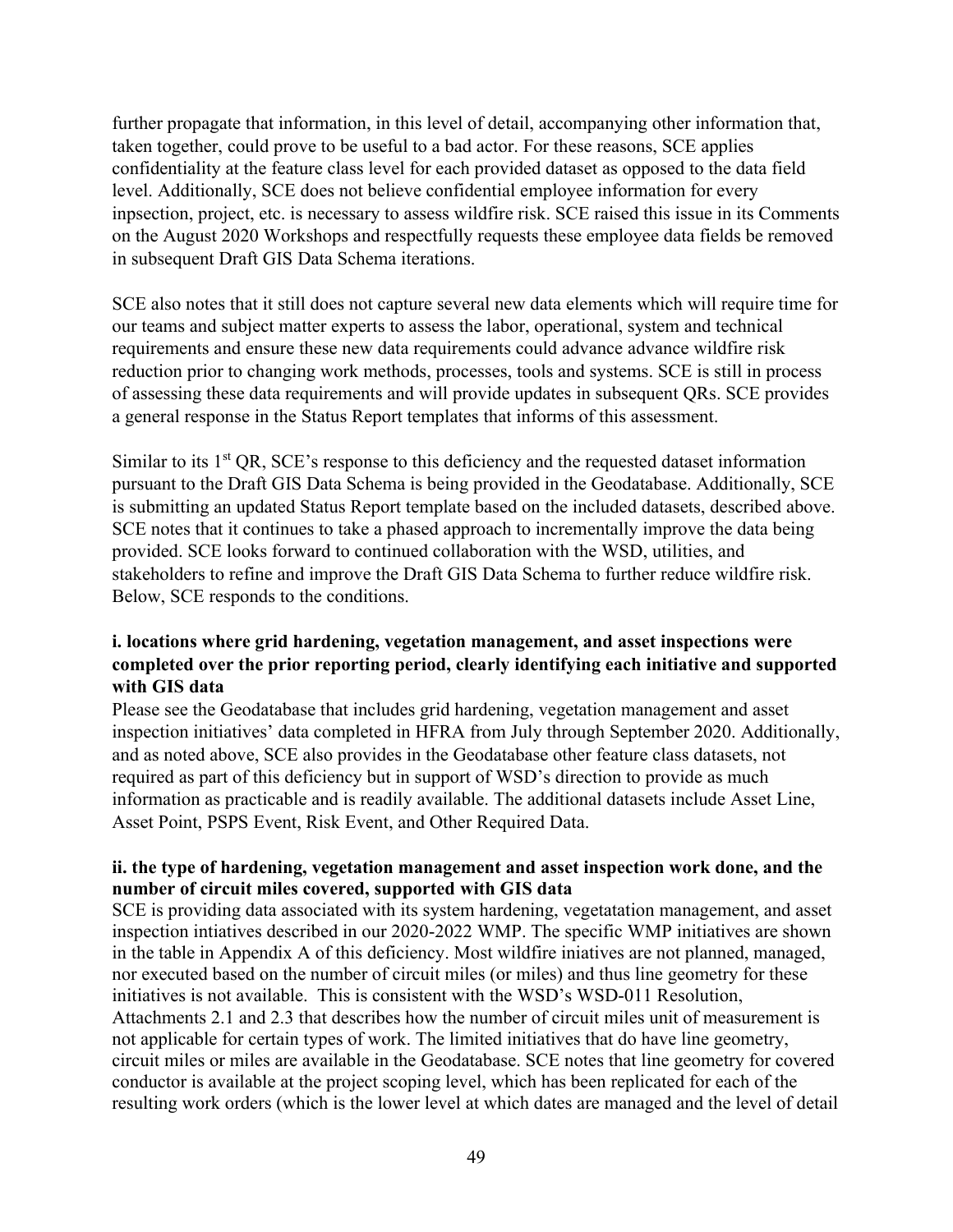provided in this GIS submission) and shows that SCE has completed approximately 300 circuit miles of covered conductor from July through September 2020. For circuit-based distribution and transmission inspections, the entire circuit geometry has been included, not just partial geometry of the circuit based on completed work within the time duration.

#### **iii. the analysis that led it to target that specific area and hardening, vegetation management or asset inspection initiative, and**

SCE provided its risk-based analyses for how it determines and targets deployment for its wildfire-related initiatives in its July 27, 2020 Remedial Compliance Plan (RCP) to Guidance-3. The Guidance-3 RCP explains how we analyze and prioritize work for grid hardening, vegetation management, and asset inspection initiatives. In the table in Appendix A of this deficiency, SCE summarizes the analysis that led it to target the areas where its system hardening, vegetation management and asset inspection initiatives were completed from July through September 2020.

#### **iv. hardening, vegetation management, and asset inspection work scheduled for the following reporting period, with the detail in**  $(i) - (iii)$ **.**

Please see the Geodatabase that includes grid hardening, vegetation management and asset inspection initiatives planned in HFRA from October through December 2020 pursuant to the Draft GIS Data Schema. Similar to part (ii) above, limited initiatives have line geometry (i.e., circuit miles or miles). Initiatives with line geometry are available in the Geodatabase. SCE notes that line geometry for covered conductor is available at the project scoping level, which shows approximately 220 circuit miles planned for August through November 2020. Also, line geometry for planned circuit-based distribution and transmission inspections includes the entire circuit geometry, not just partial geometry of the circuit. Please see the table in Appendix A of this deficiency with the detail for condition (iii).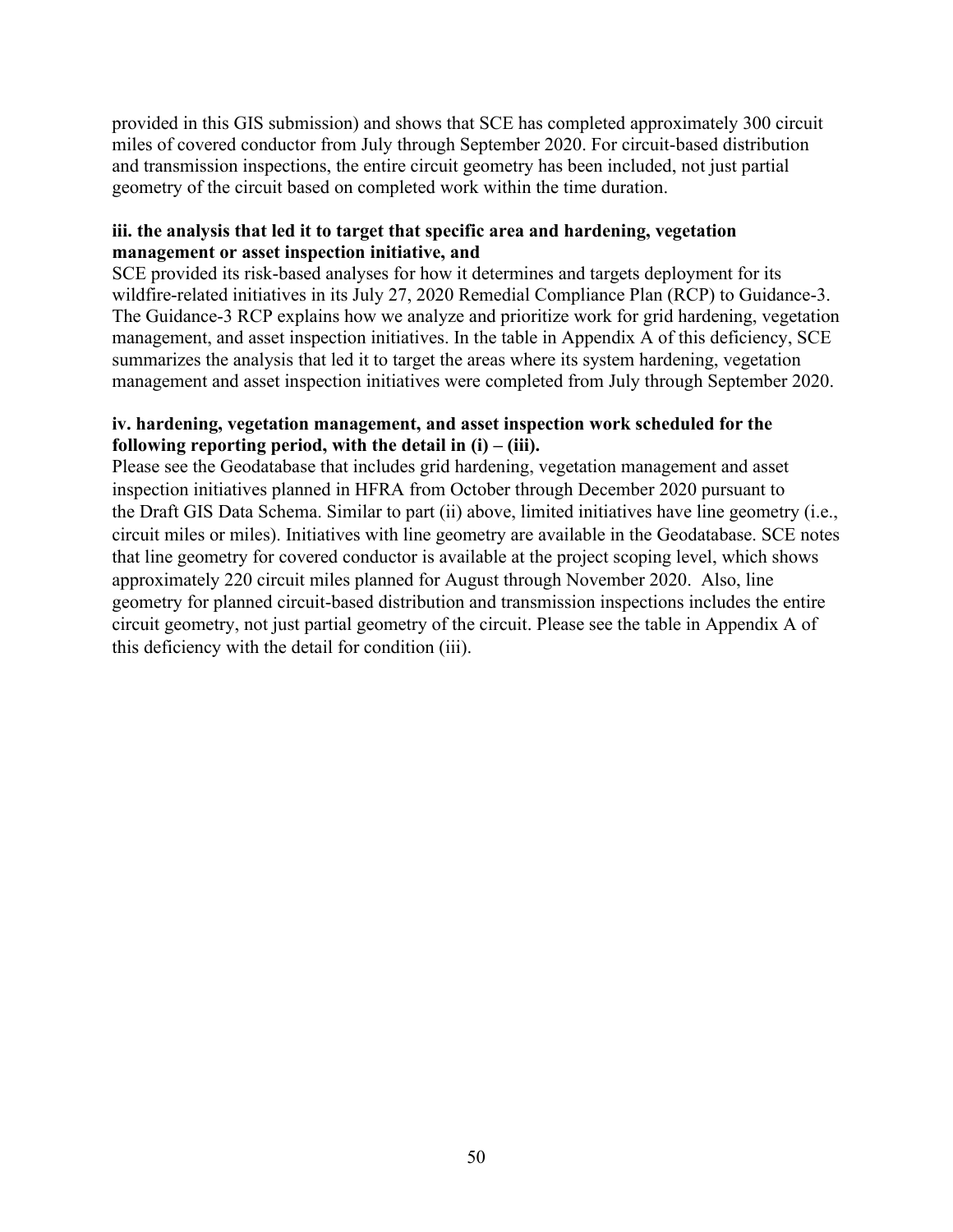**Guidance-10 Appendix A**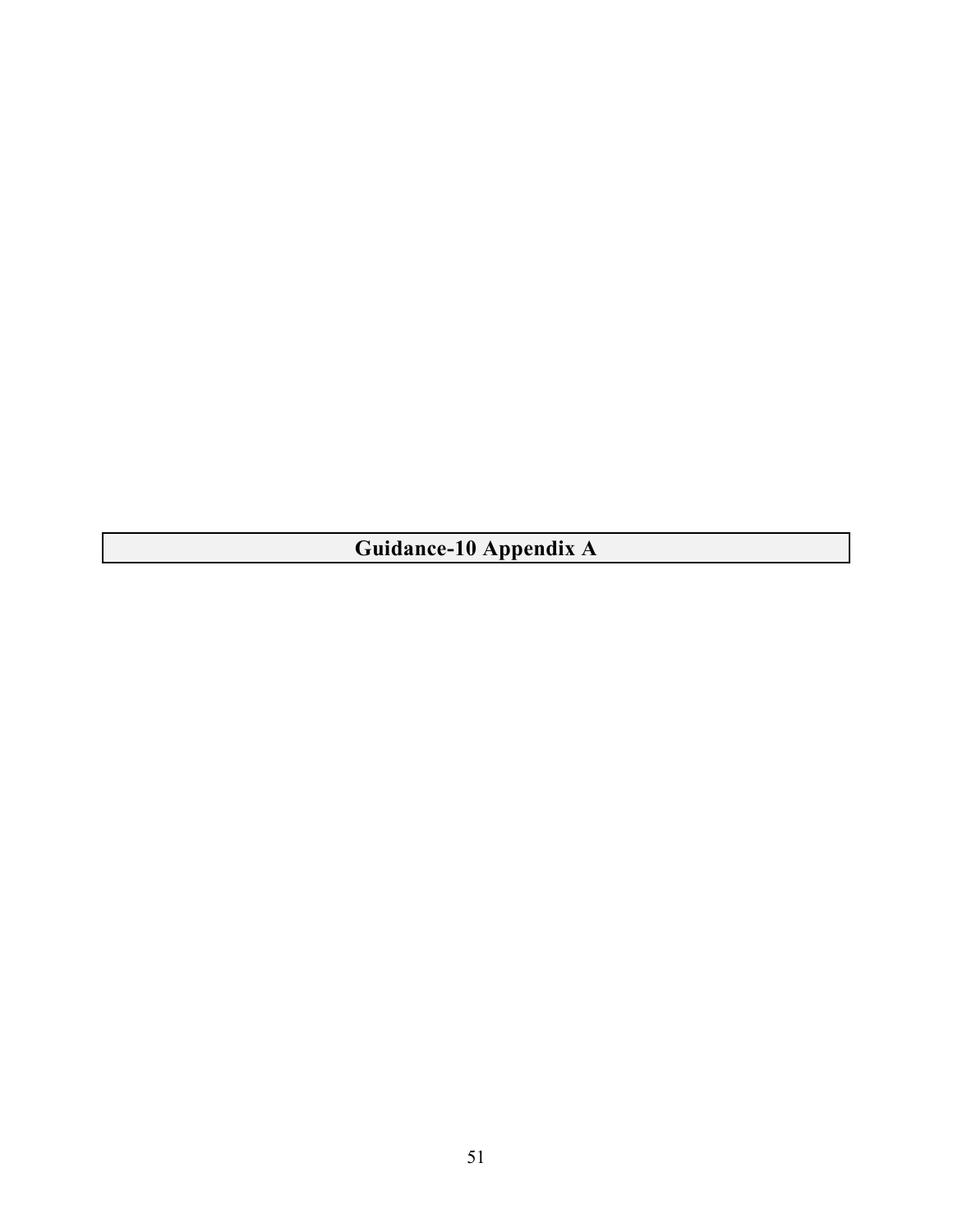#### **Guidance-10 Appendix A Analysis That Led SCE To Target Specific Areas For Initiatives**

| #                                                  | <b>Initiative</b><br>ID                                                                                                                                                                                                                                                                                                                                                                                                                                                                                                                                                                                                              | <b>Initiative / Activity</b>                                                                                                                                                                                                                                                                                                                                                                                                                                                                                                                                                                                                                                                                                                                                                                                                                                                                                                                                                                                                                                                                                                                                                                                                                                                                                                                                                                                                                                                                                                                                                                         | Analysis that Led to Target Specific Area                                                                                                                                                                                                                                                                                                                                                                                                                                                                                                                                                                                                                                                                                                                                                                                                                                                                                                                                                                                                                                                                                                                                                                                                                                                                                                                                                                                                                                                                                                                                                                                                                                                                                                                                                                                                                                                                                                                                                                                                                                                                                                                                                                                                                                                                                                                                                                                                                                                                                                                                                                                                  |                                                     |
|----------------------------------------------------|--------------------------------------------------------------------------------------------------------------------------------------------------------------------------------------------------------------------------------------------------------------------------------------------------------------------------------------------------------------------------------------------------------------------------------------------------------------------------------------------------------------------------------------------------------------------------------------------------------------------------------------|------------------------------------------------------------------------------------------------------------------------------------------------------------------------------------------------------------------------------------------------------------------------------------------------------------------------------------------------------------------------------------------------------------------------------------------------------------------------------------------------------------------------------------------------------------------------------------------------------------------------------------------------------------------------------------------------------------------------------------------------------------------------------------------------------------------------------------------------------------------------------------------------------------------------------------------------------------------------------------------------------------------------------------------------------------------------------------------------------------------------------------------------------------------------------------------------------------------------------------------------------------------------------------------------------------------------------------------------------------------------------------------------------------------------------------------------------------------------------------------------------------------------------------------------------------------------------------------------------|--------------------------------------------------------------------------------------------------------------------------------------------------------------------------------------------------------------------------------------------------------------------------------------------------------------------------------------------------------------------------------------------------------------------------------------------------------------------------------------------------------------------------------------------------------------------------------------------------------------------------------------------------------------------------------------------------------------------------------------------------------------------------------------------------------------------------------------------------------------------------------------------------------------------------------------------------------------------------------------------------------------------------------------------------------------------------------------------------------------------------------------------------------------------------------------------------------------------------------------------------------------------------------------------------------------------------------------------------------------------------------------------------------------------------------------------------------------------------------------------------------------------------------------------------------------------------------------------------------------------------------------------------------------------------------------------------------------------------------------------------------------------------------------------------------------------------------------------------------------------------------------------------------------------------------------------------------------------------------------------------------------------------------------------------------------------------------------------------------------------------------------------------------------------------------------------------------------------------------------------------------------------------------------------------------------------------------------------------------------------------------------------------------------------------------------------------------------------------------------------------------------------------------------------------------------------------------------------------------------------------------------------|-----------------------------------------------------|
| 1                                                  | $IN-1.1$                                                                                                                                                                                                                                                                                                                                                                                                                                                                                                                                                                                                                             | High Fire Risk Informed<br>Inspections of<br><b>Distribution Electric</b><br>Lines and Equipment                                                                                                                                                                                                                                                                                                                                                                                                                                                                                                                                                                                                                                                                                                                                                                                                                                                                                                                                                                                                                                                                                                                                                                                                                                                                                                                                                                                                                                                                                                     | Beginning in inspection year 2020, SCE embarked on an effort to reimage it's asset inspection programs, moving from a strictly<br>compliance-based program to one that prioritizes the inspection of the highest risk assets throughout the service territory without<br>sacrificing any regulatory compliance obligations. Specifically, in the Overhead Detailed Inspection (ODI) space, SCE implemented a<br>risk characterization and prioritization schema to ensure that the highest risk assets in SCE's High-Fire Risk Areas (HFRA) were<br>inspected earlier in the inspection cycle and on a more frequent basis. The primary objective of this program being to identify and<br>mitigate any potential system issues prior to peak fire season.<br>The risk model SCE deployed to prioritize asset inspections was based on the probability of asset failure and the potential<br>consequence of destruction if that particular asset failure were to occur. Utilizing this risk model, the HFRA inspection scope was<br>identified and prioritized for operational execution. The structures that were identified as the highest risk were individually<br>identified, plotted, and scheduled for inspection. As opposed to inspecting entire grids as was the practice under the normal<br>compliance-driven program, individual structures were prioritized for inspection based on their risk characteristics, thus allowing<br>the company to inspect the highest risk assets throughout the entire service territory before peak fire season. The objective of this<br>inspection methodology was to reduce the overall system risk in the most vulnerable areas by clustering the highest risk poles<br>together in individual Work Orders for our Electrical System Inspectors (ESIs) to perform detailed inspections.<br>Additionally, during the 2020 fire season, SCE identified 17 Areas of Concern (AOCs) in its HFRA, primarily driven by elevated dry<br>fuel levels that pose increased fuel-driven and wind-driven fire risk. This threat is magnified during periods of high wind, high<br>temperatures and low humidity, as forecasts predicted for Fall 2020 in Southern California. In order to mitigate this emergent risk,<br>SCE accelerated inspections, remediation and vegetation trimming in the identified AOCs. The methodology to identify the AOCs<br>was based on several factors including fire history, weather conditions, fuel type, exposure to wind, egress, etc.<br>The methodologies described above were used to target the recorded and projected areas provided in the Geodatabase. |                                                     |
| $\mathbf{z}$                                       | $IN-1.2$                                                                                                                                                                                                                                                                                                                                                                                                                                                                                                                                                                                                                             | The Transmission High Fire Risk Informed Inspection program utilizes the same approach as the Distribution High Fire Risk<br>Informed Inspection program (IN-1.1) for prioritizing work based on consequence risk score with one exception. At the time of<br>scoping Transmission (and Subtransmission) inspections, the WRM probability of ignition models were not<br>completed for Transmission and Subtransmission assets. Therefore, consequence risk (REAX) was aggregated at a circuit level and<br>voltage class was used as a proxy for probability of ignition. Each circuit was categorized as high, medium or<br>High Fire Risk Informed<br>low risk. In 2020, SCE is inspecting all high and medium risk Transmission circuits.<br>Inspections of<br><b>Transmission Electric</b><br>Additionally, during the 2020 fire season, SCE identified 17 AOCs in its HFRA, primarily driven by elevated dry fuel levels that pose<br>Lines and Equipment<br>increased fuel-driven and wind-driven fire risk. This threat is magnified during periods of high wind, high temperatures and low<br>humidity, as forecasts predicted for Fall 2020 in Southern California. In order to mitigate this emergent risk, SCE accelerated<br>inspections, remediation and vegetation trimming in the identified AOCs. The methodology to identify the AOCs was based on<br>several factors including fire history, weather conditions, fuel type, exposure to wind, egress, etc.<br>The methodologies described above were used to target the recorded and projected areas provided in the Geodatabase. |                                                                                                                                                                                                                                                                                                                                                                                                                                                                                                                                                                                                                                                                                                                                                                                                                                                                                                                                                                                                                                                                                                                                                                                                                                                                                                                                                                                                                                                                                                                                                                                                                                                                                                                                                                                                                                                                                                                                                                                                                                                                                                                                                                                                                                                                                                                                                                                                                                                                                                                                                                                                                                            | Section 3 - Asset<br>Management - $B/$<br>pp. 11-12 |
| energized overhead<br>$IN-3$<br>3<br>and equipment |                                                                                                                                                                                                                                                                                                                                                                                                                                                                                                                                                                                                                                      | Infrared Inspection of<br>Distribution facilities                                                                                                                                                                                                                                                                                                                                                                                                                                                                                                                                                                                                                                                                                                                                                                                                                                                                                                                                                                                                                                                                                                                                                                                                                                                                                                                                                                                                                                                                                                                                                    | The Distribution Infrared Scanning (DIRS) program targets inspecting / scanning 50% of aggregate HFRA each calendar year and<br>100% of overhead structures in HFRA every two calendar years. The 2019 and 2020 infrared inspection scope was based on Tier 2<br>and Tier 3 HFRA.<br>The prioritization scheme for 2019-2020 DIRS scope was designed to ensure high-risk structures are inspected first based on the SCE<br>consequence risk model. Utilizing the consequence prioritization method, DIRS scope was clustered into 124 clusters and each<br>cluster is approximately 120 linear circuit miles. The total sum of structure consequence risk scores within each cluster determines<br>the cluster risk score (#1 cluster represents the highest consequence risk score). The inspection execution objective was to reduce<br>risk based on the cluster method; however, to ensure operational efficiency, e.g., minimizing travel, SCE also inspects some<br>structures in close proximity of high consequence risk clusters where applicable. The recorded and projected areas included in the<br>Geodatabase are based on the methodology described above. Please also note that the prioritization / targeting approach for this<br>initiative described in SCE's RCP for Guidance-3 was unintentionally misidentified as deployment of this initiative is prioritized based<br>on risk, as described above.                                                                                                                                                                                                                                                                                                                                                                                                                                                                                                                                                                                                                                                                                                                                                                                                                                                                                                                                                                                                                                                                                                                                                                                                              | Section 3 - Asset<br>Management - D /<br>pp. 13-14  |
| 4                                                  | Infrared Inspection,<br>Corona Scanning, and<br>SCE risk-ranked all Transmission and Subtransmission circuits by REAX consequence scores. The recorded and projected areas<br><b>High Definition imagery</b><br>included in the Geodatabase are based on this risk-ranking sequenced by the highest risk circuits and operational constraints such<br>$IN-4$<br>of energized overhead<br>as weather, e.g., because high ambient temperature can make it difficult to detect temperature differentials, inspections are<br><b>Transmission facilities</b><br>scheduled and performed during cooler days of the year.<br>and equipment |                                                                                                                                                                                                                                                                                                                                                                                                                                                                                                                                                                                                                                                                                                                                                                                                                                                                                                                                                                                                                                                                                                                                                                                                                                                                                                                                                                                                                                                                                                                                                                                                      | Section 3 - Asset<br>Management - E /<br>pp. 14-15                                                                                                                                                                                                                                                                                                                                                                                                                                                                                                                                                                                                                                                                                                                                                                                                                                                                                                                                                                                                                                                                                                                                                                                                                                                                                                                                                                                                                                                                                                                                                                                                                                                                                                                                                                                                                                                                                                                                                                                                                                                                                                                                                                                                                                                                                                                                                                                                                                                                                                                                                                                         |                                                     |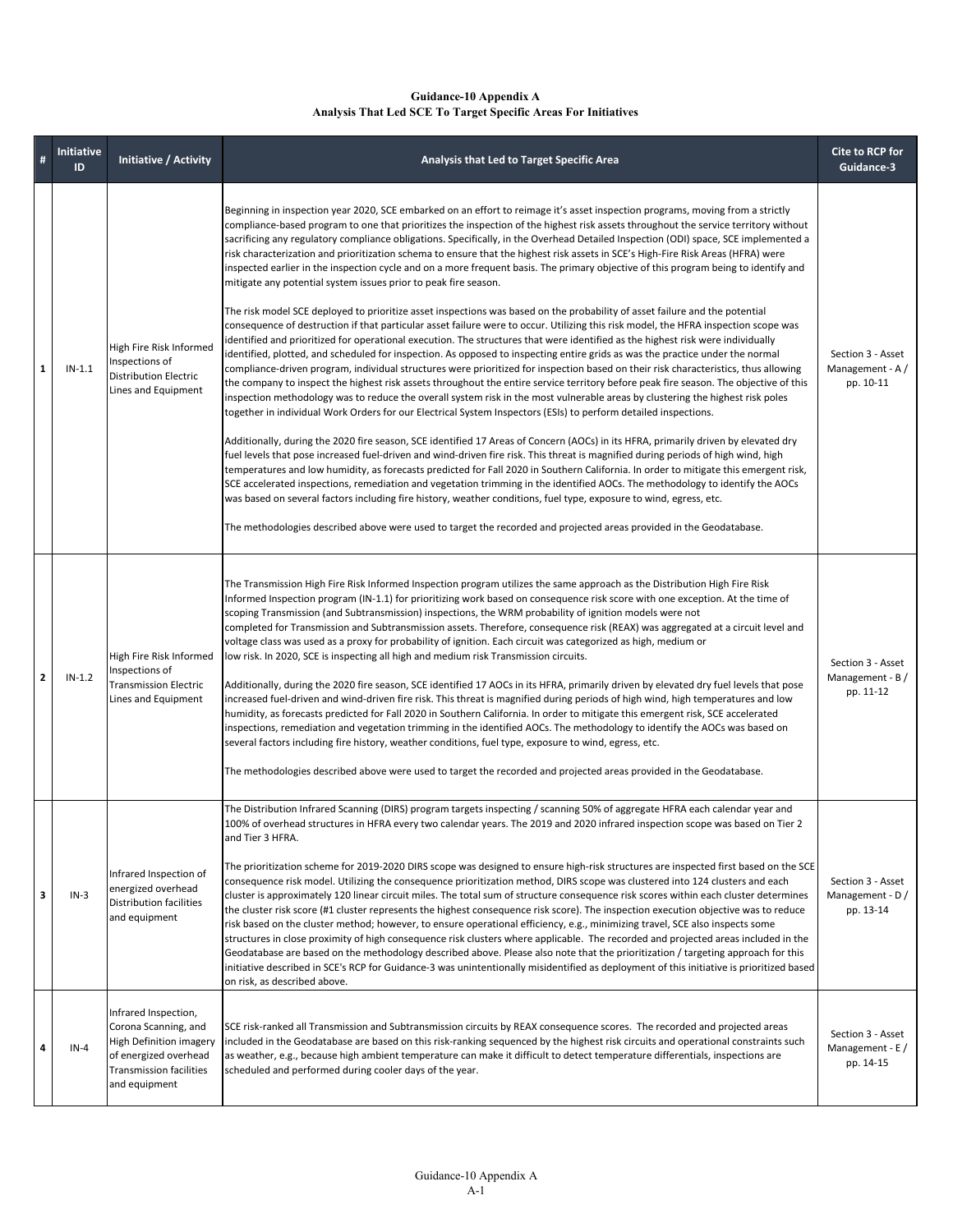| #                | <b>Initiative</b><br>ID                                                                                                                                                                                                                                                                                                                                                                                                                                                                                                                                                                                                                                                                                                                                                                                                                                                                                                                                                                                                                                                                                                                                                                                                                                                                                                                                                                                                                                                                                                                                                                                                                                                                                                                                                                                                                                                                                                                                                                                                                                                                         | Initiative / Activity<br>Analysis that Led to Target Specific Area                                                                                                                                                                                                                                                                                                                                                                                                                                                                                                                  |                                                                                                                                                                                                                                                                                                                                                                                                                                                                                                                                                                                                                                                                                                                                                                                                                                                                                                                                                                                                                                                                                           | Cite to RCP for<br>Guidance-3                              |  |  |
|------------------|-------------------------------------------------------------------------------------------------------------------------------------------------------------------------------------------------------------------------------------------------------------------------------------------------------------------------------------------------------------------------------------------------------------------------------------------------------------------------------------------------------------------------------------------------------------------------------------------------------------------------------------------------------------------------------------------------------------------------------------------------------------------------------------------------------------------------------------------------------------------------------------------------------------------------------------------------------------------------------------------------------------------------------------------------------------------------------------------------------------------------------------------------------------------------------------------------------------------------------------------------------------------------------------------------------------------------------------------------------------------------------------------------------------------------------------------------------------------------------------------------------------------------------------------------------------------------------------------------------------------------------------------------------------------------------------------------------------------------------------------------------------------------------------------------------------------------------------------------------------------------------------------------------------------------------------------------------------------------------------------------------------------------------------------------------------------------------------------------|-------------------------------------------------------------------------------------------------------------------------------------------------------------------------------------------------------------------------------------------------------------------------------------------------------------------------------------------------------------------------------------------------------------------------------------------------------------------------------------------------------------------------------------------------------------------------------------|-------------------------------------------------------------------------------------------------------------------------------------------------------------------------------------------------------------------------------------------------------------------------------------------------------------------------------------------------------------------------------------------------------------------------------------------------------------------------------------------------------------------------------------------------------------------------------------------------------------------------------------------------------------------------------------------------------------------------------------------------------------------------------------------------------------------------------------------------------------------------------------------------------------------------------------------------------------------------------------------------------------------------------------------------------------------------------------------|------------------------------------------------------------|--|--|
| 5                | $IN-5$                                                                                                                                                                                                                                                                                                                                                                                                                                                                                                                                                                                                                                                                                                                                                                                                                                                                                                                                                                                                                                                                                                                                                                                                                                                                                                                                                                                                                                                                                                                                                                                                                                                                                                                                                                                                                                                                                                                                                                                                                                                                                          | Inspections of<br>Generation Assets in<br><b>HFRA</b>                                                                                                                                                                                                                                                                                                                                                                                                                                                                                                                               | In 2020, SCE adopted a two-year cycle (2020-2021) where 50% of the assets targeted for inspections in 2020 are higher priority<br>facilities in Tier 3 HFRA. Operational efficiencies and constraints are factored into the scheduling and execution of the work.<br>Additionally, during the 2020 fire season, SCE identified 17 Areas of Concern (AOCs) in its HFRA, primarily driven by elevated dry<br>fuel levels that pose increased fuel-driven and wind-driven fire risk. This threat is magnified during periods of high wind, high<br>Management - F / p.<br>temperatures and low humidity, as forecasts predicted for Fall 2020 in Southern California. In order to mitigate this emergent risk,<br>SCE accelerated inspections, remediation and vegetation trimming in the identified AOCs. The methodology to identify the AOCs<br>was based on several factors including fire history, weather conditions, fuel type, exposure to wind, egress, etc.<br>The methodologies described above were used to target the recorded and projected areas provided in the Geodatabase. |                                                            |  |  |
| 6                | SCE completed Aerial asset inspections on a portion of targeted structures for both Distribution and Transmission. The targeted<br>structures reside within Tier 2 and Tier 2 HFRA. The completed and projected structures included in the Geodatabase were<br>identified for inspection using risk modeling to assess high and medium risk structures. The data sources and predictive models SCE<br>uses to understand the risk of its assets are described in its Guidance-3 RCP, Section III, IN-6.1 & 6.2.<br>Aerial inspections involve the capture of high-quality photos of electrical structures by Helicopters and Unmanned Aerial Systems<br>(UAS). The imagery captured by these Aerial platforms are delivered to SCE with associated metadata and inspected by a team of<br>Aerial Inspections-<br>qualified contractor workers (inspectors). The inspectors assess each delivered structure using a standardized assessment form<br>IN-6.1 & IN-Distribution<br>designed to identify and generate notifications for potential ignition risks, contact from objects, and equipment failures. The form<br>6.2<br>Aerial Inspections-<br>also enables the collection of detailed structure data for future use. SCE also utilizes GIS tools to scope and plan work and conduct<br>Transmission<br>assessments. Work status and inspection results are recorded and tracked in GIS layers. All inspection work is tracked using<br>structure point data (i.e., each point in GIS is a unique structure). Along with assessment form data, SCE also records the flight<br>completion and inspection dates for record keeping. The Aerial asset inspection contributes to a 360-degree view of structures and<br>equipment.<br>SCE will continue to complete Aerial asset inspections in the following reporting period for structures remaining in the target<br>structure lists described above. The inspections will continue to occur throughout HFRA as our Aerial capture vendors develop<br>schedules in accordance with scope demands and airspace deconfliction requirements. |                                                                                                                                                                                                                                                                                                                                                                                                                                                                                                                                                                                     | Section 3 - Asset<br>Management - G /<br>pp. 15-16                                                                                                                                                                                                                                                                                                                                                                                                                                                                                                                                                                                                                                                                                                                                                                                                                                                                                                                                                                                                                                        |                                                            |  |  |
| 7                | SCE determines the trees to mitigate based on a two-step process, first selecting higher risk locations and then selecting<br>higher risk trees within these locations. SCE prioritized higher risk locations based on HFRA tier, Tree Caused Circuit Outages (TCCI),<br>and density of vegetation surrounding SCE's facilities, combined with REAX consequence scores. SCE also takes into account<br><b>Hazard Tree</b><br>$VM-1$<br>Management Program<br>operational constraints such as permitting, access and weather conditions in scheduling and executing work. Hazard Trees were<br>also mitigated as a result of the AOCs study described above. These methodologies were used for the recorded and projected areas<br>included in the Geodatabase.                                                                                                                                                                                                                                                                                                                                                                                                                                                                                                                                                                                                                                                                                                                                                                                                                                                                                                                                                                                                                                                                                                                                                                                                                                                                                                                                  |                                                                                                                                                                                                                                                                                                                                                                                                                                                                                                                                                                                     | Section 3 -<br>Vegetation<br>Management - A /<br>pp. 17-19                                                                                                                                                                                                                                                                                                                                                                                                                                                                                                                                                                                                                                                                                                                                                                                                                                                                                                                                                                                                                                |                                                            |  |  |
| 8                | $VM-2$                                                                                                                                                                                                                                                                                                                                                                                                                                                                                                                                                                                                                                                                                                                                                                                                                                                                                                                                                                                                                                                                                                                                                                                                                                                                                                                                                                                                                                                                                                                                                                                                                                                                                                                                                                                                                                                                                                                                                                                                                                                                                          | <b>Expanded Pole Brushing</b>                                                                                                                                                                                                                                                                                                                                                                                                                                                                                                                                                       | The recorded and projected areas included in the Geodatabase are based on a geographical grid approach and prioritizing poles<br>subject to PRC 4292 taking into account operational efficiencies and constraints.                                                                                                                                                                                                                                                                                                                                                                                                                                                                                                                                                                                                                                                                                                                                                                                                                                                                        | Section 3 -<br>Vegetation<br>Management - B /<br>pp. 19-20 |  |  |
| $\boldsymbol{9}$ | $VM-3$                                                                                                                                                                                                                                                                                                                                                                                                                                                                                                                                                                                                                                                                                                                                                                                                                                                                                                                                                                                                                                                                                                                                                                                                                                                                                                                                                                                                                                                                                                                                                                                                                                                                                                                                                                                                                                                                                                                                                                                                                                                                                          | <b>Expanded Clearances for</b><br>Legacy Facilities                                                                                                                                                                                                                                                                                                                                                                                                                                                                                                                                 | Inspections: For Generation's vegetation field inspections, we identified 155 sites and have prioritized sites based on location,<br>focusing on Tier 3 HFRA. A desktop analysis was performed to prioritize 2020 work scope based on risk. Once the inspection is<br>complete, we may change priorities based on any inspection findings that appear to need remediation sooner. Vegetation<br>inspections were also conducted as a result of the AOCs study described above.<br>Projects: Generation's vegetation projects (treatment of VM-3 sites) are prioritized based on the desktop analysis and field<br>inspection results. Sites that have been treated so far are the locations in the most densely forested areas of our territory.<br>Vegetation management was also conducted as a result of the AOCs study described above.<br>The methodologies described above were used for the recorded and projected areas included in the Geodatabase.                                                                                                                              | Section 3 -<br>Vegetation<br>Management - C/<br>pp. 20-21  |  |  |
| 10               | $VM-4$                                                                                                                                                                                                                                                                                                                                                                                                                                                                                                                                                                                                                                                                                                                                                                                                                                                                                                                                                                                                                                                                                                                                                                                                                                                                                                                                                                                                                                                                                                                                                                                                                                                                                                                                                                                                                                                                                                                                                                                                                                                                                          | DRI and associated mitigations cover SCE's full HFRA each year. SCE schedules and executes this work based on operational and<br>Drought Relief Initiative<br>resource efficiency and constraints. SCE does prioritize and mitigate hazards posed by dead trees or those that are identified as<br>(DRI) Inspections and<br>significantly compromised upon brief visual inspection taking into account constraints such as permitting, access and weather<br>Mitigations<br>conditions. This methodology was used for the recorded and projected areas included in the Geodatabase. |                                                                                                                                                                                                                                                                                                                                                                                                                                                                                                                                                                                                                                                                                                                                                                                                                                                                                                                                                                                                                                                                                           | Section 3 -<br>Vegetation<br>Management - D /<br>pp. 21    |  |  |
| 11               | $VM-5$                                                                                                                                                                                                                                                                                                                                                                                                                                                                                                                                                                                                                                                                                                                                                                                                                                                                                                                                                                                                                                                                                                                                                                                                                                                                                                                                                                                                                                                                                                                                                                                                                                                                                                                                                                                                                                                                                                                                                                                                                                                                                          | <b>Quality Control</b>                                                                                                                                                                                                                                                                                                                                                                                                                                                                                                                                                              | Vegetation Management QC uses REAX consequence scores to segment the total vegetation population into risk tranches. 100% of<br>Vegetation Management the line miles with the top 20% of REAX consequence of ignition scores (highest risk) are inspected. For the remaining areas, line<br>miles are sampled to achieve a 99% confidence level and 1.7% margin of error. For the line miles selected, all trees along overhead<br>lines are inspected. This methodology was used for the recorded and projected areas included in the Geodatabase.                                                                                                                                                                                                                                                                                                                                                                                                                                                                                                                                       | Section 3 -<br>Vegetation<br>Management - E /<br>pp. 21-22 |  |  |
|                  | SCE used a grid-based approach for distribution lines and circuit-based approach for transmission lines. Supplemental and midcycle<br>Vegetation management<br>Table 25 $/$<br>patrols are prioritized based on locations where the vegetation growth cycle, conditions, and/or REAX score drive the need for<br>to achieve clearances<br>12<br>Section<br>additional assurance. Vegetation Management was also conducted as a result of the AOCs study described above. These<br>around electric lines and<br>5.3.5<br>methodologies were used to target the recorded and projected areas provided in the Geodatabase. Please also see SCE's RCP for<br>equipment<br>deficiency SCE-12, condition ii for additional details.                                                                                                                                                                                                                                                                                                                                                                                                                                                                                                                                                                                                                                                                                                                                                                                                                                                                                                                                                                                                                                                                                                                                                                                                                                                                                                                                                                   |                                                                                                                                                                                                                                                                                                                                                                                                                                                                                                                                                                                     | Section 3 -<br>Vegetation<br>Management - F /<br>pp. 22-23                                                                                                                                                                                                                                                                                                                                                                                                                                                                                                                                                                                                                                                                                                                                                                                                                                                                                                                                                                                                                                |                                                            |  |  |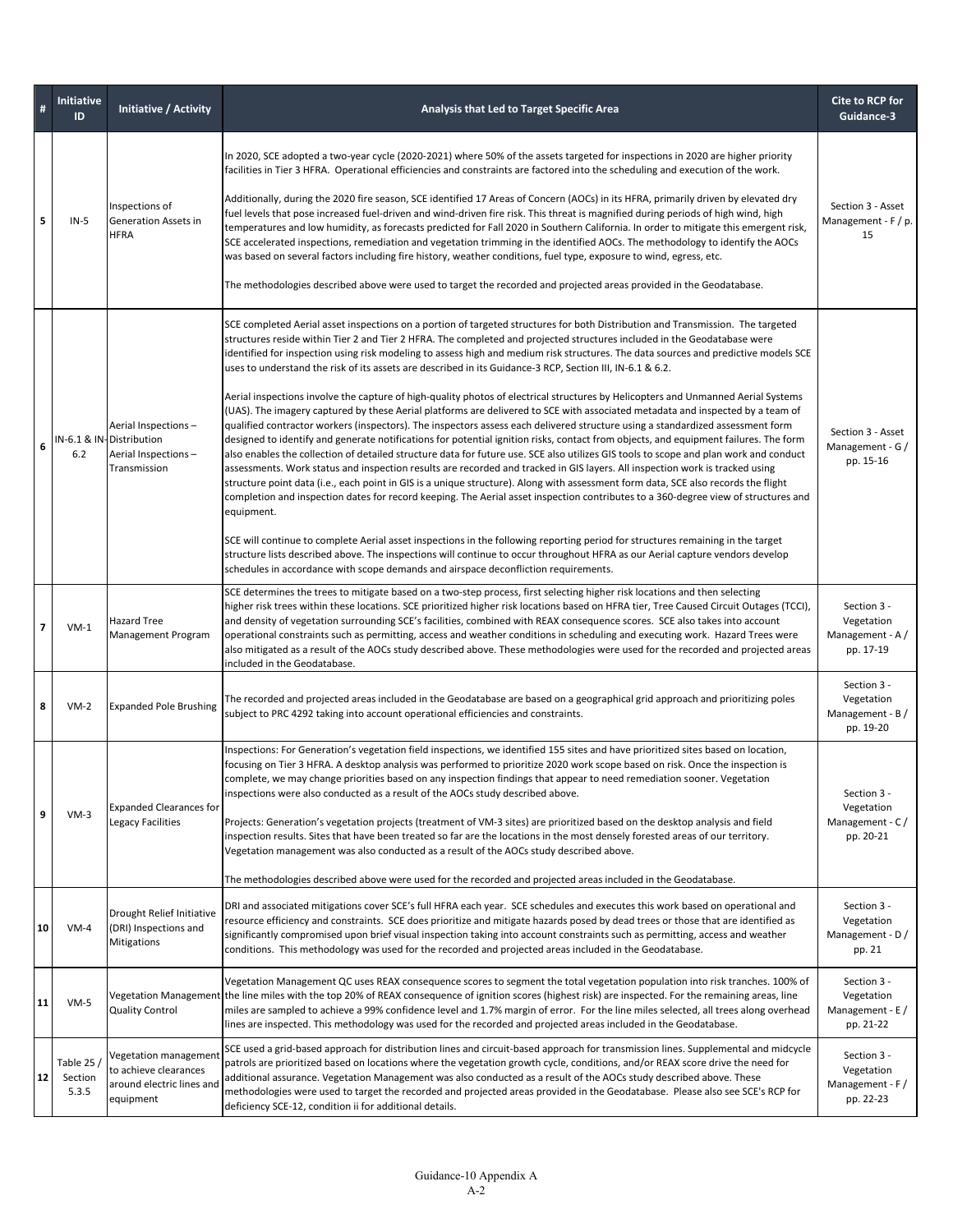|    | <b>Initiative</b><br>ID | <b>Initiative / Activity</b>                                                                                                                                                                                                                                                                                                                                                                                                                                                                                                                                                                                                                                                  | Analysis that Led to Target Specific Area                                                                                                                                                                                                                                                                                                                                                                                                                                                                                                                                                                                                                                                                                                                                                                                                                                                                                                                                                        |                                                         |  |
|----|-------------------------|-------------------------------------------------------------------------------------------------------------------------------------------------------------------------------------------------------------------------------------------------------------------------------------------------------------------------------------------------------------------------------------------------------------------------------------------------------------------------------------------------------------------------------------------------------------------------------------------------------------------------------------------------------------------------------|--------------------------------------------------------------------------------------------------------------------------------------------------------------------------------------------------------------------------------------------------------------------------------------------------------------------------------------------------------------------------------------------------------------------------------------------------------------------------------------------------------------------------------------------------------------------------------------------------------------------------------------------------------------------------------------------------------------------------------------------------------------------------------------------------------------------------------------------------------------------------------------------------------------------------------------------------------------------------------------------------|---------------------------------------------------------|--|
| 13 | $SH-1$                  | <b>Covered Conductor</b>                                                                                                                                                                                                                                                                                                                                                                                                                                                                                                                                                                                                                                                      | Beginning in 2019, SCE used the risk scores from the WRM to prioritize the circuit segments for replacing bare conductor with<br>covered conductor. The underlying Potential of Ignition (POI) and consequence score models have undergone several refinements<br>and SCE continues to incorporate these enhanced risk scores into its deployment strategy to the extent practicable. In scheduling<br>and executing covered conductor, SCE also considers crew efficiencies and constraints. This methodology was used for the<br>recorded and projected areas included in the Geodatabase.                                                                                                                                                                                                                                                                                                                                                                                                     |                                                         |  |
| 14 | $SH-3$                  | <b>WCCP Fire Resistant</b><br>Poles                                                                                                                                                                                                                                                                                                                                                                                                                                                                                                                                                                                                                                           | The locations for fire-resistant (FR) pole installation follow the prioritization of the initiative through which the poles are replaced in<br>HFRA (e.g., WCCP) and SCE's Distribution Design Standards. The recorded and projected areas included in the Geodatabase are thus<br>based on other initiative prioritization methods.                                                                                                                                                                                                                                                                                                                                                                                                                                                                                                                                                                                                                                                             | Section 3 - Grid<br>Hardening - C / pp.<br>25-26        |  |
| 15 | $SH-4$                  | <b>Branch Line Protection</b><br>Strategy                                                                                                                                                                                                                                                                                                                                                                                                                                                                                                                                                                                                                                     | For 2020, SCE is first targeting expulsion fusing in conventional cutouts and liquid fuses as these are considered higher risk. SCE will<br>then replace, where appropriate, the remaining Cal Fire "Exempt" fusing focusing on reduced energy with current limiting fusing.<br>This methodology was used for the recorded and projected areas included in the Geodatabase.                                                                                                                                                                                                                                                                                                                                                                                                                                                                                                                                                                                                                      | Section 3 - Grid<br>Hardening - D / pp.<br>$26 - 27$    |  |
| 16 | $SH-5$                  | Installation of System<br>The recorded and projected areas included in the Geodatabase were generally prioritized based operational and crew efficiencies<br><b>Automation Equipment</b><br>and constraints.<br>RAR/RCS                                                                                                                                                                                                                                                                                                                                                                                                                                                       |                                                                                                                                                                                                                                                                                                                                                                                                                                                                                                                                                                                                                                                                                                                                                                                                                                                                                                                                                                                                  | Section 3 - Grid<br>Hardening - $E / pp$ .<br>$27 - 28$ |  |
| 17 | $SH-6$                  | Circuit Breaker Relay                                                                                                                                                                                                                                                                                                                                                                                                                                                                                                                                                                                                                                                         | The program identified electrical circuits in HFRA that had old mechanical relays or could reduce risk through relay upgrades and/or<br>fast curve settings. While scoping the projects via job walks and desk top reviews, the locations were evaluated for scope<br>complexity and grouped accordingly. To facilitate successful execution and provide the greatest opportunity for the fastest and<br>most impactful risk reduction, the group of projects with multiple relays and least complexity was released first. This approach also<br>Hardware for Fast Curve allows engineering sufficient time to address the groups with more complex scopes and provide quality engineering for future year<br>execution. In the construction space, projects are being executed in a first in first out manner with consideration being given to<br>locations that have operational constraints. This methodology was used for the recorded and projected areas included in the<br>Geodatabase. |                                                         |  |
| 18 | $SH-8$                  | The Transmission Open Phase Detection (TOPD) effort targeted Transmission lines in HFRA. To minimize the complexity for a pilot,<br>we targeted lines with two terminals and single conductor (wire) per phase. The Transmission lines selected were within a<br><b>Transmission Open</b><br>geographical area to avoid impacting multiple locations across SCE's service territory. Pilot locations also needed to have existing<br><b>Phase Detection</b><br>Protection devices (Relays) with the ability to harness open phase detection settings/logic files as developed. This methodology was<br>used for the recorded and projected areas included in the Geodatabase. |                                                                                                                                                                                                                                                                                                                                                                                                                                                                                                                                                                                                                                                                                                                                                                                                                                                                                                                                                                                                  | Section 3 - Grid<br>Hardening - $G / pp$ .<br>29-30     |  |
| 19 | SH-10                   | Tree Attachment<br>Remediation                                                                                                                                                                                                                                                                                                                                                                                                                                                                                                                                                                                                                                                | The recorded and projected areas included in the Geodatabase used a risk-informed method to prioritize tree attachment<br>relocations by circuit based on REAX scores, conductor type (primary voltages were considered higher risk compared to secondary),<br>potential to damage structures (the greater the number of structures, the higher the priority) and tree mortality (the more severe<br>the condition, the higher the priority). Additionally, tree attachment remediation over the reporting periods was also prioritized<br>due to fires that caused damage to SCE facilities.                                                                                                                                                                                                                                                                                                                                                                                                    | Section 3 - Grid<br>Hardening - J / pp.<br>$31 - 32$    |  |
| 20 | SH-11                   | <b>Legacy Facilities</b>                                                                                                                                                                                                                                                                                                                                                                                                                                                                                                                                                                                                                                                      | The recorded and projected areas included in the Geodatabase are based on the assets that have the highest potential of wildfire<br>risk and where remediation would provide the most risk reduction possibilities than any other options. SCE used REAX<br>consequence scores, the legacy asset's age, last major overhaul date, and operating voltage and other factors such as HFRA Tier and<br>years since last assessment as part of its risk ranking assessment.                                                                                                                                                                                                                                                                                                                                                                                                                                                                                                                           | Section 3 - Grid<br>Hardening - K / pp.<br>32-33        |  |
| 21 | $SH-12.1$               | Remediations-<br>Distribution                                                                                                                                                                                                                                                                                                                                                                                                                                                                                                                                                                                                                                                 | Inspection results (from IN-1.1) are prioritized based on expected risks (including risks identified in AOCs study described above)<br>and in accordance with SCE's Inspection and Maintenance program standards and GO 95 guidelines.                                                                                                                                                                                                                                                                                                                                                                                                                                                                                                                                                                                                                                                                                                                                                           |                                                         |  |
| 22 | SH-12.2                 | Remediations-<br>Transmission                                                                                                                                                                                                                                                                                                                                                                                                                                                                                                                                                                                                                                                 | Inspection results (from IN-1.2) are prioritized based on expected risks (including risks identified in AOCs study described above)<br>and in accordance with SCE's Inspection and Maintenance program standards and GO 95 guidelines.                                                                                                                                                                                                                                                                                                                                                                                                                                                                                                                                                                                                                                                                                                                                                           | Section 3 - Grid<br>Hardening - L / pp.<br>33-34        |  |
| 23 | $SH-12.3$               | Remediations-<br>Generation                                                                                                                                                                                                                                                                                                                                                                                                                                                                                                                                                                                                                                                   | Inspection results (from IN-5) are prioritized based on expected risks (including risks identified in AOCs study described above) and<br>in accordance with SCE's Inspection and Maintenance program standards and GO 95 guidelines.                                                                                                                                                                                                                                                                                                                                                                                                                                                                                                                                                                                                                                                                                                                                                             |                                                         |  |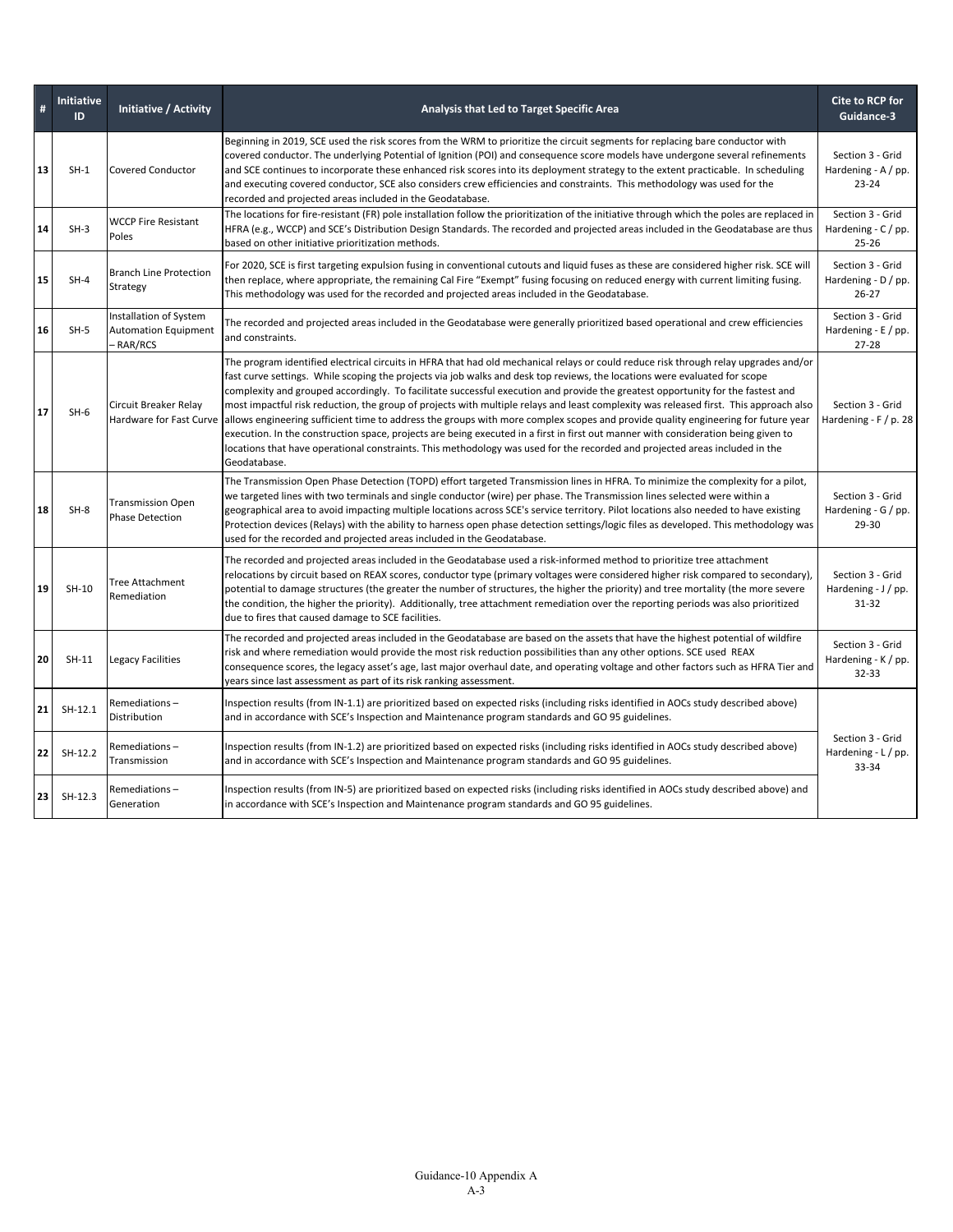# **SCE-5 DETAILED TIMELINE OF WRRM IMPLEMENTATION NOT PROVIDED**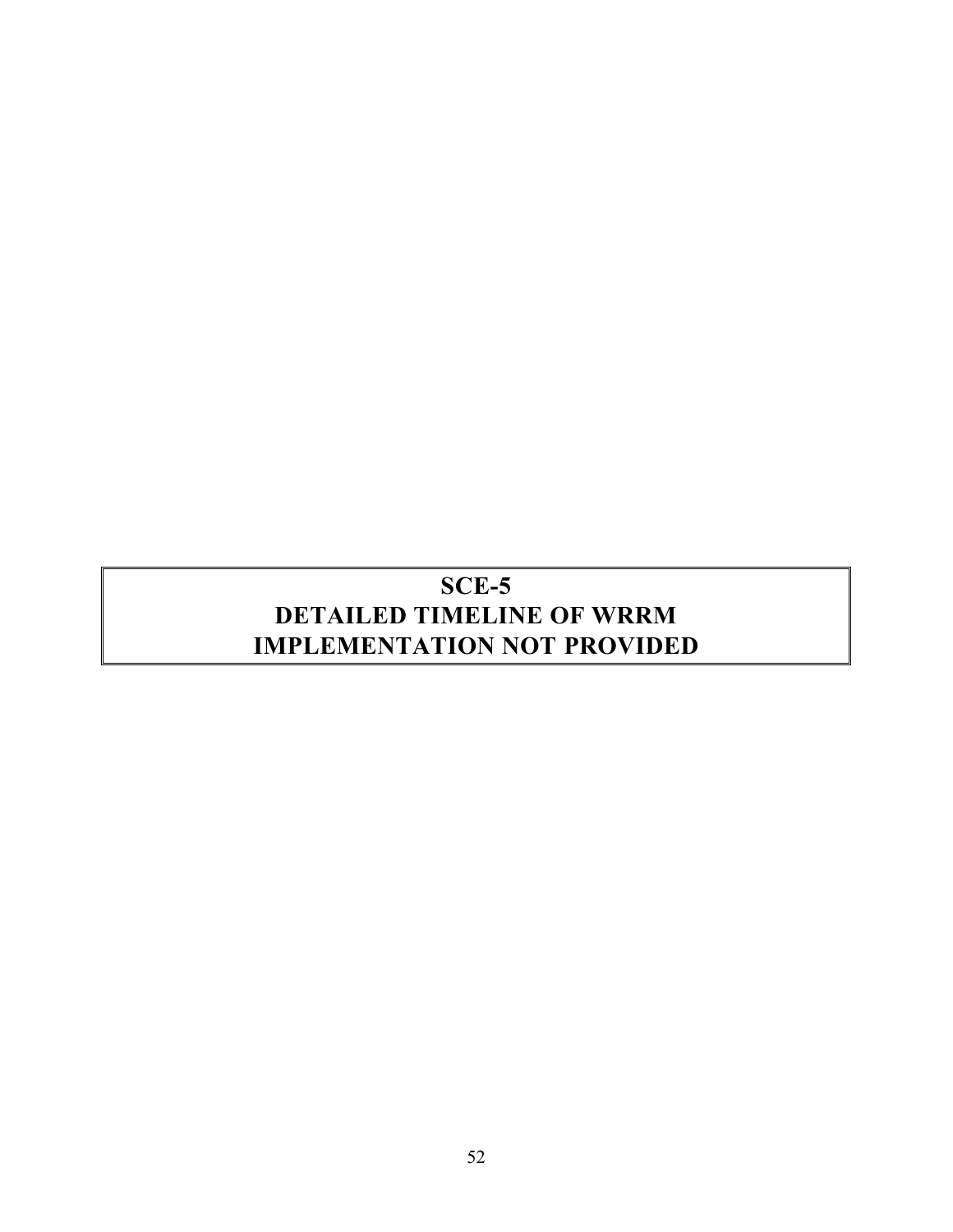# *Southern California Edison Company 2020-2022 WMP - SCE Deficiency SCE-5*

**Name:** Detailed timeline of WRRM implementation not provided. **Category:** Risk Management **Class:** B

# **Deficiency:**

SCE does not provide a detailed timeline of WRRM implementation. SCE states that it will provide more information upon implementation of WRRM in 2020 but does not provide a specific timeline of what additional information or details it will provide.

# **Condition:**

In its quarterly report, SCE shall provide:

- i. the status of implementation of WRRM,
- ii. a description of how it plans to use WRRM to evaluate its 2020 WMP initiatives, including how it will make future decisions based on this model,
- iii. all factors it will consider in this evaluation,
- iv. changes to 2020 WMP initiative type, scope, or priority being considered as a result of WRRM implementation and resultant outputs,
- v. a description of whether information from the evaluation of 2020 WMP initiatives will be used to inform scoping of those initiatives or adjustments to those initiatives in 2021 and beyond, and if yes, a description if the criteria (including quantitative metrics) used to inform those adjustments and provision of those metrics.

# **Response:**

SCE's 2<sup>nd</sup> QR includes an update on the status of the WRRM implementation as well as further descriptions of how SCE plans to use the WRRM to evaluate 2020 WMP initiatives.

As described in SCE's 2020-2022 WMP and RCP<sup>3</sup> for Guidance-3, Technosylva's Wildfire Risk Reduction Module (WRRM) provides advanced wildfire simulation and risk modeling capabilities which quantifies risk through integration of climate data, topography, and ground fuels, as well as the location of SCE overhead assets, and the potential for fire propagation and impact to population and building structures. The WRRM, when fully implemented, will apply

<sup>3</sup> *See* SCE's response to Class A Deficiency Guidance-3 in SCE's 2020-2022 WMP Remedial Compliance Plan (RCP), filed July 27, 2020.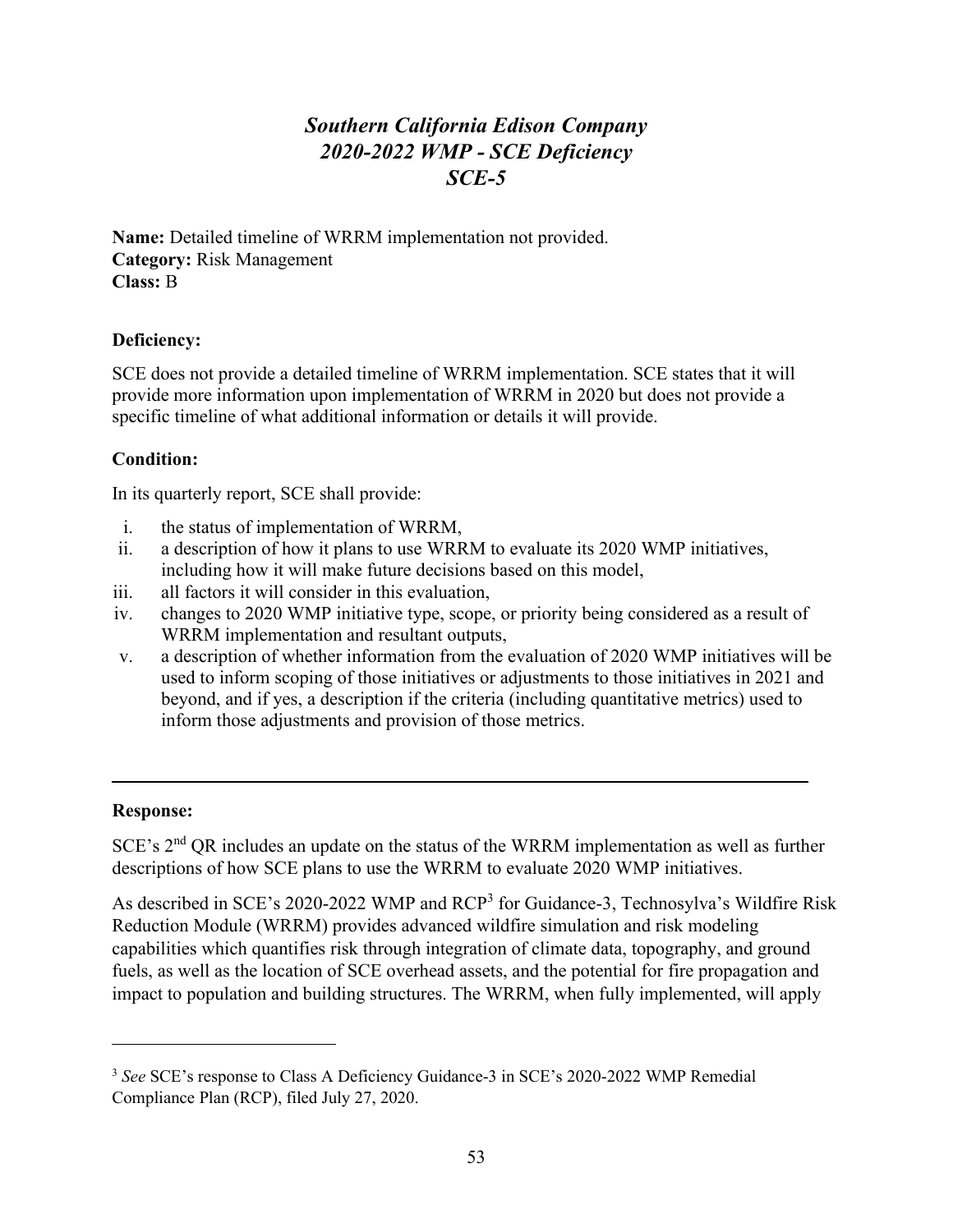an improved fire propagation technique and include updated data to simulate and develop wildfire consequences.

The WRRM tool enhances SCE's ability to develop asset risk and territory-wide<sup>4</sup> risk analyses throughout SCE's HFRA. The asset risk analysis involves simulation of individual ignitions associated with individual SCE overhead assets. Combined with SCE's probability of ignition (POI) estimates, this analysis will improve the prioritization of mitigation activities, as well as enable SCE to quantify the potential risk reduction from mitigation and hardening projects. SCE responds to this deficiency's conditions below.

# **i. the status of implementation of WRRM**

The status and targeted completion dates of WRRM milestones is provided in [Table 2](#page-59-0) below.

<span id="page-59-0"></span>

| WKKM Milestone Status and Targeted Completion Dates                                                                                                                                                                                                                                                                        |                                            |               |  |  |
|----------------------------------------------------------------------------------------------------------------------------------------------------------------------------------------------------------------------------------------------------------------------------------------------------------------------------|--------------------------------------------|---------------|--|--|
| <b>Milestone</b>                                                                                                                                                                                                                                                                                                           | <b>Target</b><br>Completion<br><b>Date</b> | <b>Status</b> |  |  |
| Develop fire consequence model and QC model output<br>Incorporate WRRM POI data and calculate fire risk scores<br>across all electrical topologies (Distribution, Sub-<br>transmission, and Transmission)<br>Evaluate in-flight inspection and mitigation scope using<br>new risk scores                                   | Q3 2020                                    | Completed     |  |  |
| Test model and software<br>Develop documentation: WRRM documentation will<br>describe the model and tool capabilities, data input,<br>processing and calculations, and output of the model<br>Conduct WRRM end-user training: Technosylva will train<br>users on the tool and its functions to obtain user acceptance      | Q4 2020                                    | On track      |  |  |
| Modify risk-based prioritization approaches used by WMP<br>$\bullet$<br>initiatives as described in SCE's RCP for Guidance-3<br>Develop transition plans for REAX+ to WRRM for future<br>scoping<br>Adjust mitigation and inspection scope, as needed, based on<br><b>WRRM</b> outputs<br>Complete full transition to WRRM | Q1 2021                                    | On track      |  |  |

**Table 2 - SCE-5 WRRM Milestone Status and Targeted Completion Dates**

<sup>4</sup> For the purposes of the WRRM, territory is defined as SCE's HFRA with a 20-mile buffer.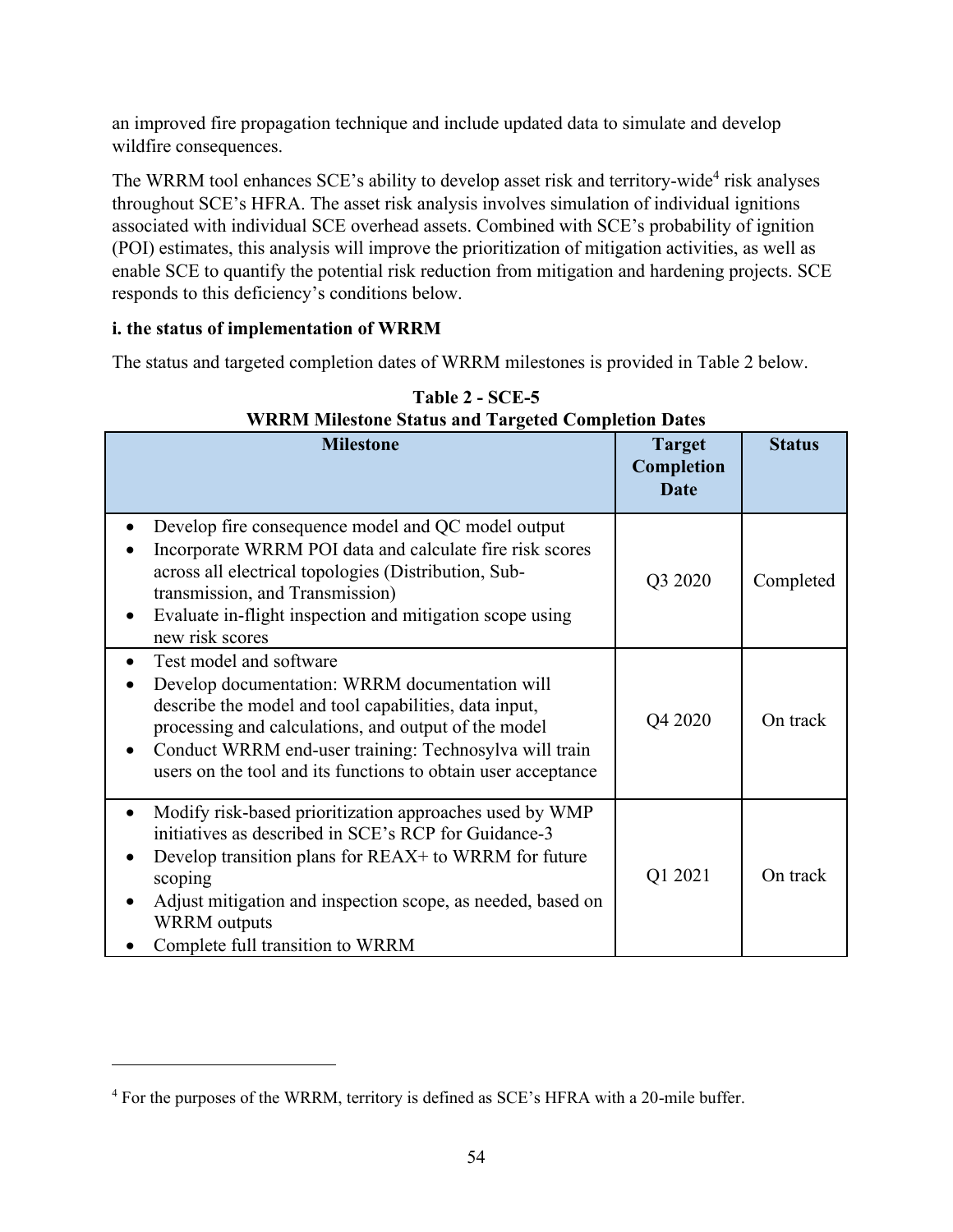#### **ii. a description of how it plans to use WRRM to evaluate its 2020 WMP initiatives, including how it will make future decisions based on this model**

The WRRM will provide asset-level risk scores that can be aggregated at the circuit-segment, circuit, or other user-defined geographies. This allows SCE the flexibility to apply these values in a variety of ways, depending on the specific use case, to make prioritization decisions. For example, an asset-specific ranking of risk can be used for replacing assets that are replaced one at a time such as switches, or an aggregated ranking by segment can be produced for assets that are replaced in sections such as overhead wire.

The WRRM model is in production and SCE completed the model output testing and validation. The WRRM will inform all future scope but will not impact in-flight work scope in 2020 or early 2021. SCE has started transitioning to using the results from the WRRM to develop future work scope as described below for all new scope releases.

As discussed in SCE's RCP for Guidance-3, SCE will apply the WRRM to advance its ability to prioritize and modify, if necessary, its WMP initiative deployment. In some cases where SCE currently uses the Wildfire Risk Model (WRM) and REAX Engineering<sup>5</sup> based ignition consequence scores to make risk-informed decisions, such as for covered conductor and distribution inspection programs, the WRRM will improve our decision-making capabilities by providing updated consequence values. For these initiatives, SCE completed a desktop analysis to identify the high-risk scope from using WRRM consequence modeling that was not included in the prior REAX consequence modeling driven scope. The newly identified high-risk scope was prioritized and added to the mitigation plan. SCE is continuing to evaluate and re-prioritize work based on WRRM risk scores when possible depending on the stage of the planning and construction process the work packages are in.

In addition, SCE completed the development of Transmission and Sub-transmission POI models and is working on integrating these POI values into the WRRM. Future work in this area will also benefit from the WRRM-generated consequence scores. Previously, these voltage-class assets were limited to using only REAX scores for risk prioritization.

# **iii. all factors it will consider in this evaluation**

Technosylva improves upon REAX by utilizing improved data for weather, ground fuel, and population to quantify the fire consequences. Its outputs will include fire size, structures impacted, safety, reliability, and financial impacts. As discussed in SCE's RCP for Guidance-3, WRRM improves upon REAX in several ways: this tool will integrate with SCE's weather forecast model, using a customized version of the Weather Research and Forecasting model calibrated to two-kilometer by two-kilometer wind and weather conditions. SCE intends to rerun this simulation on an annual, or semi-annual basis based on updated and calibrated

<sup>5</sup> *See* 2021 GRC SCE-01, Vol 2 Workpaper "Reax Fire Risk from Overhead Electrical Facilities" for more detail.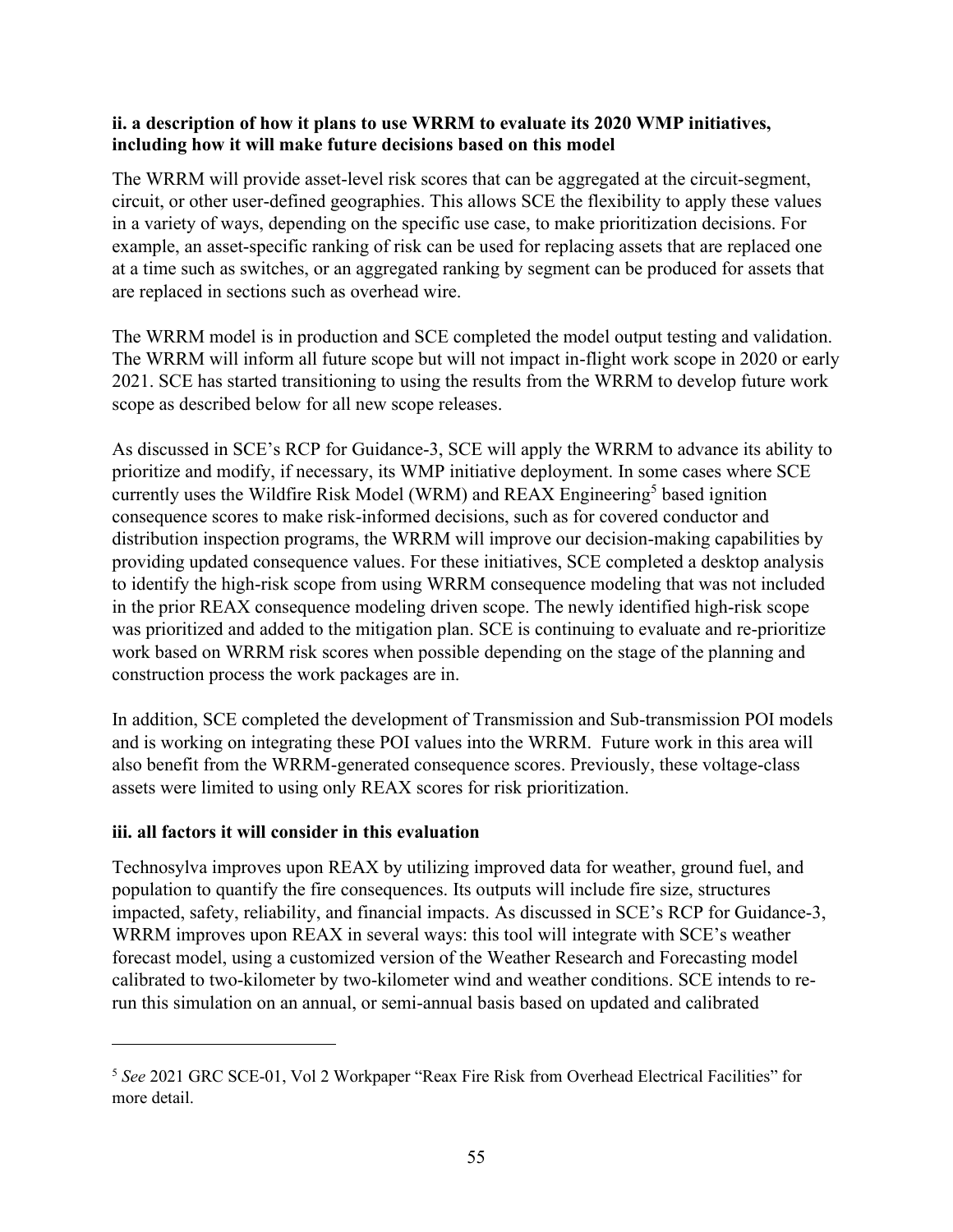information from previous fire weather seasons. The WRRM will also rely on updated and more granular vegetation, structure, and population data than currently used in REAX to estimate potential consequences. The ability to run multiple scenarios in a myriad of weather and wind conditions along with improved population, structure, weather, and vegetation datasets will improve SCE's ability to target mitigations to high risk areas. SCE has developed a review process that will cross check WRRM outputs with those of the REAX based WRM to evaluate how much impact these differences have on in-flight and pending scope, including the following:

- Quantitative measure of how the WRRM consequence values align with REAX consequence values
- Comparison of the current segment and structure risk ranking using the WRM to the risk ranking using WRRM
- Identification of circuit-segment scoped for covered conductor ranked as high priority by the WRRM not currently included in in-flight scope based on WRM (and vice versa)

If the WRRM analysis indicates changes should be assessed to any initiative design or deployment, an operationally feasible assessment will be conducted to transition from the current prioritization to the new prioritization. For example, the current deployment of covered conductor is prioritized using WRM (POI and REAX) scores. If WRRM determines a different risk ranking, SCE will evaluate the implications of replacing lower WRRM ranked locations with higher ones, as existing work orders may be close to construction dates and difficult or not appropriate to pull back while new work orders are initiated for design and planning.

As another example, ground and aerial inspections in HFRA currently use REAX consequence scores to determine frequency of inspections. If WRRM consequence scores categorize significantly higher number of structures and assets needing more frequent inspections, SCE will develop a revised ramp up and resource reallocation plan. On the other hand, if WRRM outputs result in fewer but different structures and assets requiring more frequent inspections, SCE will make changes in the work management systems to appropriately assign work.

# **iv. changes to 2020 WMP initiative type, scope, or priority being considered as a result of WRRM implementation and resultant outputs**

At this time, SCE is in the process of evaluating and assessing the potential changes to WMP initiatives or implementation priority within initiatives as a result of WRRM. The WRRM will not impact in-flight work in scope in 2020 or early 2021. Changes to our 2020-2022 WMP initiatives' scope or priority as a result of WRRM implementation and resultant outputs will be discussed in the 2021 WMP Update, if available.

# **v. a description of whether information from the evaluation of 2020 WMP initiatives will be used to inform scoping of those initiatives or adjustments to those initiatives in 2021 and beyond, and if yes, a description of the criteria (including quantitative metrics) used to inform those adjustments and provision of those metrics**

SCE's RCP for Guidance-3 described how SCE will use the WRRM to inform decisions on each of the applicable initiatives listed in its 2020-2022 WMP. In prior sections of this document, SCE also describes how it will evaluate the risk scores generated in the WRRM using the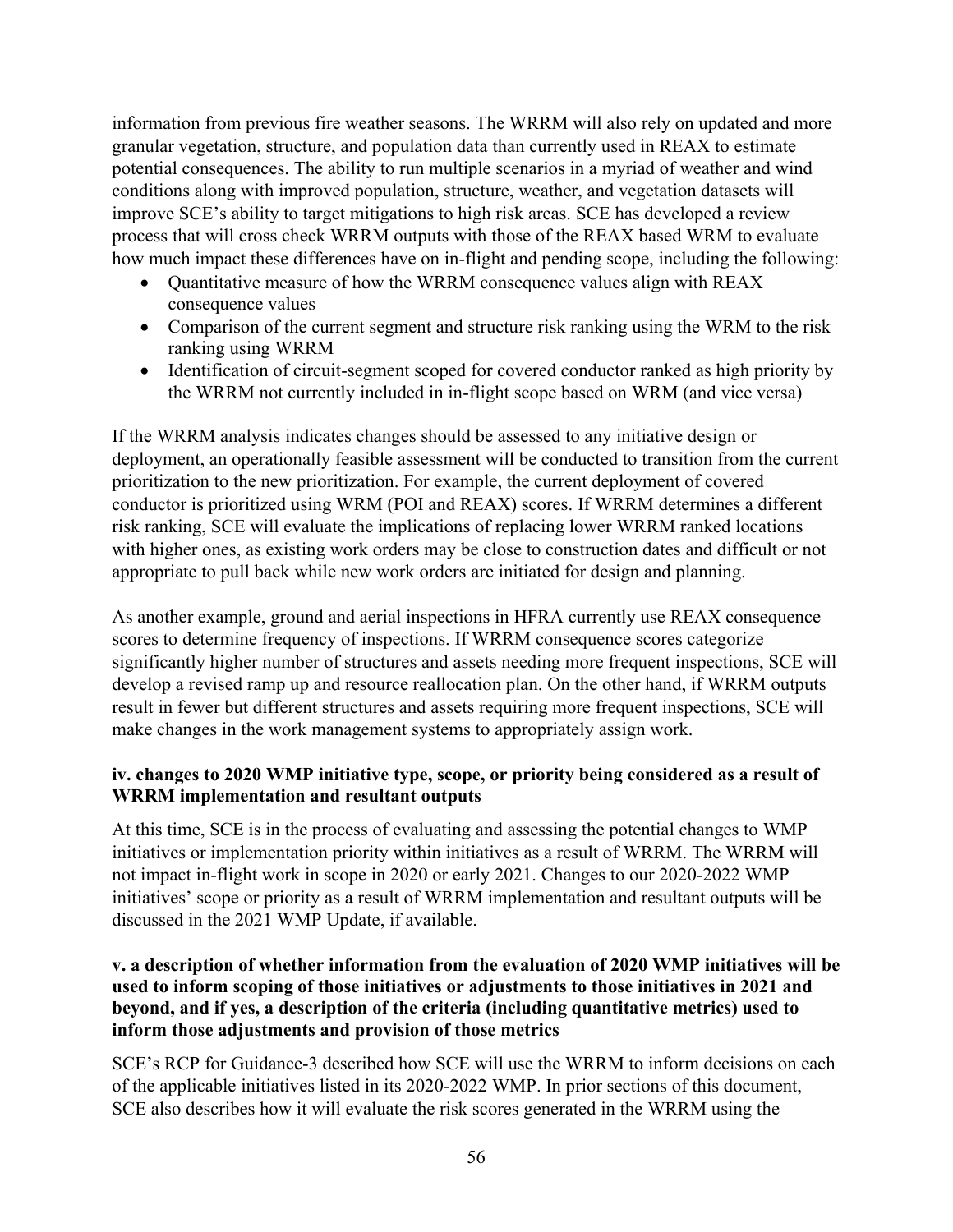updated consequence scores with the previous values and the decisions that were made using the WRM with REAX.

Any modifications to existing in-flight or pending mitigation scope will be considered based on the risk score metric including both POI and consequence, or equivalently the risk buy-down which is derived by estimating how an asset's risk score declines post mitigation. If the estimated risk reduction from WRRM warrants scope reevaluation, the operational feasibility and costs associated with the changing scope of work (e.g., pulling back current scope and infusing new scope) will be evaluated prior to making changes.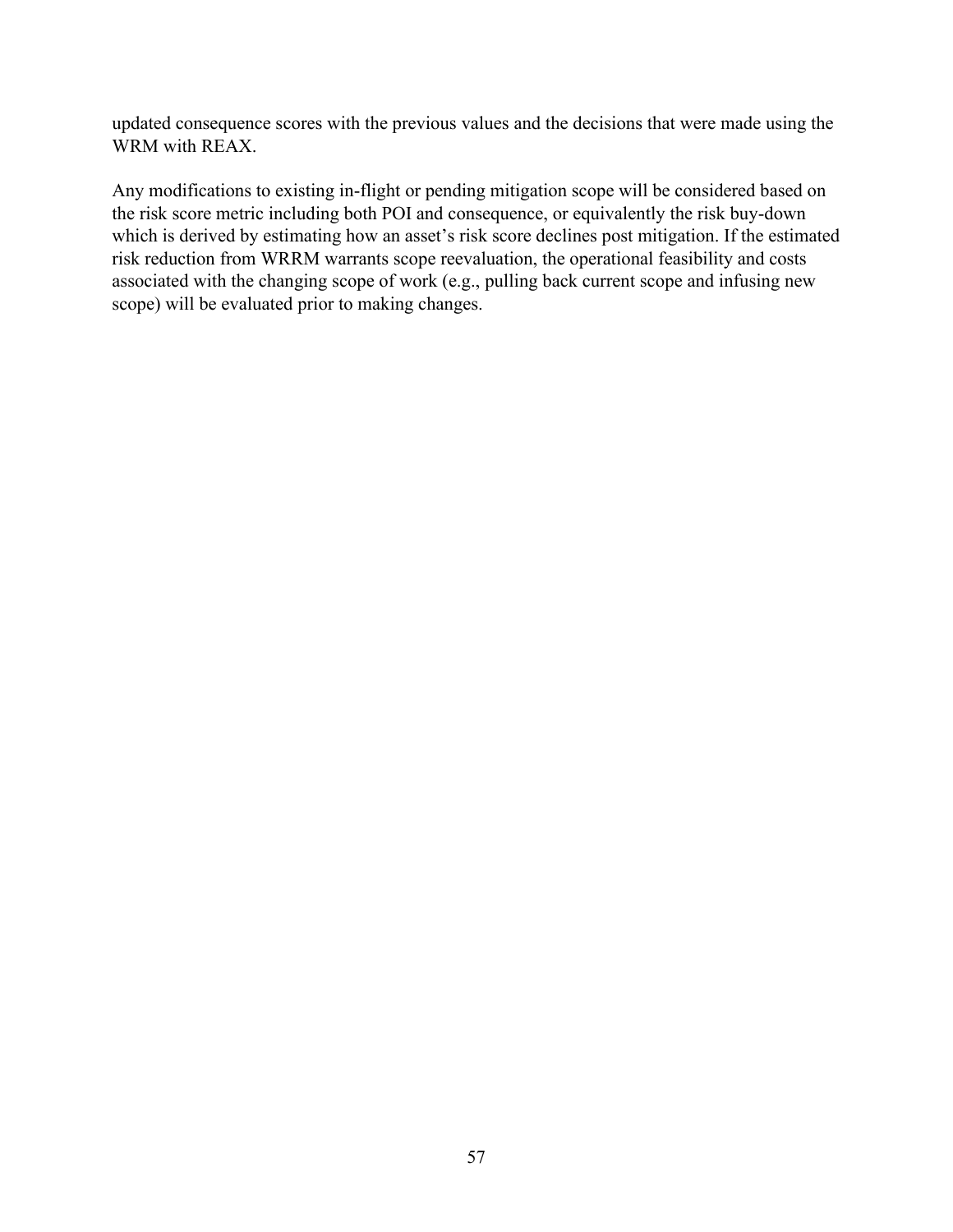# **SCE-9 LACK OF DETAIL REGARDING POLE LOADING ASSESSMENT PROGRAM**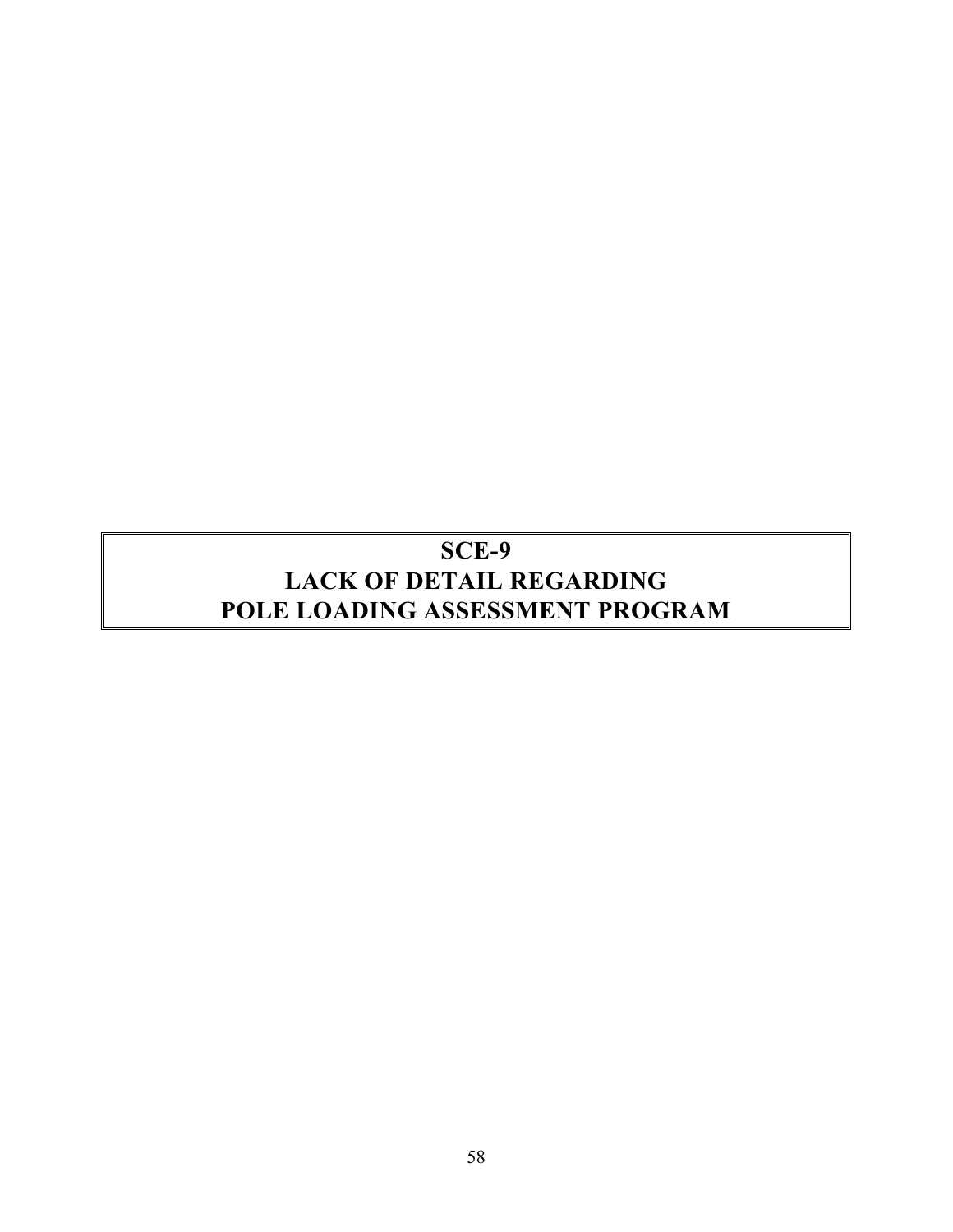# *Southern California Edison Company 2020-2022 WMP - SCE Deficiency SCE-9*

**Name:** Lack of detail regarding Pole Loading Assessment Program. **Category:** Asset Management and Inspections **Class:** B

#### **Deficiency:**

In its WMP, SCE indicates the goal of its Pole Loading Assessment Program (PLP) is to assess the structural integrity of approximately 1.4 million poles by 2021. SCE's WMP did not include any detail regarding it's PLP. SCE's WMP did not include any detail regarding how much of this work is complete nor how, when and where SCE intends to complete this work during this plan period. This lack of detail impedes WSD's ability to evaluate the program's feasibility or audit its progress and likelihood of completion.

# **Condition:**

In a quarterly report, SCE shall submit GIS files detailing:

- i. areas where PLP assessments have been completed during the prior reporting period, and
- ii. areas where PLP assessments are planned for the following quarter.

#### **Response:**

For purposes of the 2<sup>nd</sup> QR, SCE is providing information related to PLP assessments in HFRA given that these areas constitute the Commission's direction for wildfire mitigation efforts. Please see the Geodatabase that includes the PLP assessments completed in HFRA from July through September 2020 and forecast PLP assessments in HFRA from October through December 2020, pursuant to the Draft GIS Data Schema. SCE also responds to each condition below.

SCE's Pole Loading Program (PLP) predates WMPs by several years. SCE initiated its PLP in 2013 and included it in its 2015 GRC request. It was subsequently authorized in Decision (D.) 15-11-021, and re-authorized in its 2018 GRC in D.19-05-020. As described in Section 5.3.4.13 of our 2020-2022 WMP, the PLP is a comprehensive program to assess pole loading of all poles in SCE's service area (HFRA and non-HFRA) for General Order 95 safety compliance, and repair, remediate or replace poles that do not meet the adequate safety factors. A pole can be overloaded due to, for example, added electrical equipment, degradation over time or added load from third-party attachments such as telecommunication lines. Though PLP improves safety and reliability including reducing ignition risks associated with pole failure from overloading, PLP is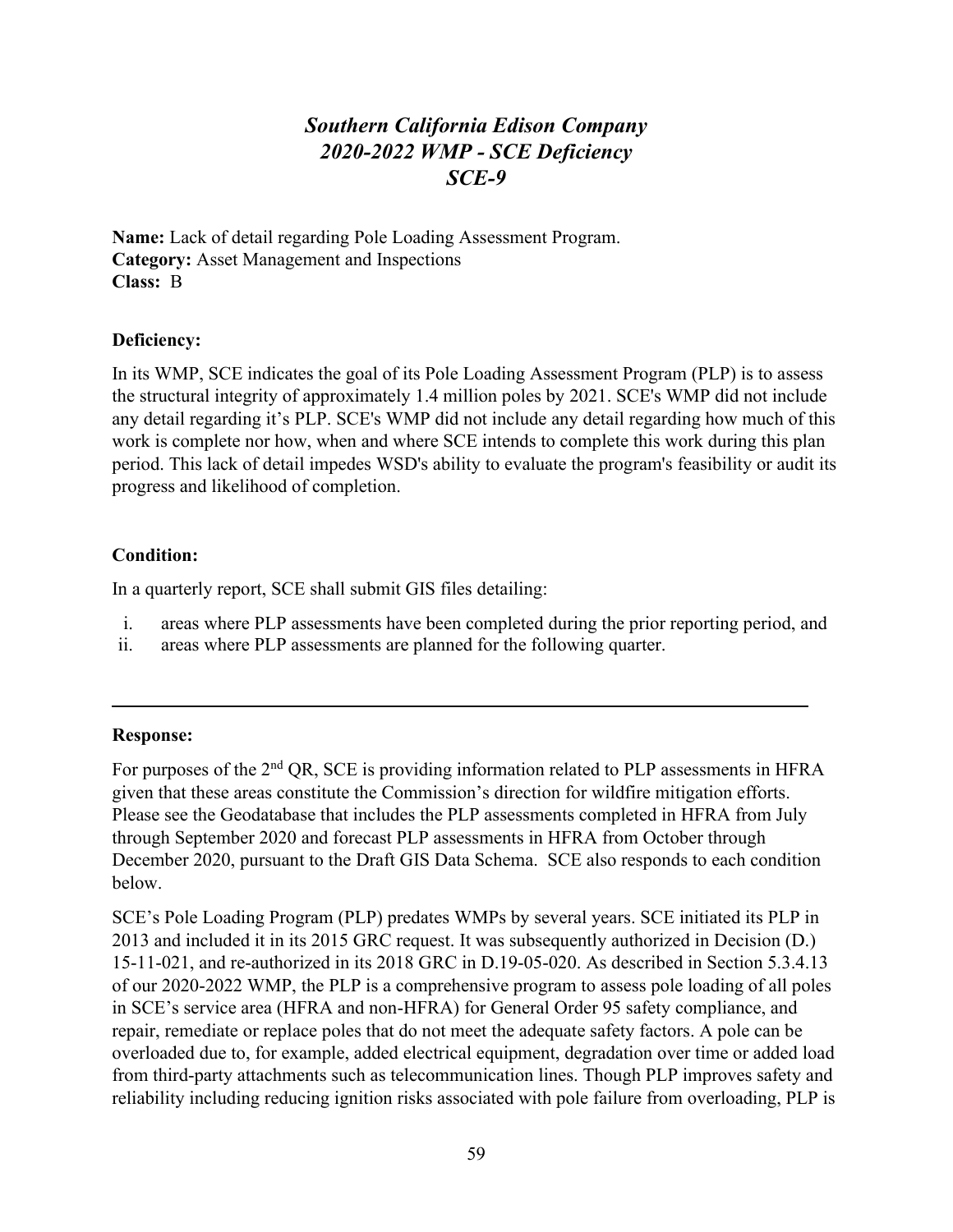primarily a compliance program and not one driven by wildfire risk reduction or one of SCE's wildfire mitigation initiatives included in our 2020-2022 WMP. However, SCE prioritized pole assessments in high-fire and high-wind areas when PLP was initiated in 2014. SCE has completed over 1.3 million pole assessments since 2014 and expects to complete assessments on the entire system in 2021 at which time this program will cease. For purposes of this deficiency, SCE is providing information related to PLP assessments in HFRA given that these areas constitute the Commission's direction for wildfire mitigation efforts. Please see the Geodatabase (SCE-9 Appendix A) that includes the PLP assessments completed in HFRA from May through July 2020 and forecast PLP assessments in HFRA from August through November 2020, pursuant to the draft WSD's GIS Data Reporting Requirements and Schema for California Electric Corporations. SCE also responds narratively to each condition below.

#### **i. areas where PLP assessments have been completed during the prior reporting period**

SCE completed 288 pole assessments in HFRA between July 1 and September 30, 2020.

#### **ii. areas where PLP assessments are planned for the following quarter**

SCE forecasts to assess approximately 1,190 pole assessments in HFRA between August 1 and November 30, 2020 but notes this 120-day plan may not be fully executed due to operational constraints. As SCE nears the end of PLP assessments, the remaining poles present customer and other access challenges along with data cleanup on structures and locations, which increase scheduling and planning uncertainty. SCE is actively resolving these challenges. Customers sometimes deny admission to their properties where poles are located or are not available when needed, requiring additional process steps to negotiate access or resolve disputes, sometimes through litigation. SCE has also experienced access issues due to customer COVID-19 concerns and anticipates these concerns will continue to manifest until the pandemic has subsided. Additionally, hard-to-access poles that are unsafe to patrol by foot require an aerial assessment. The PLP team has collaborated with SCE's Aerial Operations team to develop a schedule to conduct these aerial assessments but notes that aerial operations can be diverted to higher priority work that can require re-scheduling these PLP assessments.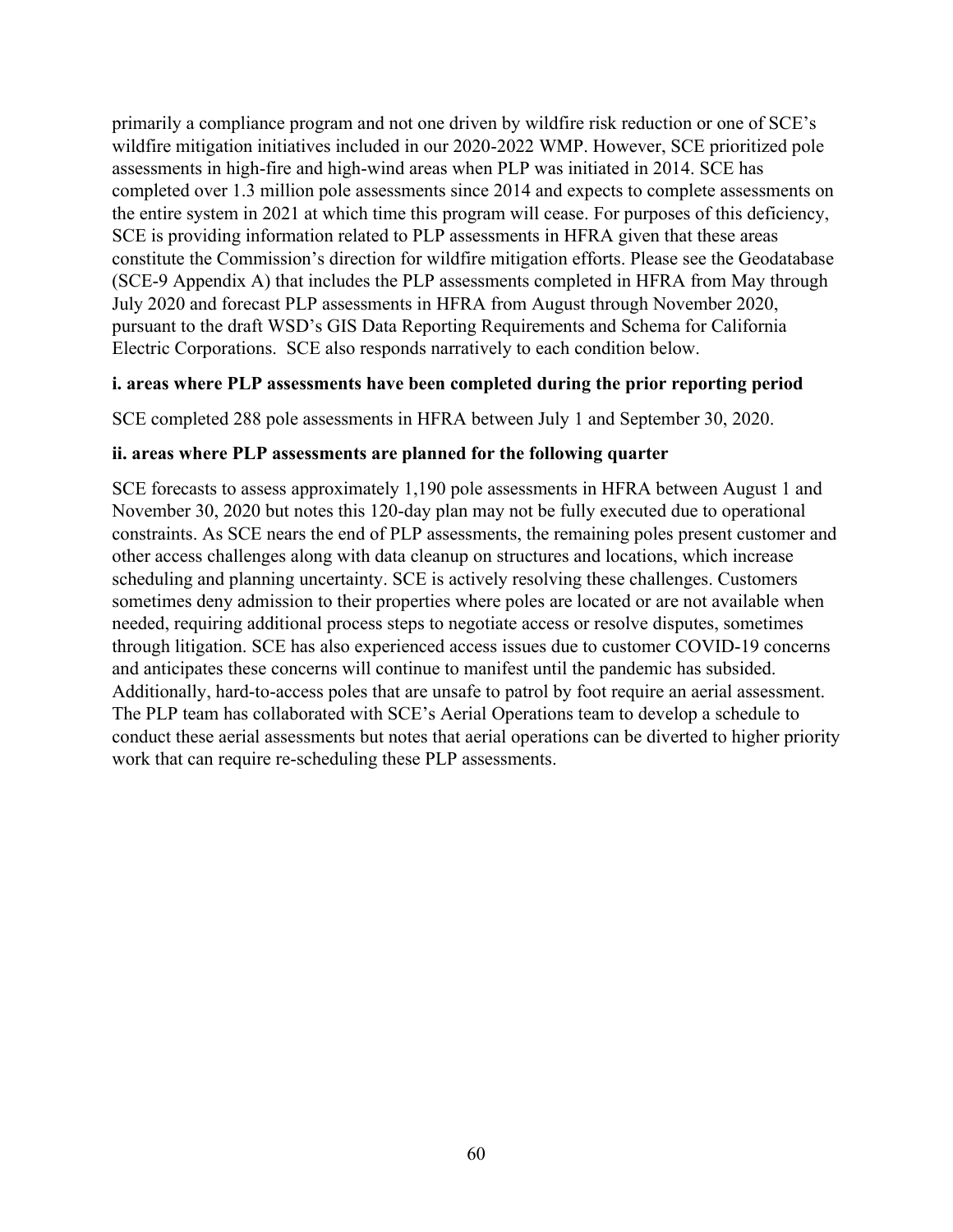# **SCE-20 POTENTIAL NOTIFICATION FATIGUE FROM FREQUENCY OF PSPS COMMUNICATIONS**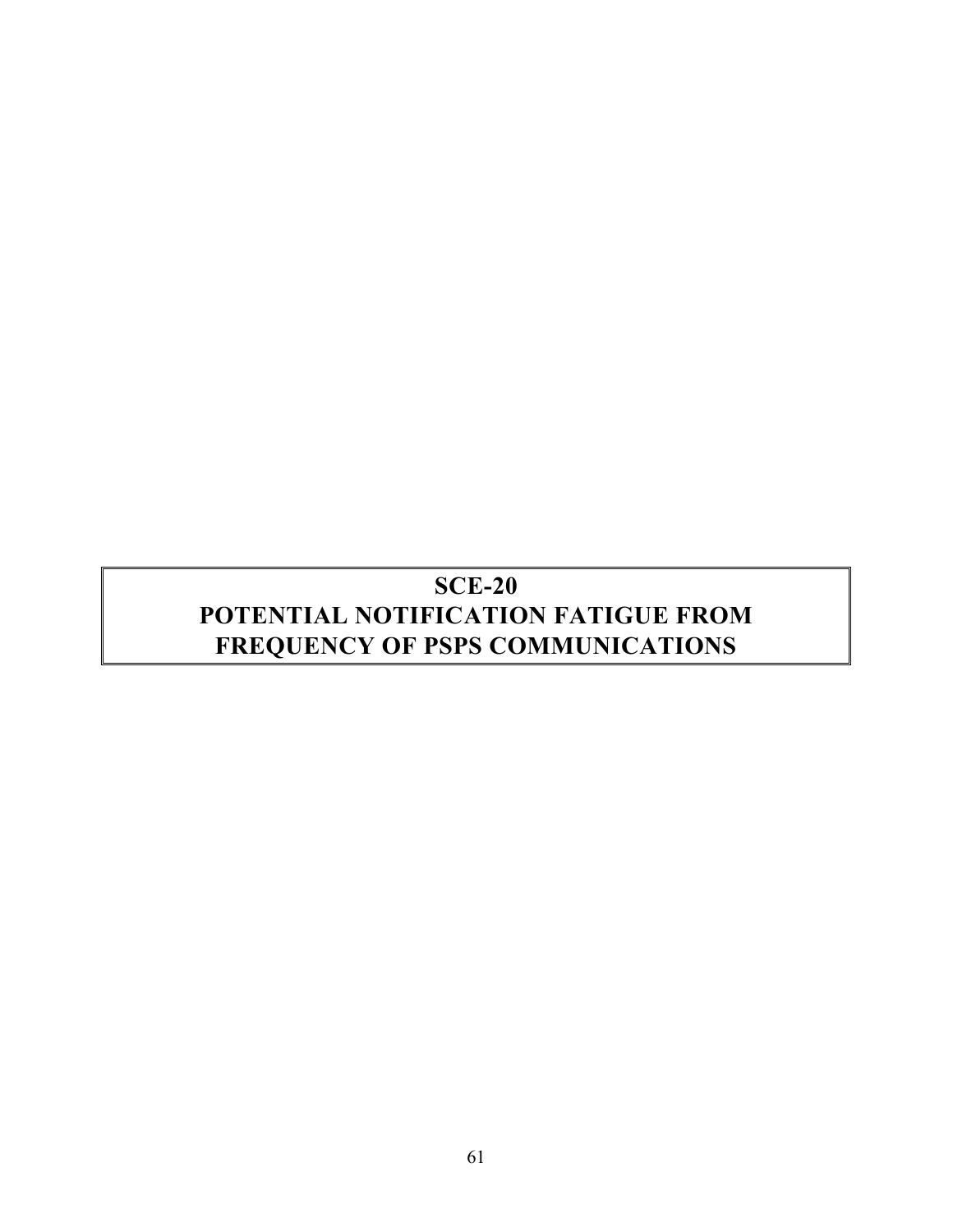# *Southern California Edison Company 2020-2022 WMP - SCE Deficiency SCE-20*

**Name:** Potential notification fatigue from frequency of PSPS communications. **Category:** Emergency Planning and Preparedness **Class:** B

# **Deficiency:**

SCE's rapid expansion of PSPS implementation and the associated decision-making to "call" a PSPS, led to constant and persistent PSPS events in the summer of 2019. Given PSPS notification requirements, this led SCE's customers and public safety partners to experience notification fatigue, which could potentially reduce the effectiveness of SCE's notifications. Striking the right balance for timely and accurate notifications is paramount to effective emergency planning and preparedness. SCE's PSPS notifications in 2019 were criticized for being overwhelming, inaccurate or confusing.

# **Condition:**

In its quarterly report, SCE shall detail:

- i. its plans for ensuring PSPS notifications are both timely and accurate,
- ii. the number of PSPS events initiated during the prior quarter,
- iii. the number of pre-event notifications sent for each event, and
- iv. the number of false-positive pre-event notifications (i.e. a customer was notified of an impending PSPS event that did not occur) for each event.

# **Response:**

The reasoning and methodology related to SCE's PSPS event notifications in response to condition i. has not changed since submittal of the  $1<sup>st</sup> QR$  on September 9, 2020. The response is included below for convenience. SCE also included a description of the newly formed PSPS Working Groups.

In response to conditions ii.  $-$  iv., the Tables below have been updated with customer notification counts and Liaison Officer Notifications from July 2020 to September 2020, respectively.

# **Condition i:**

In 2020, SCE has taken several steps to help ensure timely and accurate PSPS notifications as described below:

Reducing probability of circuits being in scope: Based on analysis of its 2019 PSPS events, SCE has identified 85 distribution circuits that were frequently in scope for PSPS events because the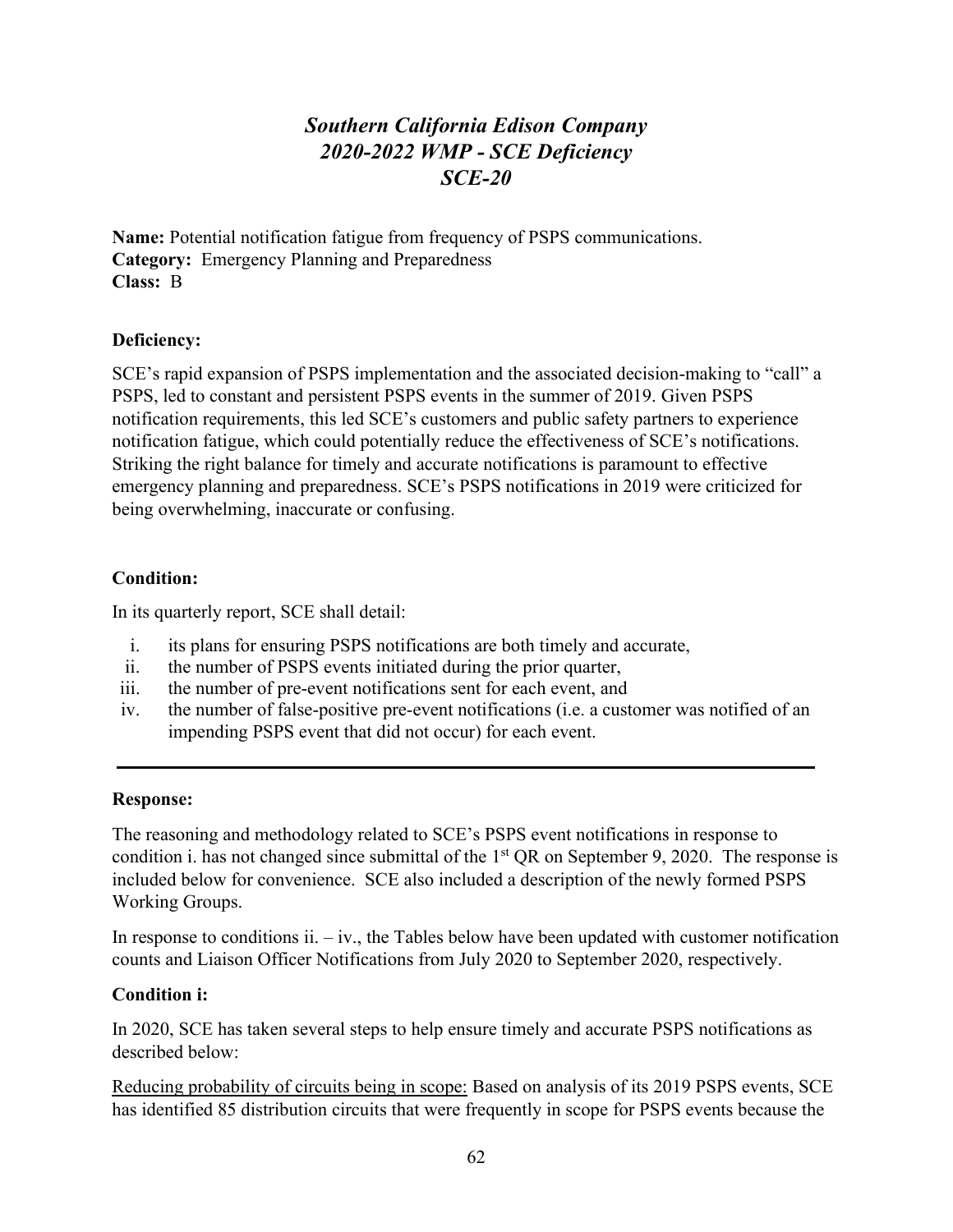forecasted wind speeds breached PSPS activation thresholds, but rarely they materialized in localized wind speeds high enough to exceed their de-energization triggers. SCE has adjusted circuit-specific thresholds for these 85 circuits based on historical weather patterns, which should lead to fewer PSPS events and notifications for them. A retrospective analysis validated that if the same weather was to occur in 2020, those circuits would be in consideration for PSPS deenergization 50-60% less and would not prompt notifications.

PSPS notification system automation: Since the 2019 fire season, SCE has automated large portions of its notification system that eliminates several manual processes and is expected to result in quicker and more accurate preparation of customer notifications.

Improved FPI and weather forecasting: Refining fuel moisture parameters, and the calibration against nearly 20 years of historical weather, fuels and fire data means that SCE's forecasting will continue to provide the most accurate FPI and weather forecasts which help to inform accurate and appropriate PSPS activations and notifications.

Notification message alignment: SCE has aligned all notification messaging with the California Alerting and Warning Guidelines and has worked in advance of the 2020 fire season with County Offices of Emergency Services in the SCE service territory when crafting notification messaging.

Enhanced customer outreach: SCE has instituted additional steps for its medical baseline and critical care customers, including in-person notifications if SCE is unable to reach a critical care customer through standard notification methods.

**Conditions ii. – iv.:** Based on regulatory requirements, SCE sends several kinds of PSPS notifications, broadly categorized as customer service notifications and liaison officer notifications. Once circuits are forecast to breach thresholds and an SCE Incident Management Team is activated to manage the upcoming event, notifications are sent to potentially affected customers and agencies, at the intervals specified in the PSPS compliance requirements.

Customer service notifications begin with "in-scope" notifications three days in advance, two days in advance and on the day of a forecast event, when possible. These notifications are designed to inform customers that SCE is exploring a potential Public Safety Power Shutoff of electrical lines in their area, that they are in scope if such an event were to occur, and that the conditions may result in SCE de-energizing their circuits. "Update notifications" are also sent noting any changes in weather forecasts, so that customers and key emergency partners have the most up to date information regarding the projected timing of concerning conditions. SCE interprets all these customer notifications to be "pre-event" notifications. Should conditions not materialize, or if they remain below pre-defined concerning levels, SCE will not de-energize that circuit. SCE considers these in-scope notifications to be a prudent step meant to give customers and public safety partners an advance warning of a potential de-energization and the ability to put into action their emergency plans.

Should a de-energization be deemed necessary because of the real-time risk to a circuit, SCE sends "imminent de-energization notifications," which are delivered 1-4 hours before a PSPS deenergization, when possible. On the customer notification side, these notifications are sent only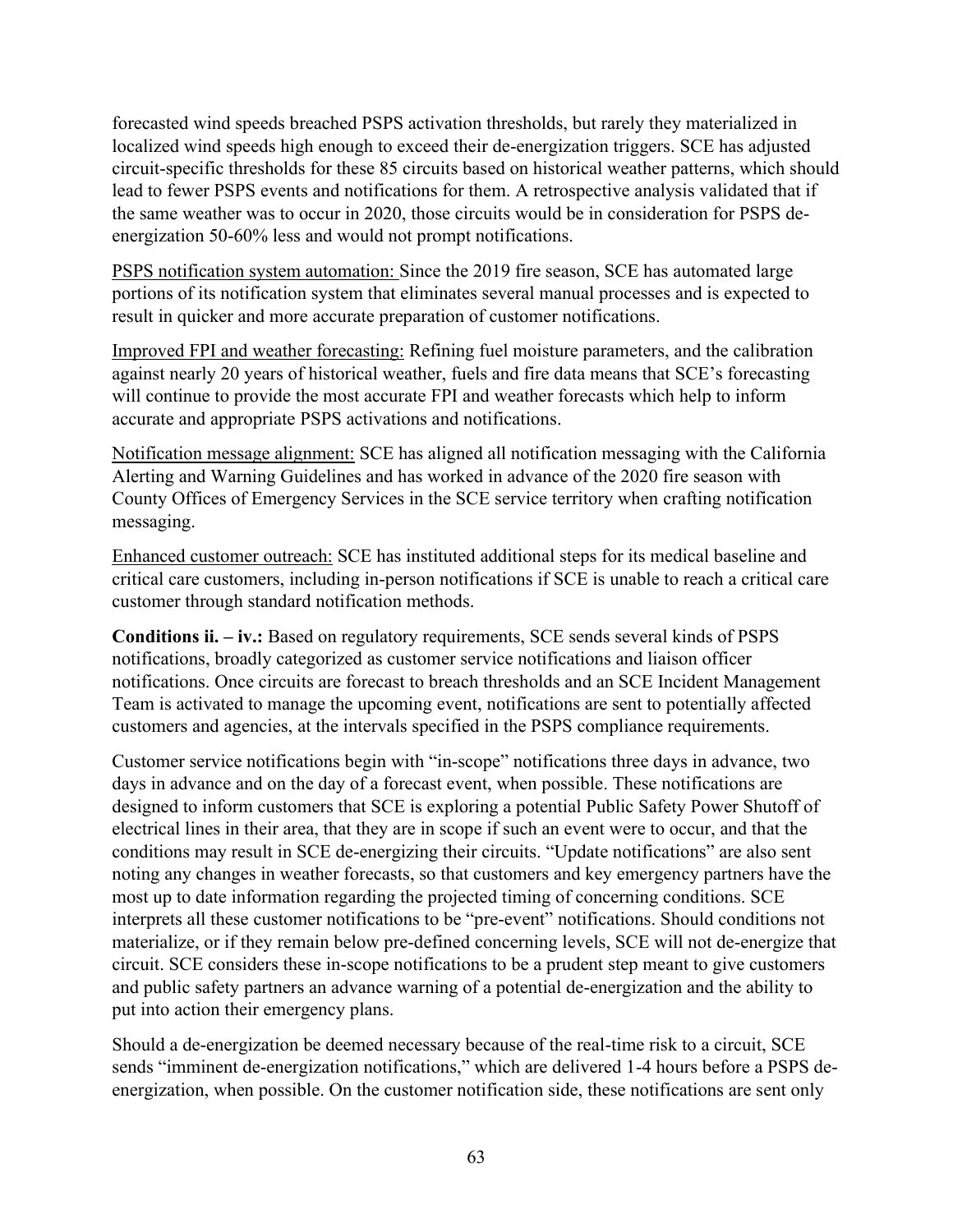to affected parties on the targeted circuit or circuit section. Liaison Officer (LNO) Notifications provide event-specific notifications to all stakeholders in the impacted area(s). Once deenergization is undertaken, SCE sends a de-energization confirmation notification to affected customers and LNO stakeholders letting them know that they have indeed been interrupted because of PSPS. Next, customers and LNO stakeholders are sent an imminent re-energization notice when power is expected to be restored in the near future, when possible. Customers receive a confirmation notice once re-energization is completed. Lastly, SCE sends an "all clear" notification once a PSPS event has ended.

WSD defined the number of false-positive pre-event notifications as a customer being notified of an impending PSPS event that did not occur. "Impending" can be reasonably interpreted to mean "imminent" or customers who were noticed 1-4 hours before the PSPS de-energization. However, in the spirit of transparency, SCE has provided all the notification information along with the actual de-energization information.

SCE notes that "false positives" typically refer to decisions made, or actions taken based on erroneous information. Differences between notifications and actual de-energizations, however, do not stem from incorrect data, but rather from actual ground conditions varying from forecast conditions. This variance is inherent in every weather forecast application because of the constantly changing nature of emergent weather. SCE hopes that the Commission will take this into consideration when clarifying the definition of false positives going forward.

SCE recognizes the impact of notifications and potential notification fatigue and makes every effort to avoid sending unnecessary communications during PSPS events. However, SCE must balance the risk of notifying customers too frequently with the risk of inadequate or late notification of PSPS events, which can leave customers unprepared for severe weather and service interruptions for extended hours. SCE's decision-making process for PSPS events relies heavily on several uncontrollable and rapidly changing factors, primarily weather conditions. The risk of late notifications leading to under-preparation significantly outweighs the risks associated with notifications of potential PSPS de-energizations that do not materialize and potential over-preparation.

SCE's Liaison Officer also sends notifications to its affected stakeholders including city, county and tribal government officials, public safety partners, specifically identified community choice aggregator administrators, state and federal legislative offices, key contacts at independent living centers, 211 operators, and the American Red Cross. The main difference between customer service and LNO notifications is that LNO "in-scope" notifications are sent starting at the threeday mark – one day prior to general Customer Service notifications, and then in a twice-daily cadence through the lifetime of the incident as well as in real time during PSPS events. LNO notifications are provided to share situational information as SCE knows it. The LNO distribution list is based on contact information provided by each organization. To reduce notification fatigue while continuing to provide stakeholders with timely information about possible future PSPS events, SCE has worked individually with customers that have a large number of potentially impacted service accounts on improved processes such as leveraging their own group email address and control frequency and distribution on their side so the appropriate people are receiving the level of information they require while not overwhelming others. SCE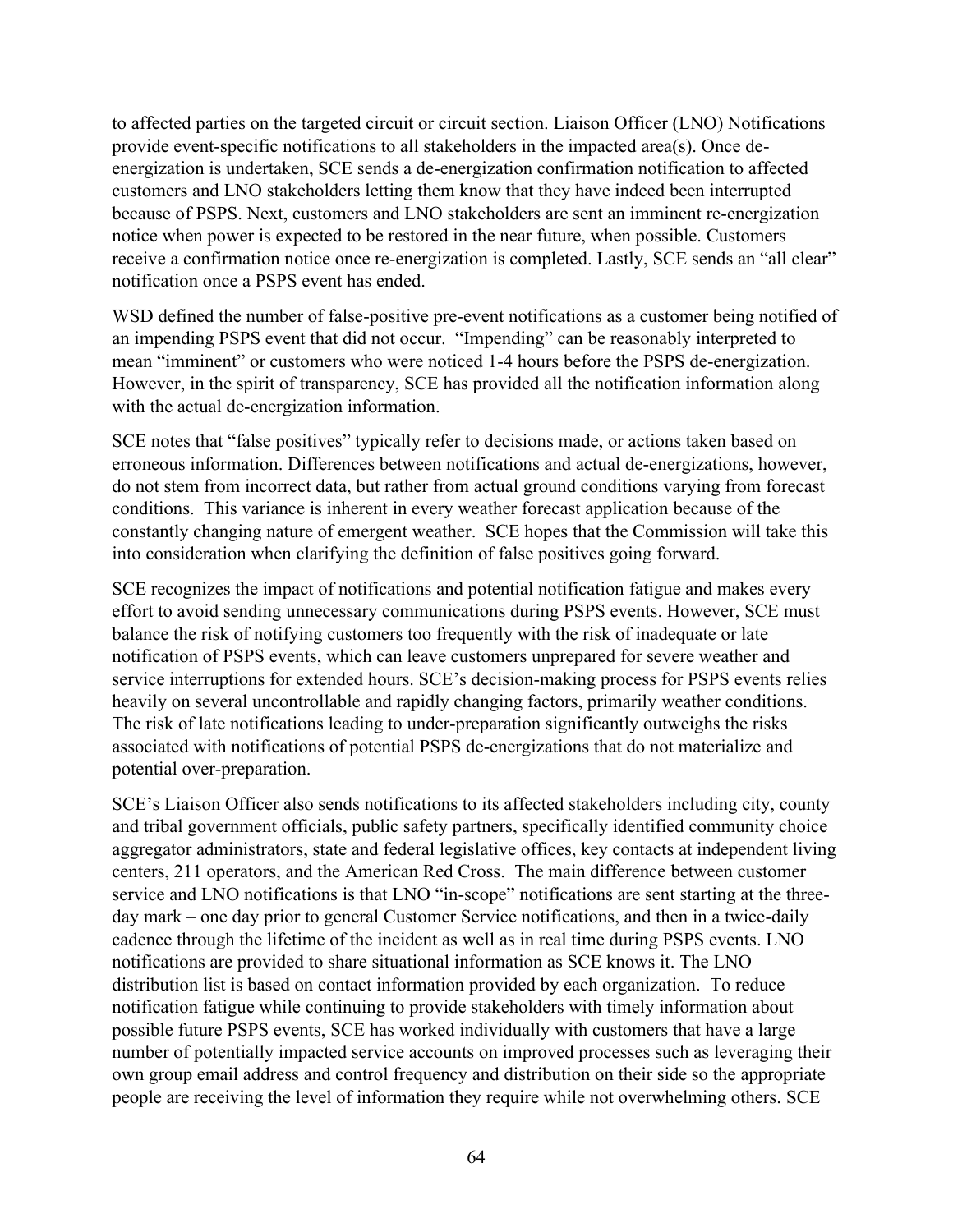will continue to work with customers on actions that can be taken by both parties to find the right balance of notifications for each situation. The PSPS Working Groups recently established in D.20-05-051 are a more suitable venue in which to discuss this topic with relevant stakeholders. In fact, the topics of "communication strategy" and "information sharing" are already on the agendas for the quarterly working group meetings, and SCE will explore the best way to incorporate discussion of event notifications into these topics.

Table 3 – [SCE-20 Customer Notifications](#page-70-0) provides the event notification summary for the PSPS events initiated during the prior quarter (July 2020 to September 2020), in which SCE initiated two PSPS events. Customer notifications are counted by individual recipients who have opted in to receive notifications, regardless of the method used to receive that message (e.g., call, text, email). If a customer is signed up to receive the same notification through multiple avenues, that notification would only be counted once.

<span id="page-70-0"></span>

|                                             | <b>PSPS Events Initiated<sup>6</sup></b> |                   |  |
|---------------------------------------------|------------------------------------------|-------------------|--|
| Category                                    | <b>July 31, 2020</b>                     | September 4, 2020 |  |
| Pre-event (In-Scope) notifications sent     | 1,019                                    | 150,753           |  |
| Imminent De-Energization notifications sent | 182                                      | 2,177             |  |
| De-energize confirmations notification sent | 11                                       | 246               |  |
| Imminent Re-Energization notifications      | 14                                       | 198               |  |
| Re-energize confirmations notification sent | 11                                       | 199               |  |
| All Clear notifications sent                | 367                                      | 81,519            |  |

# **Table 3 – SCE-20 Customer Notifications PSPS Events (July 2020 – September 2020)**

Table 32 – SCE-20 Liaison Officer Notifications provides the event notification summary for the PSPS events initiated from July 2020 to September 2020. Because the contact list of recipients for an agency is provided to SCE by that agency and can vary greatly in size, Liaison Officer notifications (LNO) are counted by notification campaigns not the number of individual contacts that were sent notifications (i.e., if a county office of emergency services chooses to have five or 50 employees on its distribution list, that notification will still be counted once). Because SCE employs circuit segmentation when possible, it can be the case that SCE sends LNO notifications multiple times to only one circuit, based on a potential de-energization to a new portion of that circuit. When restoring, SCE may re-energize the circuit all at once, leading to fewer all-clear notices than de-energization notices for that circuit.

# **Table 4 – SCE-20 Liaison Officer Notifications**

<sup>&</sup>lt;sup>6</sup> "PSPS Events Initiated" date indicates starting date of a specific activation. Initiation of a PSPS event does not necessarily mean de-energization occurred.